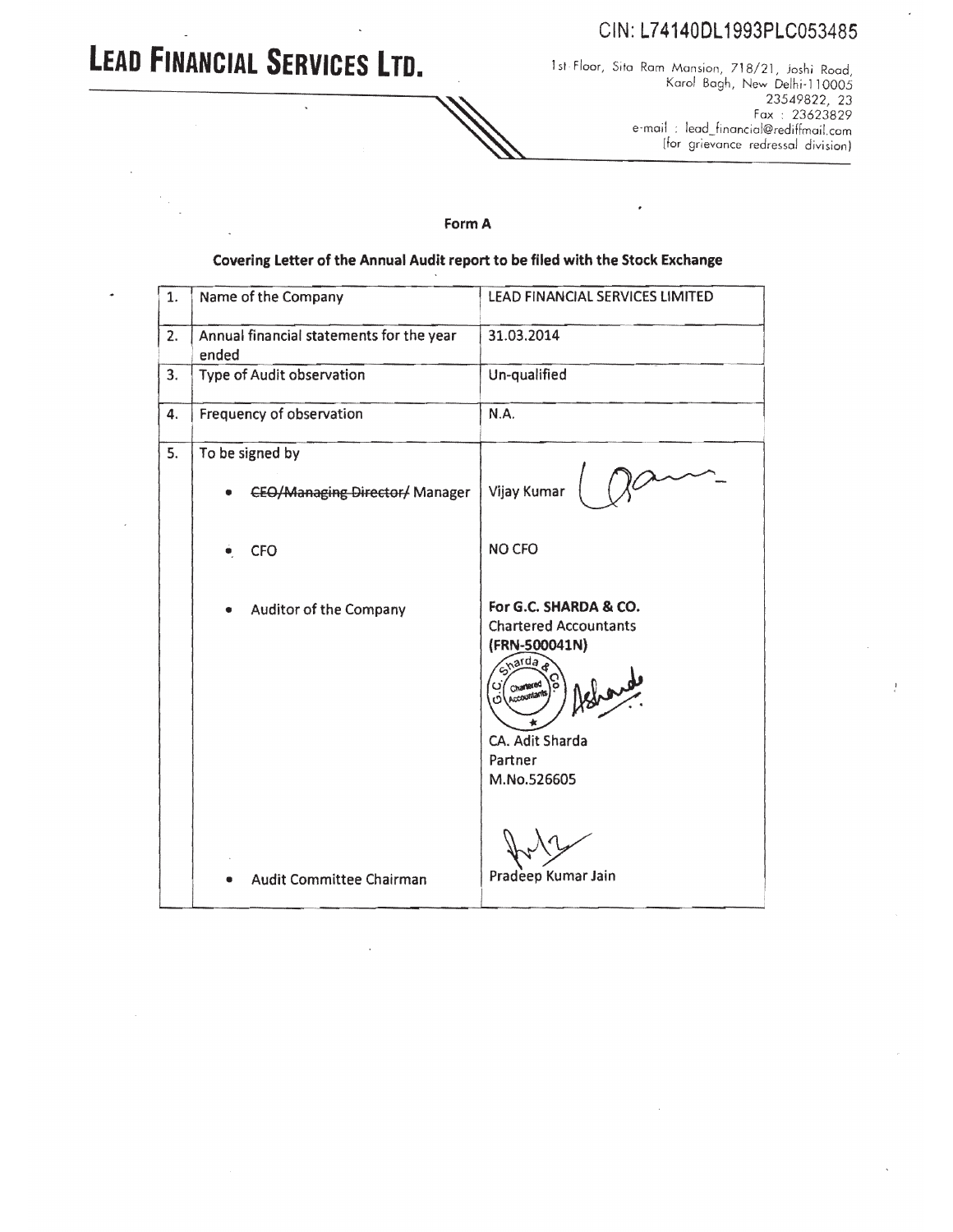# **LEAD FINANCIAL SERVICES LIMITED NOTICE OF ANNUAL GENERAL MEETING**

Notice is hereby given that the 21<sup>st</sup> Annual General Meeting of the members of Lead Financial Services Limited will be held on Monday, the 29<sup>th</sup> day of September, 2014 at 10.30 a.m. at 304, Sita Ram Mansion, 718/21, Joshi Road, Karol Bagh, New Delhi-110005, to transact the following business:

### **Ordinary Business**

- 1. To receive, consider and adopt the Audited Balance Sheet as at 31<sup>st</sup> March, 2014 and the Statement of Profit & Loss Account for the year ended on that date together with Reports of the Directors and the Auditors thereon.
- 2. To appoint director in place of Mr. P. C. Bindal who retires by rotation and being eligible offers himself for reappointment.
- 3. To appoint M/s. G.C. Sharda & Co., Chartered Accountants, the retiring Auditors, as Statutory Auditors of the Company to hold office from the conclusion of this meeting until the conclusion of 24<sup>th</sup> Annual General Meeting of the Company (subject to ratification of the appointment by the members at every Annual General Meeting) and to fix their remuneration.

### **Special Business**

4. To consider and if thought fit, to pass with or without modification, following resolution as an ordinary resolution:

"RESOLVED THAT pursuant to provision Section 149 & 152 read with Schedule IV and all other applicable provisions of the Companies Act, 2013 and the Companies (Appointment and Qualification of Directors) Rules, 2014 (including any statutory modification or re-enactment thereon, for the time being in force) and Clause 49 of the Listing Agreement, Mr. Pradeep Kumar Jain (DIN 00303976) who was appointed as Director liable to retire by rotation, be and is hereby appointed as an Independent Director of the Company, to hold office for five consecutive years for a term upto  $28^{\text{th}}$ September, 2019, not liable to retire by rotation."

5. To consider and if thought fit, to pass with or without modification, following resolution as an ordinary resolution:

"RESOLVED THAT pursuant to provision Section 149 & 152 read with Schedule IV and all other applicable provisions of the Companies Act, 2013 and the Companies (Appointment and Qualification of Directors) Rules, 2014 (including any statutory modification or re-enactment thereon, for the time being in force) and Clause 49 of the Listing Agreement, Mr. Sanjay Kumar Agarwal (DIN 00832074) who was appointed as Director liable to retire by rotation, be and is hereby appointed as an Independent Director of the Company, to hold office for five consecutive years for a term upto 28<sup>th</sup> September, 2019, not liable to retire by rotation."

6. To consider and if thought fit, to pass with or without modification, following resolution as an ordinary resolution:

"RESOLVED THAT pursuant to provision Section 149 & 152 of the Companies Act, 2013 and all other applicable provisions and the Companies (Appointment and Qualification of Directors) Rules, 2014 (including any statutory modification or re-enactment thereon, for the time being in force) and Clause 49 of the Listing Agreement, Ms. Kusha Bindal (DIN 06952708) be and is hereby appointed as Director of the Company, liable to retire by rotation.

7. To consider and if thought fit to pass, with or without modification, following resolution as a special resolution:

"RESOLVED THAT pursuant to the provision of section 198,269,302,309,310 read with the provisions of the schedule XIII of the Companies Act,1956 and other applicable provision, if any ,of the Companies Act,1956 (including any statutory modifications or re-enactment thereof for the time being enforceable) the appointment of Mr. Vijay Kumar, who was appointed as the Manager of the Company, for a period of five years with effect from 21<sup>st</sup> December, 2013, be and is hereby confirmed, on the following terms and conditions as approved by remuneration committee of the Board:

(i) Term of appointment: 5 years w.e.f. 21<sup>st</sup> December, 2013

(ii) Salary Rs. 15,000/-(Fifteen Thousand only) per month.

(iii) Contribution to the provident fund, family benefit fund, superannuation fund as per rule of the Company.

(iv) Gratuity as per rules of the Company.

RESOLVED FURTHER THAT the Board of Directors of the Company be and is hereby authorised to do all such acts, deeds, matters and things as in its absolute discretion, it may consider necessary, expedient or desirable and to settle any questions, or doubt that may arise in relation thereto including to decide breakup of the remuneration.

RESOLVED FURTHER THAT any director of the Company be and is hereby authorised to sign and file all the documents and to take such steps, as may be necessary, to give effect to this resolution."

> By Order of the Board of Directors **For Lead Financial Services Limited**

Padam Chandra Bindal Place : New Delhi Director **Director** Director **Director** Director **Director** Director **Director** Dated: 20.08.2014 DIN: 00004769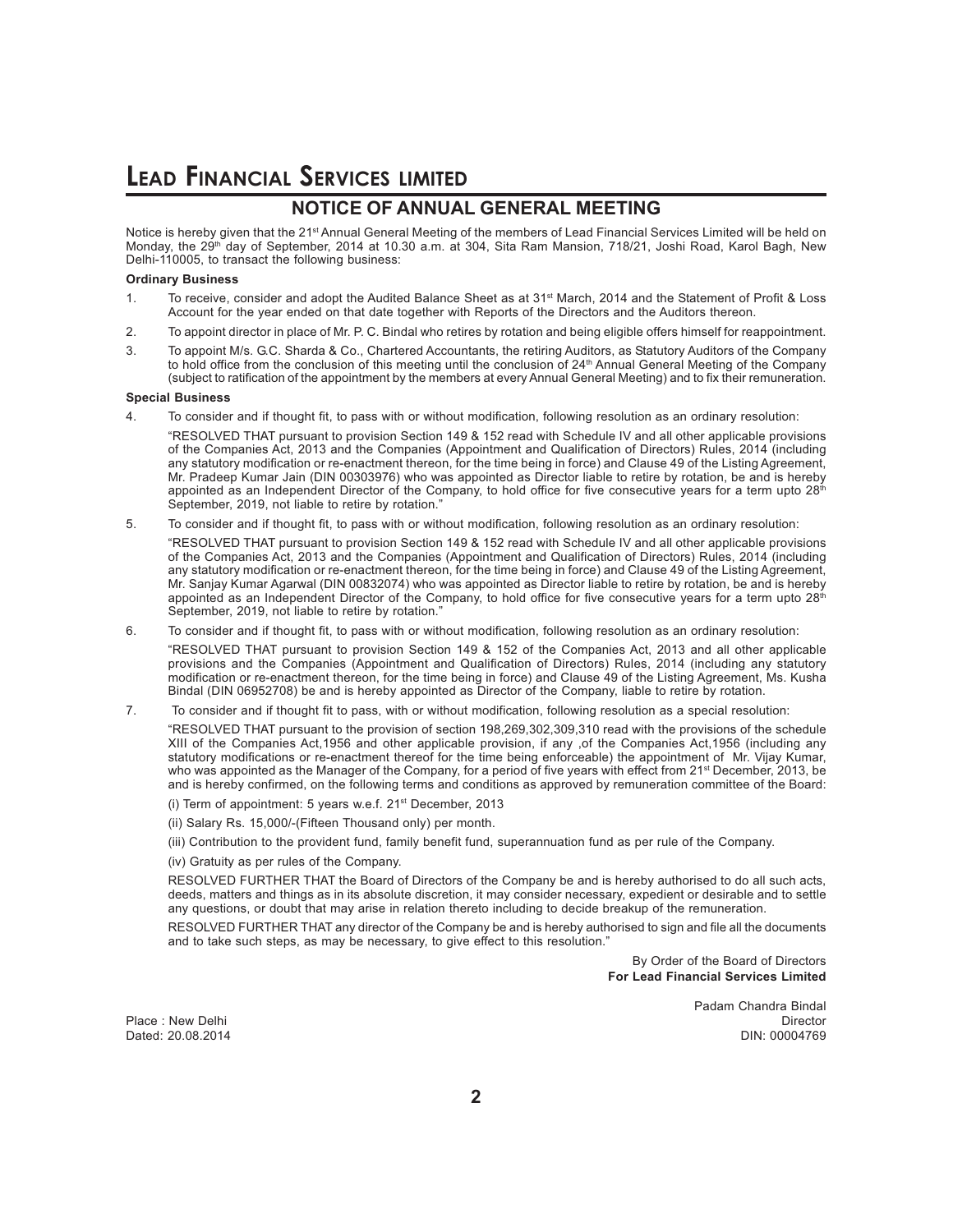# **NOTE:**

- 1. A MEMBER ENTITLED TO ATTEND & VOTE AT THE MEETING IS ENTITLED TO APPOINT A PROXY TO ATTEND AND VOTE INSTEAD OF HIMSELF AND THE PROXY SO APPOINTED NEED NOT BE A MEMBER OF THE COMPANY.
- 2. The proxy form duly executed and properly stamped, in order to be effective, should reach the company at its Registered Office at least 48 hours before the scheduled time of the meeting.
- 3. The Register of Members and the Share Transfer books of the Company will remain closed from 22nd day of September, 2014 to 29th day of September, 2014 (both days inclusive).
- 4. Only Registered Members carrying attendance slips and holders of valid proxies registered with the Company will be permitted to attend the meeting. In case of joint holders attending the meeting, only such joint holder who is higher in the order of names will be entitled to vote.
- 5. The Members are requested to :
	- (a) Intimate to the Company changes, if any in their registered address at an early date.
	- (b) Quote ledger folio no. or DP ID & Client ID in all their correspondence.
	- (c) Bring their copy of the Annual Report and the attendance slips with them at the Annual General Meeting.
- 6. At the ensuing Annual General Meeting Mr. P. C. Bindal retires by rotation and being eligible, offer himself for reappointment. The details of Mr. P. C. Bindal pursuant to clause 49 of the Listing Agreement are as under:

| <b>Particulars</b>                               | <b>Name of Director</b>                                                                                                                                                                                                                                                                  |  |  |
|--------------------------------------------------|------------------------------------------------------------------------------------------------------------------------------------------------------------------------------------------------------------------------------------------------------------------------------------------|--|--|
|                                                  | Mr. P. C. Bindal                                                                                                                                                                                                                                                                         |  |  |
| Date of Birth                                    | 05.06.1960                                                                                                                                                                                                                                                                               |  |  |
| Date of appointment                              | 28.11.1994                                                                                                                                                                                                                                                                               |  |  |
| Expertise in specific areas                      | Rich experience in handling administrative, financial and Capital Market                                                                                                                                                                                                                 |  |  |
| Qualifications                                   | M.Com, FCA                                                                                                                                                                                                                                                                               |  |  |
| Directorship in other Company                    | I FS Services Private Limited<br><b>Privy Capital Limited</b><br>Privy Capital Advisors Private Limited<br>Glaze Packagers Private Limited<br>Privy Value Realty Private Limited<br><b>Bindal Corporate Advisory Services Private Limited</b><br>Lead Business Solutions Private Limited |  |  |
| Shareholdings in the company<br>as on 31.03.2014 | 5.92%                                                                                                                                                                                                                                                                                    |  |  |

7. The details of Mr. Pradeep Kumar Jain and Mr. Sanjay Kumar Agarwal, Independent Directors, pursuant to clause 49 of the Listing Agreement are as under:

| <b>Particulars</b>                    | <b>Name of Independent Directors</b>                                                                                                                                                                                    |                                                                                                                                                                                                                                                                         |  |  |  |
|---------------------------------------|-------------------------------------------------------------------------------------------------------------------------------------------------------------------------------------------------------------------------|-------------------------------------------------------------------------------------------------------------------------------------------------------------------------------------------------------------------------------------------------------------------------|--|--|--|
|                                       | Mr. Pradeep Kumar Jain                                                                                                                                                                                                  | Mr. Sanjay Kumar Agarwal                                                                                                                                                                                                                                                |  |  |  |
| Date of Birth                         | 20.12.1960                                                                                                                                                                                                              | 14.06.1969                                                                                                                                                                                                                                                              |  |  |  |
| Period of appointment                 | 29.09.2014 to 28.09.2019                                                                                                                                                                                                | 29.09.2014 to 28.09.2019                                                                                                                                                                                                                                                |  |  |  |
| Expertise in<br>specific areas        | Mr. Pradeep Kumar Jain, a commerce<br>graduate is a fellow member of the<br>Institute of Chartered Accountants of India.<br>He has more than 25 years of vast experience<br>in the field of finance and Capital Market. | Rich experience in the field of finance,<br>financial services and other related matters.                                                                                                                                                                               |  |  |  |
| Qualifications                        | B.Com., FCA                                                                                                                                                                                                             | B.com                                                                                                                                                                                                                                                                   |  |  |  |
| Directorship in<br>other Company      | Startrite Financial Services Pvt. Ltd.<br>Karni Mata Auto Pvt. Ltd.<br>A R J Metal Pvt. Ltd.                                                                                                                            | <b>SKG Infrastate Private Limited</b><br>Balaji Fund Growth Limited<br>Balaji Instalments Supply Limited<br><b>SS Buildhome Private Limited</b><br><b>SKG Infracity Private Limited</b><br>Skylark Info Solutions Private Limited<br>SKG Infrapromoters Private Limited |  |  |  |
| Shareholdings in the<br>company as on |                                                                                                                                                                                                                         |                                                                                                                                                                                                                                                                         |  |  |  |
| 31.03.2014                            | <b>NIL</b>                                                                                                                                                                                                              | <b>NIL</b>                                                                                                                                                                                                                                                              |  |  |  |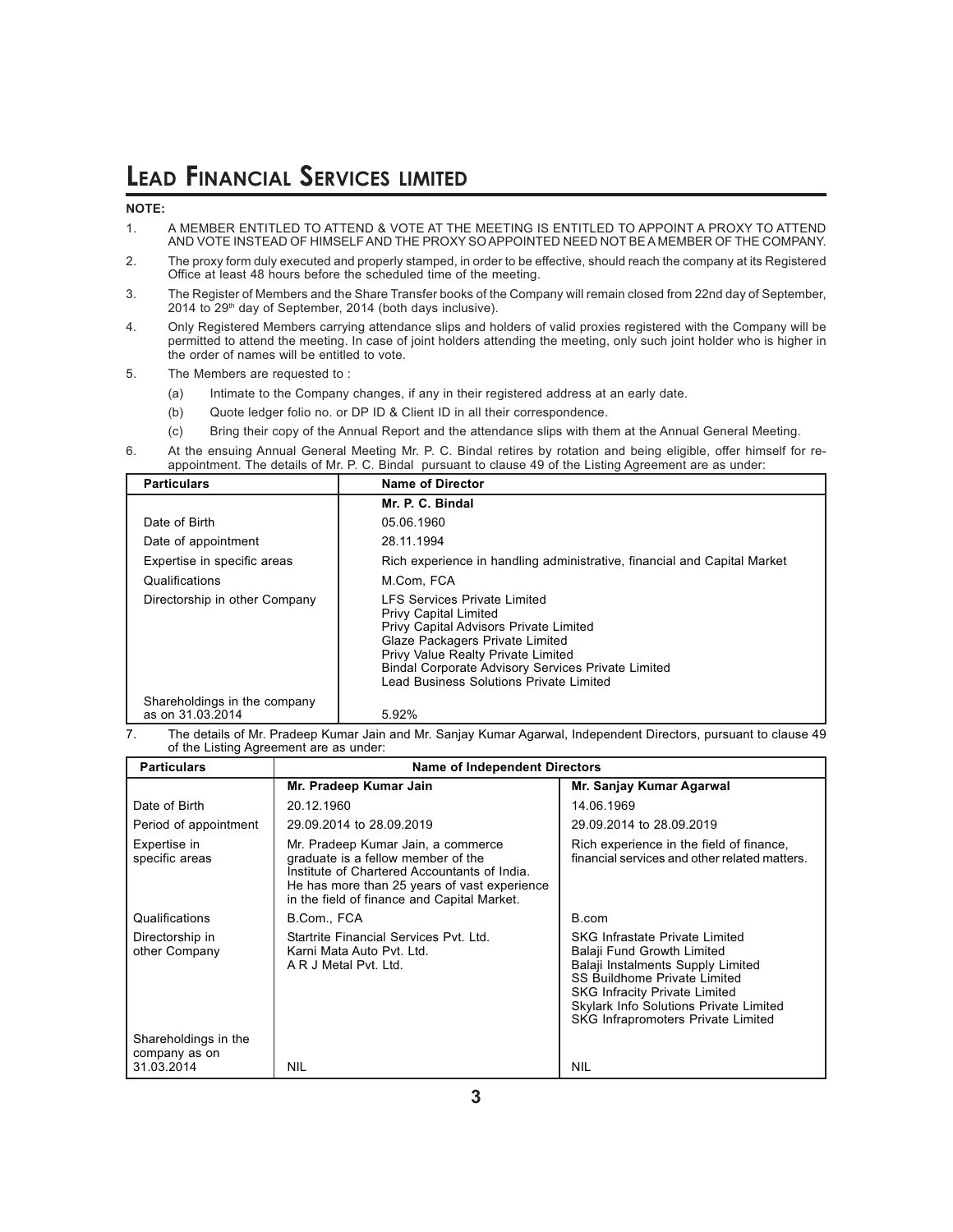### 8. The details of Ms. Kusha Bindal, pursuant to clause 49 of the Listing Agreement are as under:

| <b>Particulars</b>                                                                          | <b>Name of Director</b>                                     |  |  |  |
|---------------------------------------------------------------------------------------------|-------------------------------------------------------------|--|--|--|
|                                                                                             | Ms. Kusha Bindal                                            |  |  |  |
| Date of Birth                                                                               | 26/01/1990                                                  |  |  |  |
| Expertise in specific areas                                                                 | Good experience in the field of finance and administration. |  |  |  |
| Qualifications                                                                              | B.Com., ACA                                                 |  |  |  |
| Directorship in other Company                                                               | NIL.                                                        |  |  |  |
| Shareholdings in the company<br>as on 31.03.2014                                            | <b>NIL</b>                                                  |  |  |  |
| The details of Mr. Vijay Kumar pursuant to clause 49 of the Listing Agreement are as under: |                                                             |  |  |  |

| <b>Particulars</b>            | Name of Manager                                 |  |  |
|-------------------------------|-------------------------------------------------|--|--|
|                               | <b>Mr. VIJAY KUMAR</b>                          |  |  |
| Date of Birth                 | 19/05/1955                                      |  |  |
| Date of appointment           | 21/12/2013                                      |  |  |
| Expertise in specific areas   | Rich experience in the field of administration. |  |  |
| Qualifications                | Graduate                                        |  |  |
| Directorship in other Company | Lead Business Solutions Private Limited         |  |  |
| Shareholdings in the company  |                                                 |  |  |
| as on 31.03.2014              | <b>NIL</b>                                      |  |  |

10. Keeping in view of "Green Initiative in Corporate Governance" taken by Ministry of Corporate Affairs vide their circular no. 17/2011 date 21/04/2011 and 18/2011 dated 29/04/2011, your Company has decided to send henceforth, all documents, required to be sent to the shareholders like General Meeting Notice (including AGM), Audited Financial Statements, Directors' Report, Auditors' Report etc. in electronic form on the e-mail Id provided and made available to us by the Depository. In case you have not registered your E-mail ID or you desire to have different E-mail ID to be registered, please update the same with your Depository Participant and E-mail us also at lead financial@rediffmail.com

### **11. Voting through electronic means:**

Pursuant to the provisions of section 108 of the Companies Act, 2013, Rule 20 and Rule 21 of Companies (Management and Administration) Rules, 2014, the Company is pleased to provide members facility to exercise their right to vote at the Annual General Meeting (AGM) by electronic means and the business may be transacted through e-voting services provided by Central Depository Services Limited (CDSL). It is hereby clarified that it is not mandatory for a member to vote using the e-voting facility, and a member may avail of the facility at his/her/it discretion, subject to compliance with the instructions prescribed below:

In case of members receiving e-mail:

- (i) Log on to the e-voting website www.evotingindia.com
- (ii) Click on "Shareholders" tab.
- (iii) Now, select the "COMPANY NAME" from the drop down menu and click on "SUBMIT"
- (iv) Now Enter your User ID

a. For CDSL: 16 digits beneficiary ID,

b. For NSDL: 8 Character DP ID followed by 8 Digits Client ID,

- c. Members holding shares in Physical Form should enter Folio Number registered with the Company.
- (v) Next enter the Image Verification as displayed and Click on Login.
- (vi) If you are a first time user follow the steps given below:

# **For Members holding shares in Demat Form and Physical Form**

PAN Enter your 10 digit alpha-numeric \*PAN issued by Income Tax Department (Applicable for both demat shareholders as well as physical shareholders)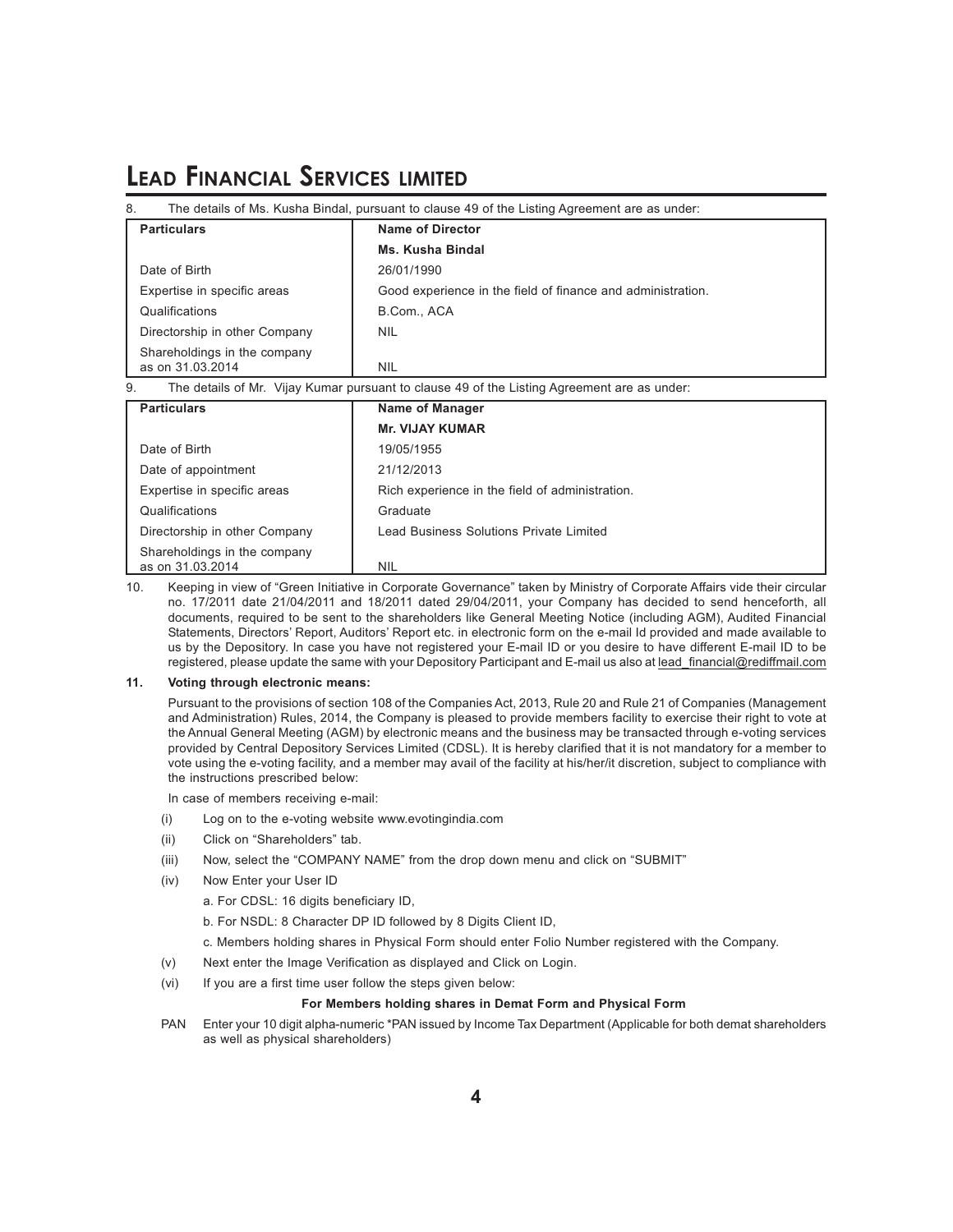- Members who have not updated their PAN with the Company/Depository Participant are requested to use the first two letters of their name and the last 8 digits of the demat account/folio number in the PAN field.
- In case the folio number is less than 8 digits enter the applicable number of 0's before the number after the first two characters of the name in CAPITAL letters. Eg. If your name is Ramesh Kumar with folio number 100 then enter RA00000100 in the PAN field.
- DOB Enter the Date of Birth as recorded in your demat account or in the company records for the said demat account or folio in dd/mm/yyyy format.
- Dividend Enter the Dividend Bank Details as recorded in your demat account or in the company

Bank records for the said demat account or folio.

### Details

- Please enter the DOB or Dividend Bank Details in order to login. If the details are not recorded with the depository or company please enter the number of shares held by you as on the cut off date in the Dividend Bank details field.
- (vii) After entering these details appropriately, click on "SUBMIT" tab.
- (viii) Members holding shares in physical form will then reach directly the Company selection screen. However, members holding shares in demat form will now reach 'Password Creation' menu wherein they are required to mandatorily enter their login password in the new password field. Kindly note that this password is to be also used by the demat holders for voting for resolutions of any other company on which they are eligible to vote, provided that company opts for e-voting through CDSL platform. It is strongly recommended not to share your password with any other person and take utmost care to keep your password confidential.
- (ix) For Members holding shares in physical form, the details can be used only for e-voting on the resolutions contained in this Notice.
- (x) Click on the EVSN for the relevant <Company Name> on which you choose to vote.
- (xi) On the voting page, you will see "RESOLUTION DESCRIPTION" and against the same the option "YES/NO" for voting. Select the option YES or NO as desired. The option YES implies that you assent to the Resolution and option NO implies that you dissent to the Resolution.
- (xii) Click on the "RESOLUTIONS FILE LINK" if you wish to view the entire Resolution details.
- (xiii) After selecting the resolution you have decided to vote on, click on "SUBMIT". A confirmation box will be displayed. If you wish to confirm your vote, click on "OK", else to change your vote, click on "CANCEL" and accordingly modify your vote.
- (xiv) Once you "CONFIRM" your vote on the resolution, you will not be allowed to modify your vote.
- (xv) You can also take out print of the voting done by you by clicking on "Click here to print" option on the Voting page.
- (xvi) If Demat account holder has forgotten the changed password then Enter the User ID and the image verification code and click on Forgot Password & enter the details as prompted by the system.
- Institutional shareholders (i.e. other than Individuals, HUF, NRI etc.) are required to log on to https:// www.evotingindia.co.in and register themselves as Corporates. They should submit a scanned copy of the Registration Form bearing the stamp and sign of the entity to helpdesk.evoting@cdslindia.com.
- After receiving the login details they have to create a user who would be able to link the account(s) which they wish to vote on.
- The list of accounts should be mailed to helpdesk.evoting@cdslindia.com and on approval of the accounts they would be able to cast their vote.
- They should upload a scanned copy of the Board Resolution and Power of Attorney (POA) which they have issued in favour of the Custodian, if any, in PDF format in the system for the scrutinizer to verify the same.
- (xvii) If you are holding shares in demat form and had logged on to www.evotingindia.com and voted on an earlier voting of any company, then your existing password is to be used.

# **In case of members receiving the physical copy:**

(A) Please follow all steps from sl. no. (i) to sl. no. (xvii) above to cast vote.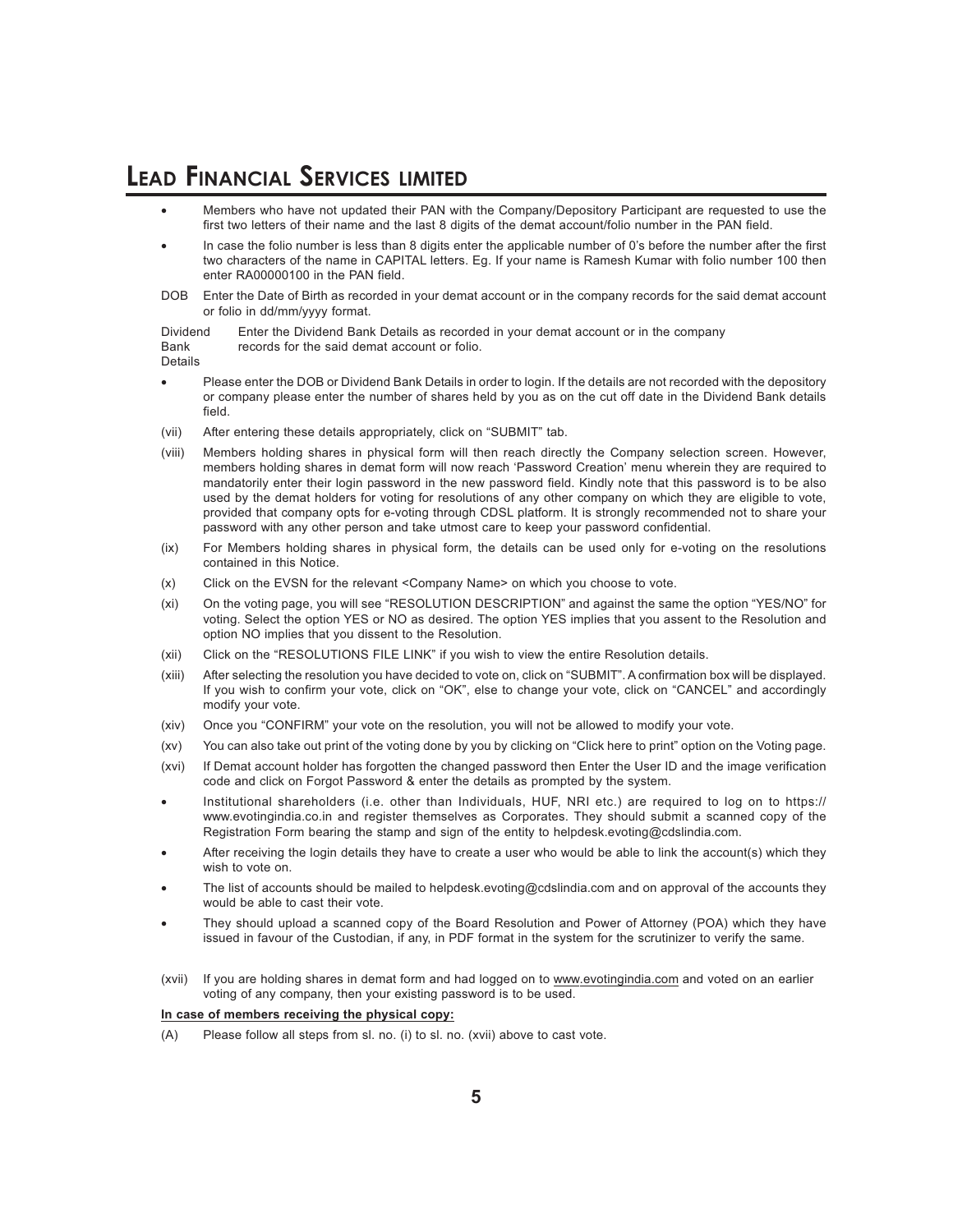- (B) The voting period begins on <Date and Time> and ends on <Date and Time>. During this period shareholders' of the Company, holding shares either in physical form or in dematerialized form, as on the cut-off date (record date) of <Record Date>, may cast their vote electronically. The e-voting module shall be disabled by CDSL for voting thereafter.
- (C) In case you have any queries or issues regarding e-voting, you may refer the Frequently Asked Questions ("FAQs") and e-voting manual available at www.evotingindia.co.in under help section or write an email to helpdesk.evoting@cdslindia.com.
- (D) The shareholders can opt for only one mode of voting, i.e. either physically by attending AGM or e-voting. If any shareholders opt for e-voting, he/she will not be eligible to vote physically in AGM.

### **OTHER INSTRUCTIONS:**

- (a) In case of any queries regarding e-voting you may refer to the 'user manual for shareholders to cast their votes' available at www.evotingindia.com under 'HELP'.
- (b) If you are already registered with CDSL for e-voting then you can use your existing user ID and password for casting your vote.
- (c) The e-voting period commences on Saturday, September 20<sup>th</sup>, 2014 (9.00 a.m.) and ends on Monday, September 22<sup>nd</sup>, 2014 (6.00 p.m.). During the e-voting period, shareholders of the Company, holding shares either in physical form or in dematerialized form, as on the cut-off date (record date) of Friday, August 22, 2014, may cast their votes electronically. Once the vote on a resolution is cast by the shareholder, he shall not be allowed to change it subsequently.
- (d) The voting rights of the shareholders shall be in proportion to their shares of the paid-up equity share capital of the Company as on the cut-off date of August 22, 2014.
- (e) Ms. Pooja Anand, (Membership No. FCS 7032) Practising Company Secretary, New Delhi, has been appointed as Scrutinizer to scrutinize the e-voting process in a fair and transparent manner.
- (f) The scrutinizer shall within a period of not exceeding three working days from the conclusion of the e-voting period unblock the votes in the presence of at least two witnesses not in employment of the Company and make a scrutinizer's report of the votes cast in favour or against, if any, forthwith to the Chairman of the Company.
- (g) The results of the e-voting along with the scrutinizer's report shall be communicated to the stock exchanges where the shares of the Company are listed.
- 9. All documents referred to in the accompanying Notice and the Explanatory Statement shall be open for inspection at the Registered Office of the Company during normal business hours (9 A.M. to 5 P.M.) on all working days except Saturdays and Sundays, up to and including the date of the Annual General Meeting of the Company.

By Order of the Board of Directors **For Lead Financial Services Limited**

Dated: 20.08.2014

Padam Chandra Bindal Place : New Delhi Director

# **EXPLANATORY STATEMANT PURSUANT TO SECTION 102 OF THE COMPANIES ACT, 2013**

### **Item No. 4 & 5**

### **Appointment of Mr. Pradeep Kumar Jain & Mr. Sanjay Kumar Agarwal as Independent Directors**

Mr. Pradeep Kumar Jain & Mr. Sanjay Kumar Agarwal were appointed as Independent Directors of the Company and have held the positions as such.

In line with amended Clause 49 of the Listing Agreement and provisions of the Companies Act, 2013, which stipulates the conditions for the appointment of Independent Directors by a Listed Company, it is proposed to appoint Mr. Pradeep Kumar Jain & Mr. Sanjay Kumar Agarwal, as Independent Directors under section 149 of the Companies act, 2013 and Clause 49 of the Listing Agreement to hold office for five consecutive years for a term upto 28th September, 2019, not liable to retire by rotation. As per the said provisions, the Independent Directors shall be appointed for not more than two terms of five years each and shall not be liable to retire by rotation at every AGM.

Mr. Pradeep Kumar Jain & Mr. Sanjay Kumar Agarwal are not disqualified from being appointed as Directors in terms of Section 164 of the Act and have given their consent to act as Directors.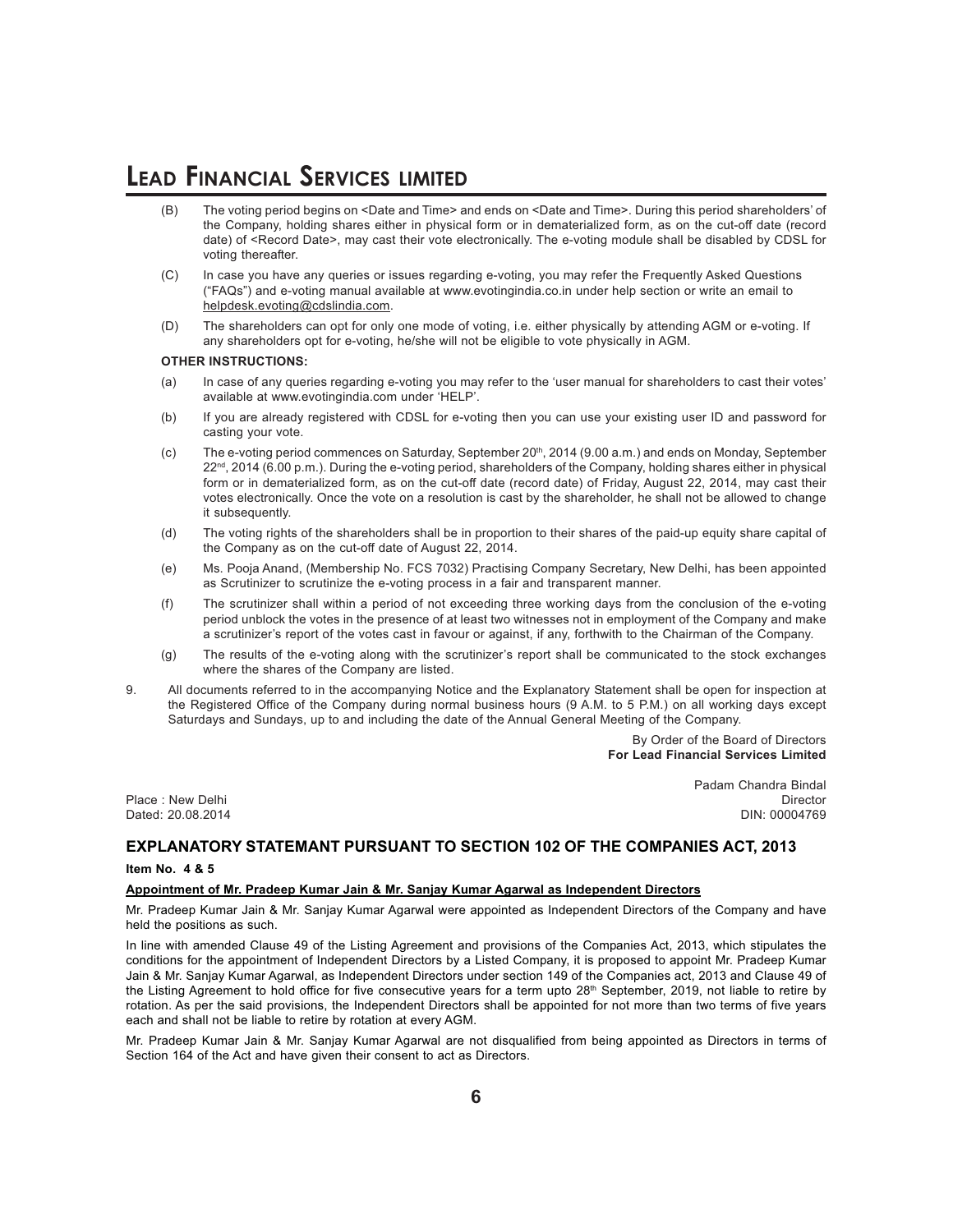In the opinion of the Board, Mr. Pradeep Kumar Jain & Mr. Sanjay Kumar Agarwal fulfill the conditions for appointment as Independent Directors as specified in the Act and the Listing Agreement. They are independent of the management.

The company has received notice in writing from members alongwith the deposit of requisite amount under section 160 of the Companies Act, 2013 proposing the candidature of each of Mr. Pradeep Kumar Jain & Mr. Sanjay Kumar Agarwal for the office of the Directors of the Company.

Except Mr. Pradeep Kumar Jain & Mr. Sanjay Kumar Agarwal, no other director of the company is concerned or interested in proposed resolution.

### **Item No. 6**

#### **Appointment of Woman director**

In compliance with the provisions of Companies Act, 2013 and Clause 49 of the Listing Agreement,

The Board proposed the appointment of Ms. Kusha Bindal, as Director of the Company w.e.f. 29.09.2014. Ms. Kusha Bindal is a Chartered Accountant and has good experience in the field of finance and administration.

The Board is of the opinion that her knowledge and experience would be of immense help for the overall progress of the company and recommends the resolution as given in item no 6 of the convening notice for your approval.

The company has received notice in writing from members alongwith the deposit of requisite amount under section 160 of the Companies Act, 2013 proposing the candidature of Ms. Kusha Bindal for the office of the Directors of the Company.

Except Mr. Padam Chandra Bindal and Ms Kusha Bindal, no other director of the company is concerned or interested in proposed resolution.

### **Item No. 7**

### **Appointment of Manager**

Considering the contribution made by Mr. Vijay Kumar and industrial standards, your Board of Directors in their meeting held on 21.12.2013, has appointed Mr. Vijay Kumar as a Manager of the Company w.e.f. 21st December, 2013 at a remuneration of Rs. 15,000/- per month for 5 Years, subject to confirmation of the shareholders in their meeting.

Mr. Vijay Kumar is an Arts Graduate and has over 21 years of experience in the field of administration.

The remuneration payable to Mr. Vijay Kumar was duly approved by the remuneration committee of Directors.

The Board is of the opinion that his knowledge and experience would be of immense help for the overall progress of the company and recommends the resolution as given in item no 7 of the convening notice for your approval.

Except Mr Vijay Kumar, none of the director of the company is concerned or interested in proposed resolution.

By Order of the Board of Directors **For Lead Financial Services Limited**

Dated: 20.08.2014

Padam Chandra Bindal Place : New Delhi Director<br>Director Dated: 20.08.2014 DIN: 00004769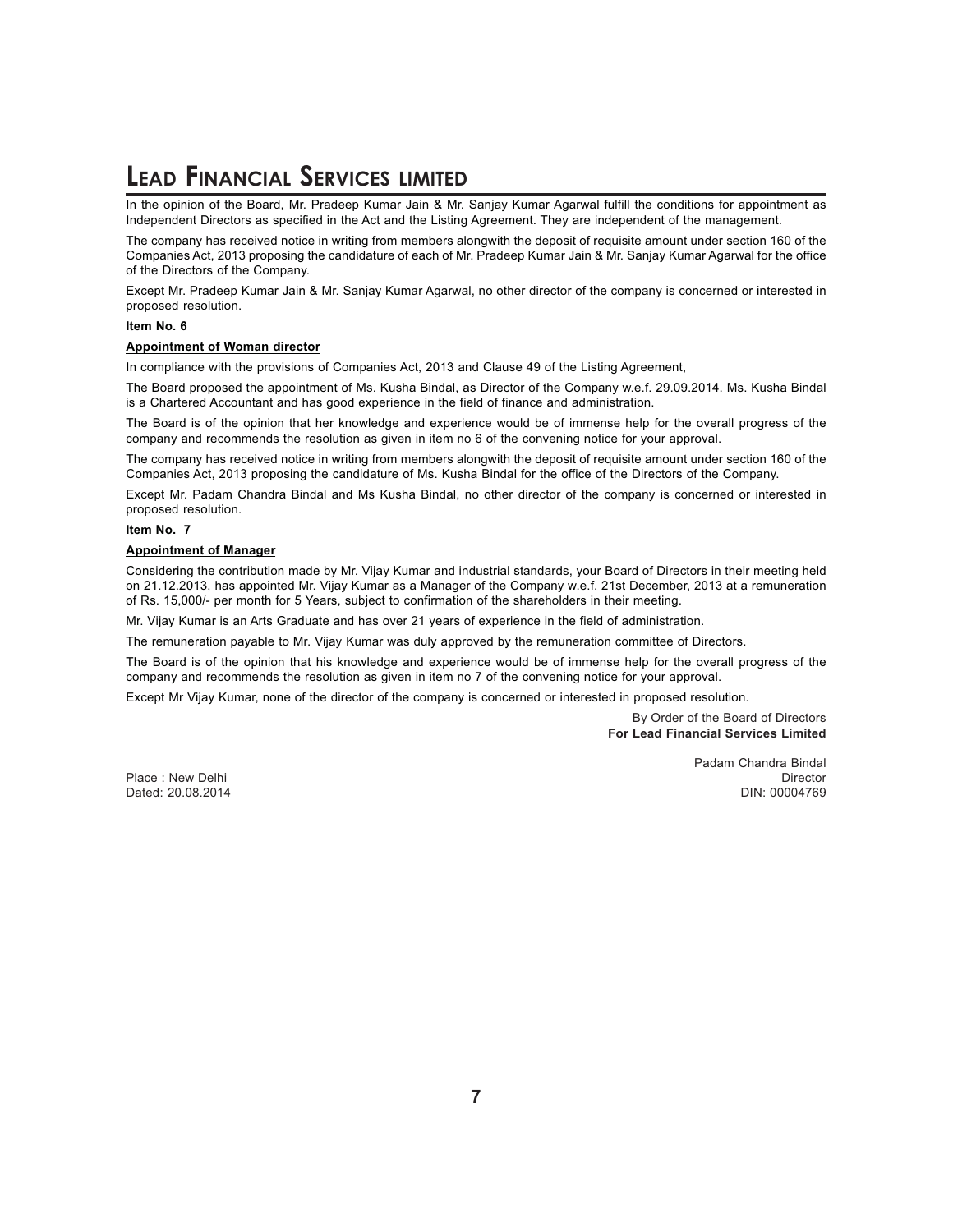# **DIRECTORS' REPORT**

### To,

The Members

#### **Lead Financial Services Limited**

Your Directors have pleasure in presenting the 21<sup>st</sup> Annual Report with Audited Statement of Accounts of the company for the year ended 31<sup>st</sup> March, 2014.

### **FINANCIAL RESULTS:**

Financial results of the company for the year under review are summarized as below:

|                                      |            | (Rs. In Lacs) |
|--------------------------------------|------------|---------------|
| <b>Particulars</b>                   | Year Ended | Year Ended    |
|                                      | 31.3.2014  | 31.03.2013    |
| Total Income                         | 43.31      | 49.79         |
| Profit Before Depreciation & Tax     | 23.96      | 10.92         |
| Depreciation                         | 3.35       | 1.35          |
| Profit/ (Loss) Before Tax            | 20.61      | 9.56          |
| Provision for Tax - Current          | 4.28       | 3.15          |
| - Deferred                           | 2.08       | (0.13)        |
| Profit/(Loss) after Tax              | 14.24      | 6.54          |
| <b>Transfer to Statutory Reserve</b> | (2.85)     | (1.30)        |
| Surplus Carried to Balance Sheet     | 79.49      | 68.09         |

# **PERFORMANCE REVIEW:**

During the year under review, your company achieved total income of Rs. 43.31 Lacs as compared to Rs.49.79 Lacs in the previous year. Net profit for the year is Rs. 14.24 Lacs as compared to net profit of Rs. 6.54 Lacs in the previous year. Your directors are undertaking the initiatives to improve the financial results in the coming years.

### **MANAGEMENT DISCUSSION AND ANALYSIS:**

#### **Industrial Structure and Development**

India is facing a difficult economic situation on the growth, asset quality, inflation and fiscal deficit fronts. Growth is estimated to have bottomed, but recovery is predicated upon clarity of policy matters and decision making by the Government, both factors out of the control of private enterprise.

The Government's first GDP estimate for FY 2013-14 estimates growth at 4.9%, largely in line with market expectations. The Interim budget which was the last budget of the UPA-II Government was "not" biased towards populist measures but focused on growth measures, like reduction in excise duties on capital and consumer goods and maintaining the fiscal deficit target within limits. The key to a higher growth would be reviving investments (initially by revival of stalled projects), especially in the private sector and higher domestic savings, especially financial savings, by containing inflation and positive real return.

The year ahead will be challenging on the interest rate and credit quality front, however, stability of Government, can improve the asset quality and return growth.

### **Outlook, Risk and Concern**

The Company is exposed to specific risks that are particular to its business and the environment within which it operates including Credit risk (Corporate & Retail lending), Market risk (Liquidity and Interest rate risk) and Operational risk.

A comprehensive and integrated risk management framework forms the basis of all the de-risking efforts of the Company. Reporting and control mechanisms ensure timely information availability and facilitate proactive risk management. We recognise that risk is inherent in our business and the markets in which we operate. As such the Company is committed to the creation and maintenance of strong risk management as well as rigorous control standards throughout the organization. The Company's risk management policies encompass structured reporting and strict controls to ensure smooth running of the business and security of client's data.

## **Opportunities and Threats**

The NBFC segment of Industry has witnessed considerable growth in the last few years due to implementation of innovative marketing strategies, customer-oriented services, attractive rates of return on deposits and simplified procedures, etc. NBFCs have been at the forefront of catering to the financial needs and creating livelihood sources of the so-called unbankable masses in the rural and semi-urban areas.

A shakeout in the non banking finance sector, has resulted into the disinterest of public. The public is not willing to park its fund with NBFC due to low rate of interest offered by them for deposits.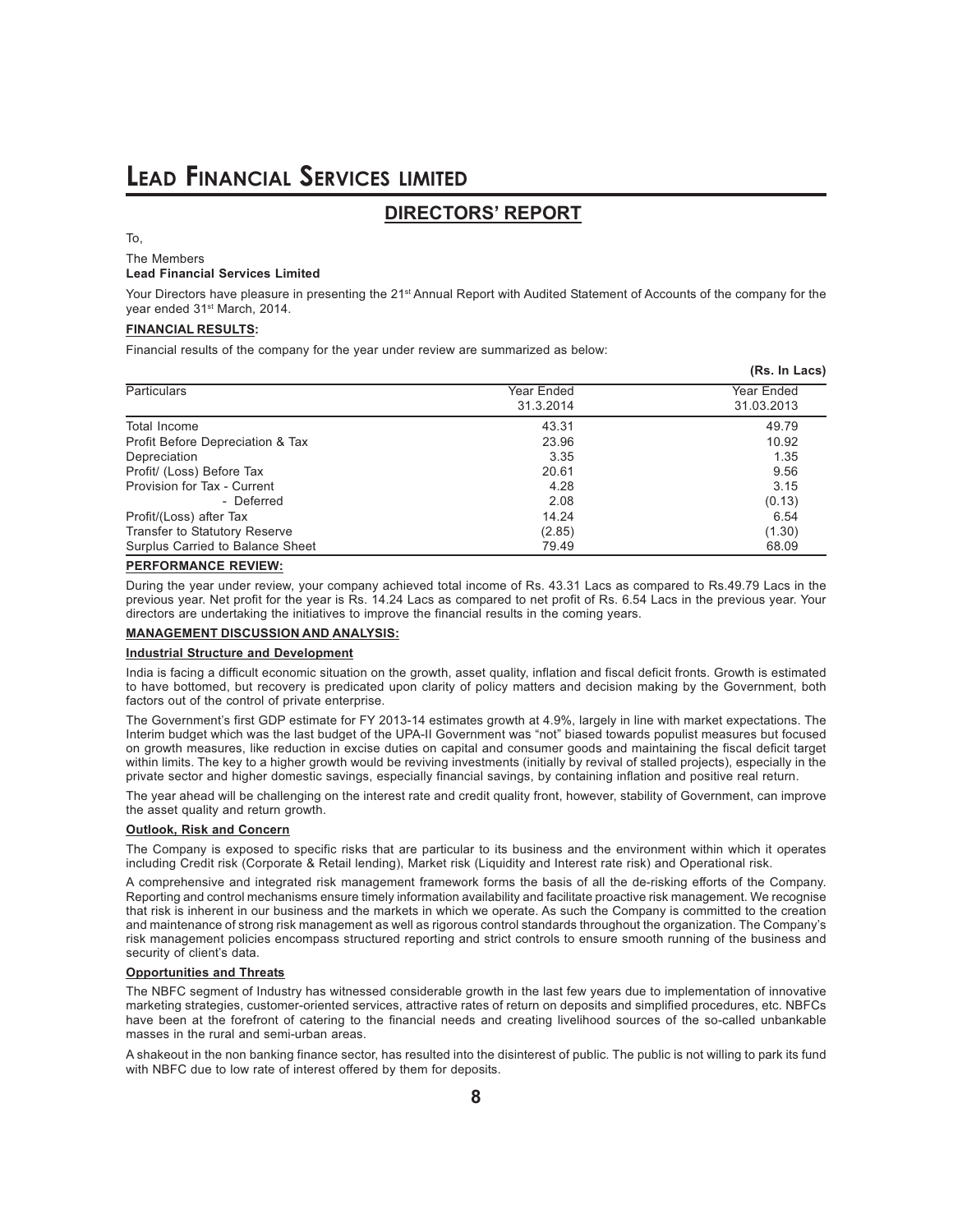### **Adequacy of Internal Control System**

The Company maintains a system of well established policies and procedures for internal control of operations and activities, and these are continually reviewed for effectiveness. The internal control system is supported by qualified personnel and a continuous program of internal audit. The prime objective of such audits is to test the adequacy and effectiveness of all internal control systems laid down by the management and to suggest improvements. We believe that the Company's overall system of internal control is adequate given the size and nature of operations and effective implementation of internal control self assessment procedures. The Company encourages and recognizes improvements in work practices. The internal control system of the Company is also reviewed by the Audit Committee periodically.

### **Financial Performance**

# **Operational Results, 2012-13 Versus 2013-2014: (Rs. in Lacs)**

| Operational Results, 2012-13 versus 2013-2014. | (RS. III Lacs) |         |  |
|------------------------------------------------|----------------|---------|--|
| <b>Particulars</b>                             | 2012-13        | 2013-14 |  |
| <b>Total Revenue</b>                           | 49.79          | 43.31   |  |
| Interest & Financial Charges                   | 12.67          | 3.44    |  |
| Expenses                                       | 26.19          | 15.90   |  |
| Depreciation                                   | 1.35           | 3.36    |  |
| <b>Total Expenditure</b>                       | 40.22          | 22.70   |  |
| Profit before Tax(PBT)                         | 9.57           | 20.61   |  |
| Provision for Tax                              | 3.02           | 6.36    |  |
| Profit after tax (PAT)                         | 6.54           | 14.25   |  |
| <b>Equity Capital</b>                          | 330            | 330     |  |
| Reserves & Surplus                             | 80.71          | 94.96   |  |
| Earnings per Share                             | 0.20           | 0.43    |  |

# **Segment wise Performance**

Company operates only in one segment.

# **DIVIDEND:**

Your Directors regret their inability to recommend any dividend in view of deploying the funds for expansion of business during the year under review.

### **FIXED DEPOSITS:**

Your Company has not accepted any deposits from public. There are no unclaimed or unpaid deposits as on 31<sup>st</sup> March, 2014. **DIRECTORS:**

- Ø Mr. P. C. Bindal, Director of the Company retires by rotation at the forthcoming Annual General Meeting and being eligible offers himself for re-appointment
- Appointment of Mr. Pradeep Kumar Jain & Mr. Sanjay Kumar Agarwal as Independent Directors for five consecutive years with effect from the conclusion of the forthcoming Annual General Meeting upto 28th September, 2019.
- $\triangleright$  The Board recommends the confirmation for the appointment of Mr. Vijay Kumar as the Manager of the Company for a period of five years with effect from 21st December, 2013 at remuneration of Rs.15, 000/- per month.
- $\triangleright$  The Board recommends the appointment of Ms. Kusha Bindal as Woman Director.
- Mr. Manushree Bindal, who was appointed as an Additional Director on 15.05.2014 to hold the office till 21st AGM i.e. 29.09.2014. The Board did not recommned his regularisation as ordinary director in the ensuing Annual General Meeting.

### **MATERIAL CHANGES:**

There are no material changes and commitments, affecting the financial position of the company between the end of financial year of your company and the date of Director's Report.

### **AUDITORS:**

M/s. G.C. Sharda & Co., Chartered Accountants, the Auditors of the company retires at the forthcoming Annual General Meeting and is eligible for re-appointment. The Audit Committee and your Board recommend their reappointment as Auditors of the Company. The company has received letter from them to the effect that their appointment, if made would be within prescribed limit under Section 224(1B) of the Companies Act, 1956.

### **AUDITOR'S REPORT:**

The observations in the Auditor's Report are dealt in the notes forming part of accounts at appropriate places and the same being self explanatory, no further comment is considered necessary.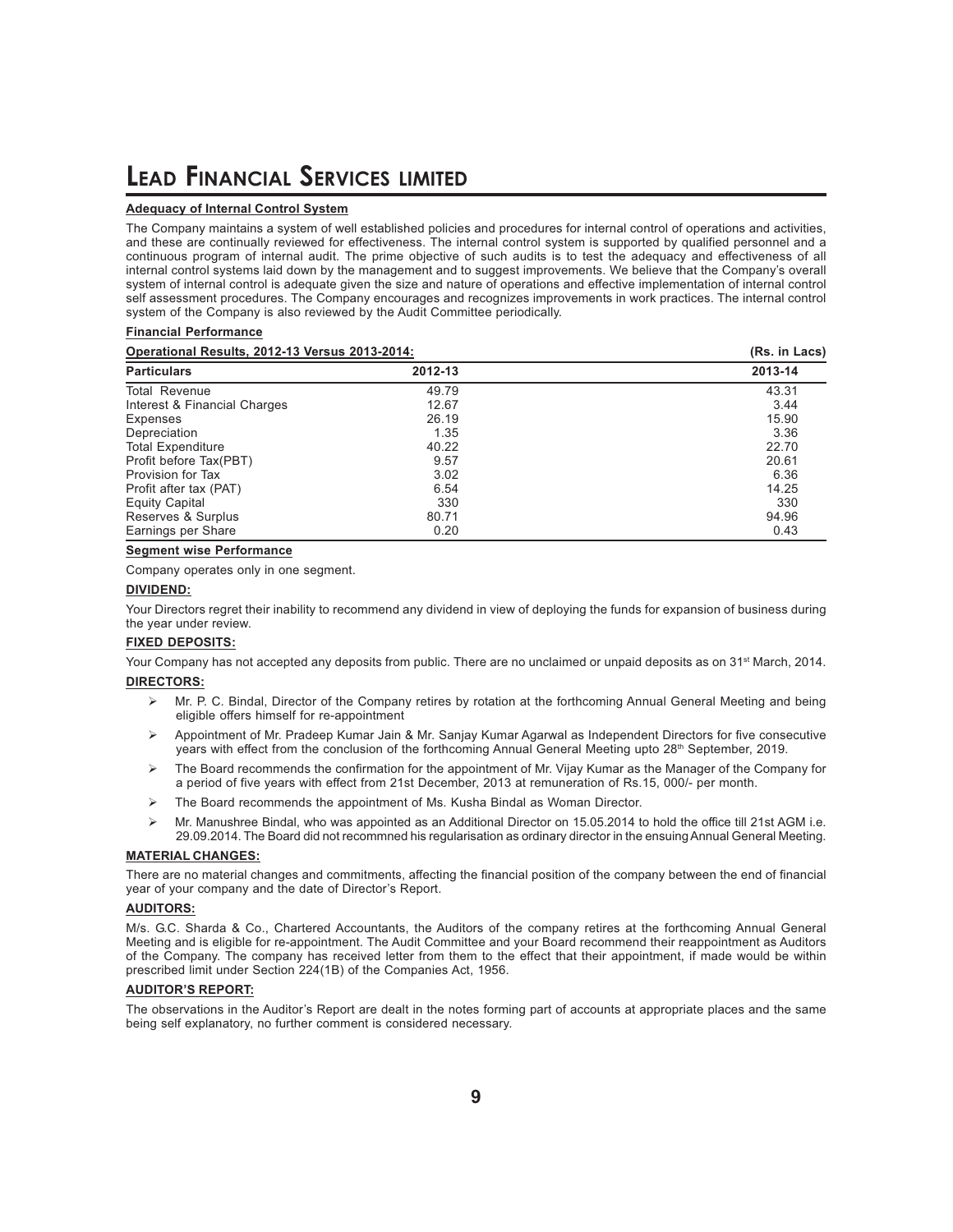### **DEMATERIALISATION OF SHARES:**

As the members are aware, your company's shares are tradable compulsory in electronic form. Accordingly, your company has established connectivity with both the depositories i.e. National Securities Depository Ltd. (NSDL) and Central Depository Services (India) Ltd. (CDSL). Members may avail the facility of dematerialization of company's shares on either of the Depositories as aforesaid.

# **DIRECTORS' RESPONSIBILITY STATEMENT:**

Pursuant to Section 217(2AA) of the Companies Act, 1956, with respect to Directors' Responsibility Statement, it is hereby confirmed:

- i) That in the preparation of the accounts for the financial year ended 31<sup>st</sup> March, 2014; the applicable accounting standards have been followed along with proper explanation relating to material departures.
- ii) That the Directors have selected such accounting policies and applied them consistently and made judgments and estimates that were reasonable and prudent so as to give a true and fair view of the state of affairs of the Company at the end of the financial year and of the profit of the Company for the year under review.
- iii) That the Directors have taken proper and sufficient care for the maintenance of adequate accounting records in accordance with the provisions of the Companies Act, 1956 for safeguarding the assets of the Company and for preventing and detecting fraud and other irregularities.
- iv) That the Directors have prepared the accounts for the financial year ended 31<sup>st</sup> March, 2014 on 'going concern' basis.

### **PARTICULARS OF EMPLOYEES:**

There is no employee whose particulars are required to be furnished in terms of Sec. 217(2A) of the Companies Act, 1956 and rules made there under.

### **PERSONNEL:**

The Board wishes to place on record their deep appreciation of all employees of the company for their endeavor and cooperation. The relations with employees continued to be cordial throughout the year.

## **CONSERVATION OF ENERGY, TECHNOLOGY ABSORPTION AND FOREIGN EXCHANGE EARNINGS AND OUTGO:**

#### *Particulars regarding conservation of energy, technology absorption, foreign exchange, earning and outgo*

Information as required under section 217 (1) (e) of the Companies Act, 1956 read with the Companies (Disclosure of particulars in the report of the board of Directors) Rules, 1988 for forming part of the Director's report for the financial year ended 31<sup>st</sup> March, 2014 is as follows :-

| 1. |    | <b>Conservations of Energy</b>                                                                                                                        |                                                                             |
|----|----|-------------------------------------------------------------------------------------------------------------------------------------------------------|-----------------------------------------------------------------------------|
|    | a. | Energy conservation measures taken                                                                                                                    | Not Applicable                                                              |
|    | b. | Additional investment & proposals if any<br>being implemented.                                                                                        | Not Applicable                                                              |
|    | C. | Impact of measures of a & b above for reduction<br>of energy consumption and consequent impact                                                        | Not applicable                                                              |
|    |    | On cost of production<br>Total energy consumption and energy consumption                                                                              | Not Applicable                                                              |
| 2. |    | Per unit of production as per form 'A' of the Annexure<br>in respect of industries specified in the Schedule thereto.<br><b>Technology Absorption</b> |                                                                             |
|    |    | <b>Research and Development (R&amp;D)</b>                                                                                                             |                                                                             |
|    | 1. | Specific area in which R & D is carried<br>by the company                                                                                             | The company is conducting $R \& D$ to make its<br>business more profitable. |
|    | 2. | Benefits derived as a result of the above R &D                                                                                                        | The awareness of investor's benefit has increased.                          |
|    | 3. | Future plan of action                                                                                                                                 | The company would continue R & Ds for more investors'<br>awareness.         |
|    | 4. | Expenditure on R & D<br>i) Capital<br>ii) Recurring Total R & D Expenditure as a<br>percentage of total turnover                                      | The company has not undertaken any major<br>expenditure on R & D            |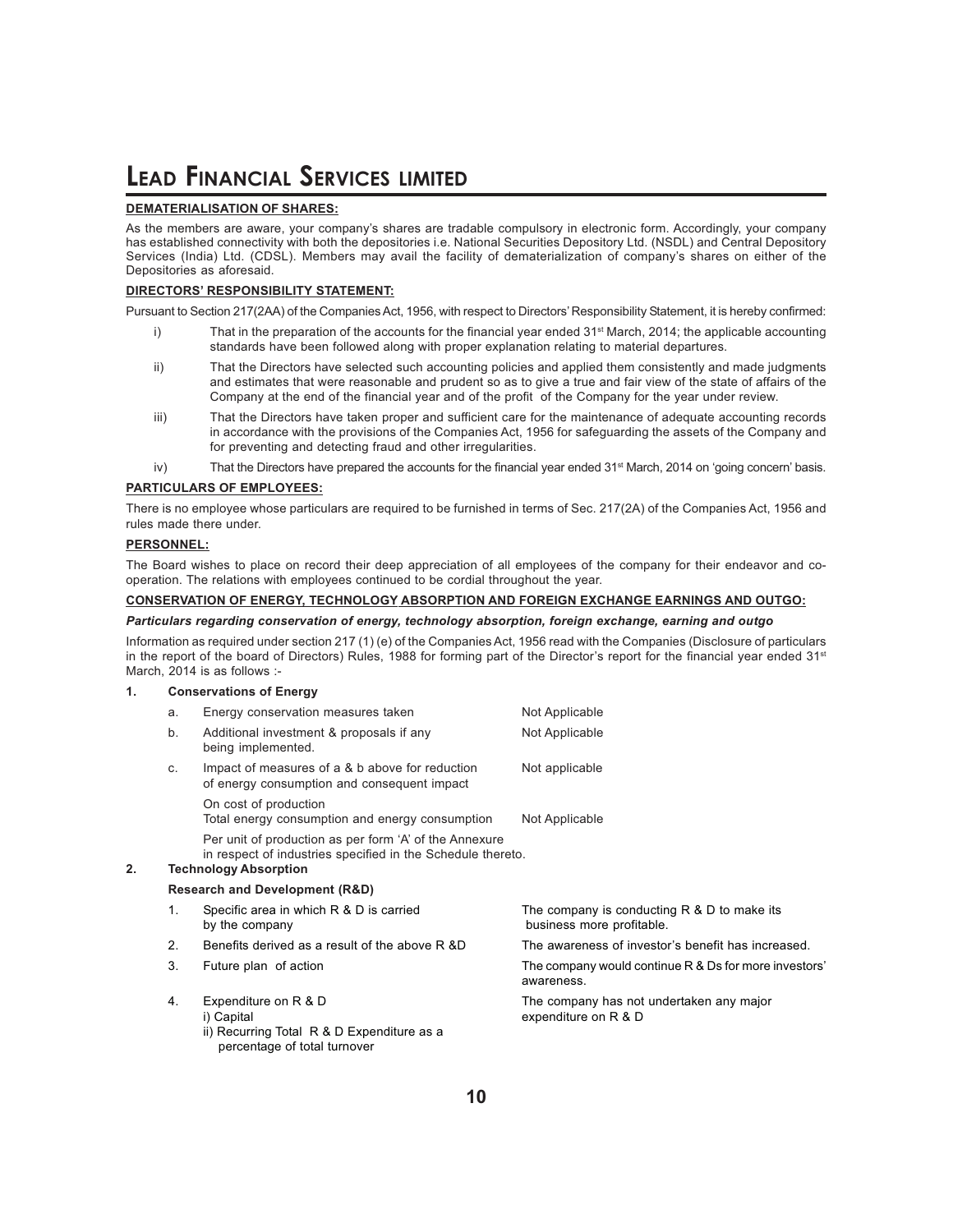### **Technology Absorption, Adaptation and innovation**

- 1. Efforts in brief, made through towards technology absorption, adaptation and innovation Not Applicable 2. Benefits derived as a result of the above efforts,
- e.g. product improvement, cost reduction, product development, import substitution etc. Not Applicable
- 3. Information regarding imported technology
- (a) Technology Imported None
- (b) Year of Import Not Applicable
- (c) Has the technology been fully absorbed Not Applicable
- (d) If not fully absorbed, areas where this has not Not Applicable taken place, reasons therefore and future plans of action

## **3. Foreign Exchange Earnings and Outgo**

- 1. Activities relating to exports; imitative taken to Nil increase exports; development of new export markets for products, services and export plans.
- 

2. Total foreign exchange used and earned The information of foreign exchange earnings and outflow is furnished in notes to accounts.

## **CORPORATE GOVERNANCE:**

A report on Corporate Governance appears in this Annual Report and the certificate from M/s. G.C. Sharda & Co., Chartered Accountants, Statutory Auditors with regard to Compliance of the Corporate Governance code by your Company is annexed hereto as Annexure and forms part of this report.

### **ACKNOWLEDGEMENT:**

We thank our clients, investors and bankers for their continued support during the year. We place on record our appreciation of the contribution made by employees at all levels. We thank the Government of India, particularly the Securities and Exchange Board of India (SEBI), Stock Exchanges, the State Governments, and other government agencies/authorities for their support, and look forward to their continued support in future.

Your Company's employees are the keys for its attaining new heights. Your Directors place on record their deep appreciation of the commitment and professionalism displayed by them.

We also value the support provided by the Company's Shareholders and we look forward to your continuing future support.

## **FOR AND ON BEHALF OF THE BOARD For Lead Financial Services Limited**

|                   | <b>P.C. BINDAL</b> | <b>MANUSHREE BINDAL</b> |
|-------------------|--------------------|-------------------------|
| Place : New Delhi | <b>DIRECTOR</b>    | <b>DIRECTOR</b>         |
| Date : 20.08.2014 | DIN: 00004769      | DIN: 03620670           |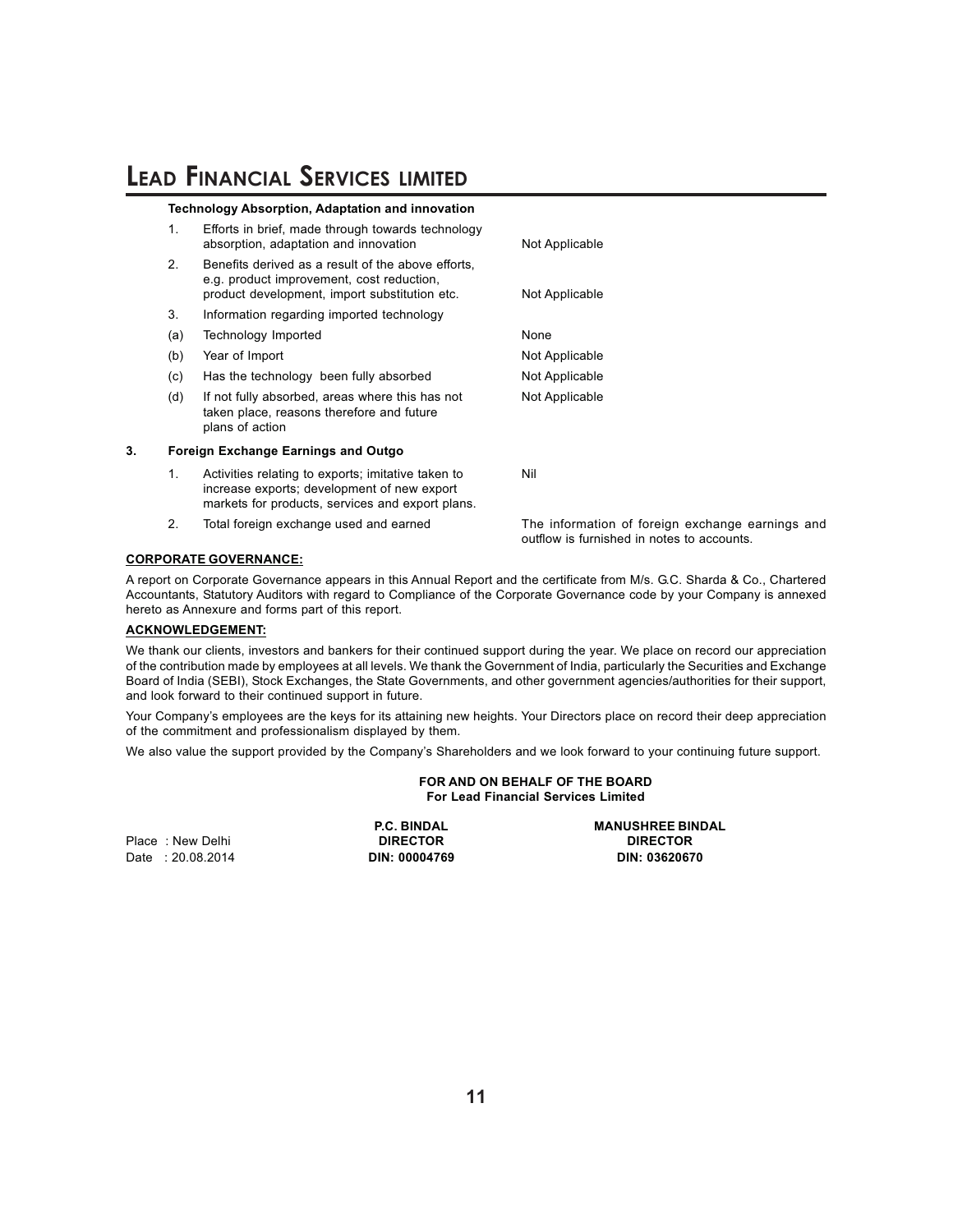# **CORPORATE GOVERNANCE REPORT**

In compliance with Clause 49 of the Listing Agreement entered into with the stock exchanges, the Company hereby submits the report on matters as mentioned in the said clause and Corporate Governance practices followed by the Company. This section besides being in compliance of the mandatory listing requirement gives an insight into the process of functioning of the Company.

# **1. COMPANY'S PHILOSOPHY ON CODE OF GOVERNANCE**

The Corporate Governance philosophy of the Company is driven by the following fundamental principles:

- v conduct the affairs of the Company in an ethical manner
- v ensure transparency in all dealings

v ensure highest level of responsibility and accountability v ensure compliance with all laws and regulations

v ensure timely dissemination of all price sensitive information and matters of interest to stakeholders

The Company, through effective dissemination of information to the Directors and active interaction of the Board Members with Senior Management ensures effective oversight of the Company's businesses and activities.

Through the Governance mechanism in the Company, the Board alongwith its Committees endeavors to strike the right balance with various stakeholders

The status of compliance with Clause 49 of the Standard Listing Agreement is enumerated herein below:

## **2. BOARD OF DIRECTORS**

At the end of year, the Board consisted of optimum combination of Executive & Non-Executive Directors. Mr. P.C. Bindal, Promoter of the Company is a Non Executive Director.

| Isı<br>l No | Name of<br>the Director | <b>Status</b>                           | Date of<br>appointment | Date of<br>Cessation | No. of<br>Board<br><b>Meetings</b><br>held | No. of<br>Board<br>Meetings<br>attended | Last AGM<br>attended | No. of other directorship and<br>committee membership and<br>chairmanship. |            |              |
|-------------|-------------------------|-----------------------------------------|------------------------|----------------------|--------------------------------------------|-----------------------------------------|----------------------|----------------------------------------------------------------------------|------------|--------------|
|             |                         |                                         |                        |                      |                                            |                                         |                      | Other                                                                      | Committee  | Committee    |
|             |                         |                                         |                        |                      |                                            |                                         |                      | Directorship I                                                             | MemberShip | chairmanship |
|             |                         |                                         |                        |                      |                                            |                                         |                      | in public                                                                  |            |              |
|             |                         |                                         |                        |                      |                                            |                                         |                      | company                                                                    |            |              |
| I1.         | P.C. Bindal             | Non Executive, Non Independent 28.11.94 |                        | N.A.                 | 14                                         | 14                                      | Yes                  |                                                                            |            |              |
| 12          | Sanjay Kumar<br>Agarwal | Independent Non Executive               | 25.03.03               | N.A.                 | 14                                         | 14                                      | Yes                  | 3                                                                          |            |              |
| 13.         | Pradeep Kumar<br>Jain   | Independent Non Executive               | 10.03.07               | N.A.                 | 14                                         | 14                                      | Yes                  |                                                                            |            |              |
| 14.         | Manushree Bindal #      | Non Executive Non Independent           | 15.05.14               | N.A.                 | 14                                         |                                         | l No                 |                                                                            |            |              |
| 16.         | Ravi Kumar Goel         | Independent Non Executive               | 29.05.13               | 30.07.13             | 14                                         | 3                                       | l No                 |                                                                            |            |              |
| 17.         | Shalu Sharma            | Independent Non Executive               | 16.12.13               | 18.02.14             | 14                                         | 6                                       | l No                 |                                                                            |            |              |

*\* The directorship held by directors do not include alternate directorship and directorship of foreign Companies, section 25 Companies & private limited Companies.*

*\*\* In accordance with clause 49 of the Listing Agreement, membership/chairmanship of only the Audit Committee and Shareholders/Investors Grievance Committee of all Public Ltd. Companies have been considered.*

*# Mr. Manushree Bindal who was appointed as an Additional Director on 15.05.2014 to hold office till 21st AGM i.e. 29.09.2014. The Board did not recommend his regualarisation as ordinary director in the ensuing Annual General Meeting*

# **DATE & NUMBER OF BOARD MEETINGS HELD**

Fourteen Board meetings were held during the year on 05.04.2013, 29.05.2013, 05.07.2013, 30.07.2013, 07.10.2013, 11.11.2013, 15.12.2013, 16.12.2013, 18.12.2013, 21.12.2013, 30.12.2013, 13.02.2014, 18.02.2014 and 04.03.2014 Complying with clause 49 of the listing agreement, the Board has adhered to the time gap between two meetings.

### **RETIREMENT OF DIRECTOR BY ROTATION, RE-APPOINTMENT AND NEW APPOINTMENT OF DIRECTOR**

As required under Clause 49 of the Listing Agreement, brief resume of directors being reappointed, nature of his expertise in specific functional areas and names of companies in which he hold directorship and membership of the committees of the board are furnished hereunder:

- 1. Mr. P. C. Bindal retires by rotation at the 21st Annual General Meeting of the Company and being eligible offers himself for reappointment.
- ⇒ Mr. P. C. Bindal, a commerce post graduate is a fellow member of the Institute of Chartered Accountants of India. He has more than 30 years of vast experience in the field of administration, finance and Capital Market.

He is also director of LFS Services Private Limited, Privy Capital Limited, Privy Capital Advisors Private Limited, Glaze Packagers Private Limited., Privy Value Realty Private Limited, Bindal Corporate Advisory Services Private Limited, and Lead Business Solutions Private Limited.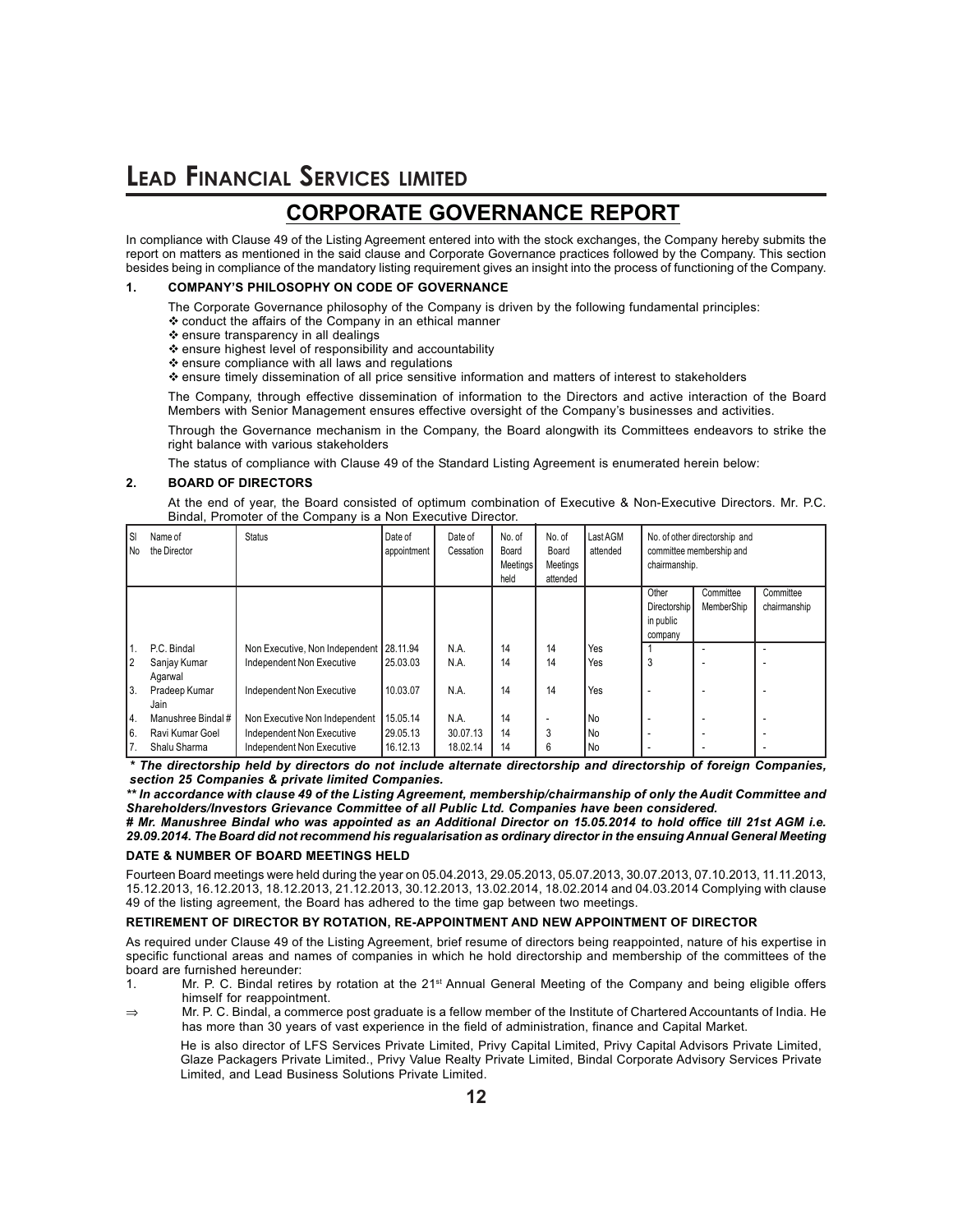- 2. The Board recommends the appointment of Ms. Kusha Bindal as woman director.
- ⇒ Ms. Kusha Bindal is a Chartered Accountant. She has good experience in finance and administration.
- Ms. Kusha BIndal is not a director in any other Company.
- 3. It is proposed to appoint Mr. Pradeep Kumar Jain & Mr. Sanjay Kumar Agarwal as the Independent director of the Company.
- ⇒ Mr. Pradeep Kumar Jain, a commerce graduate is a fellow member of the Institute of Chartered Accountants of India. He has more than 25 years of vast experience in the field of in finance and Capital Market. Mr Pradeep Kumar Jain is also director in Startrite Financial Services Pvt. Ltd., Karni Mata Auto Pvt. Ltd. and A R J Metal Pvt. Ltd.
- ⇒ Mr Sanjay Kumar Agarwal, is a Commerce Graduate. He has expertise in matters relating to financial strategies. Mr. Sanjay Kumar Agarwal is also Director in SKG Infrastate Private Limited, Balaji Fund Growth Limited, Balaji Instalments Supply Limited, SS Buildhome Private Limited, SKG Infracity Private Limited, Skylark Info Solutions Private Limited, and SKG Infrapromoters Private Limited.

### **CODE OF CONDUCT**

The Company's Code of Conduct, as adopted by the Board of Directors, is applicable to all Directors, Senior Management and Employees of the Company. The Code of Conduct of the Company covers substantial development, disclosure of material information, integrity of financial reporting, continuous improvement of the internal control system and sound investor relations.

The Code has been circulated to all the members of the Board and senior management personnel and the compliance with the Code of Conduct and Ethics is affirmed by them annually.

A declaration signed by the Director and Manager of the Company is given below:

This is to certify that, to the best of my knowledge and belief, for the financial year ended on 31st March, 2014, all Board members and Senior Management Personnel have affirmed compliance with the Code of Conduct for Directors and Senior Management respectively.

|                        | P. C. Bindal  | Vijay Kumar |
|------------------------|---------------|-------------|
|                        | Director      | Manager     |
| Date: 01st April, 2014 | DIN: 00004769 |             |

### **3**. **AUDIT COMMITTEE**

The Company has constituted an Audit Committee of Directors since 25<sup>th</sup> March 2003. The Committee has the powers similar to those stated in the listing Agreement and exercises most of the functions as per terms of reference of the Audit Committee.

The terms of reference, role and scope are in line with those prescribed by Clause 49 of the Listing Agreement with the Stock Exchanges. The Company also complies with the provisions of Section 292A of the Companies Act, 1956 pertaining to Audit Committee and its functioning. The terms of reference of the Audit Committee and the powers vested in this committee as mentioned in the Corporate Governance Report for 2013-2014 are wide in scope and allow it the necessary latitude to discharge its duties efficiently and independently.

The Audit Committee is responsible for the effective supervision of the financial reporting process, reviewing with the management, the financial statements and ensuring their compliance with accounting standards, listing agreement and other legal requirements, reviewing with the external auditors the internal control system, assessing their adequacy and ensuring compliance with internal controls, reviewing finding of internal audit and ensuring follow up action on significant findings and reviewing quarterly, half yearly and annual accounts.

### **ROLE OF AUDIT COMMITTEE**

The broad term of reference of Audit Committee, as revised by the Companies Act-2013, include inter-alia the following:-

- a. Review quarterly and annual financial statements before submission to the Board for approval;
- b. Discuss with Auditors about Internal Control System and to consider their observations and follow- up;
- c. Review of risk management policies and practices;<br>d. Ensure compliance of Internal Control System;
- Ensure compliance of Internal Control System;
- e. Investigate on any matter referred by the Board;<br>f. Make recommendation to the Board on any matt
- Make recommendation to the Board on any matter relating to the financial management of the Company, including the Audit Report.
- g. Related Party Transactions;<br>h. Appointment of Auditor inclu
- h. Appointment of Auditor including Cost Auditor;
- Auditor's independence and performance, and effectiveness of audit process;
- j. Inter-corporate loans and investments;<br>k. Evaluation of internal financial controls
- Evaluation of internal financial controls and risk management systems;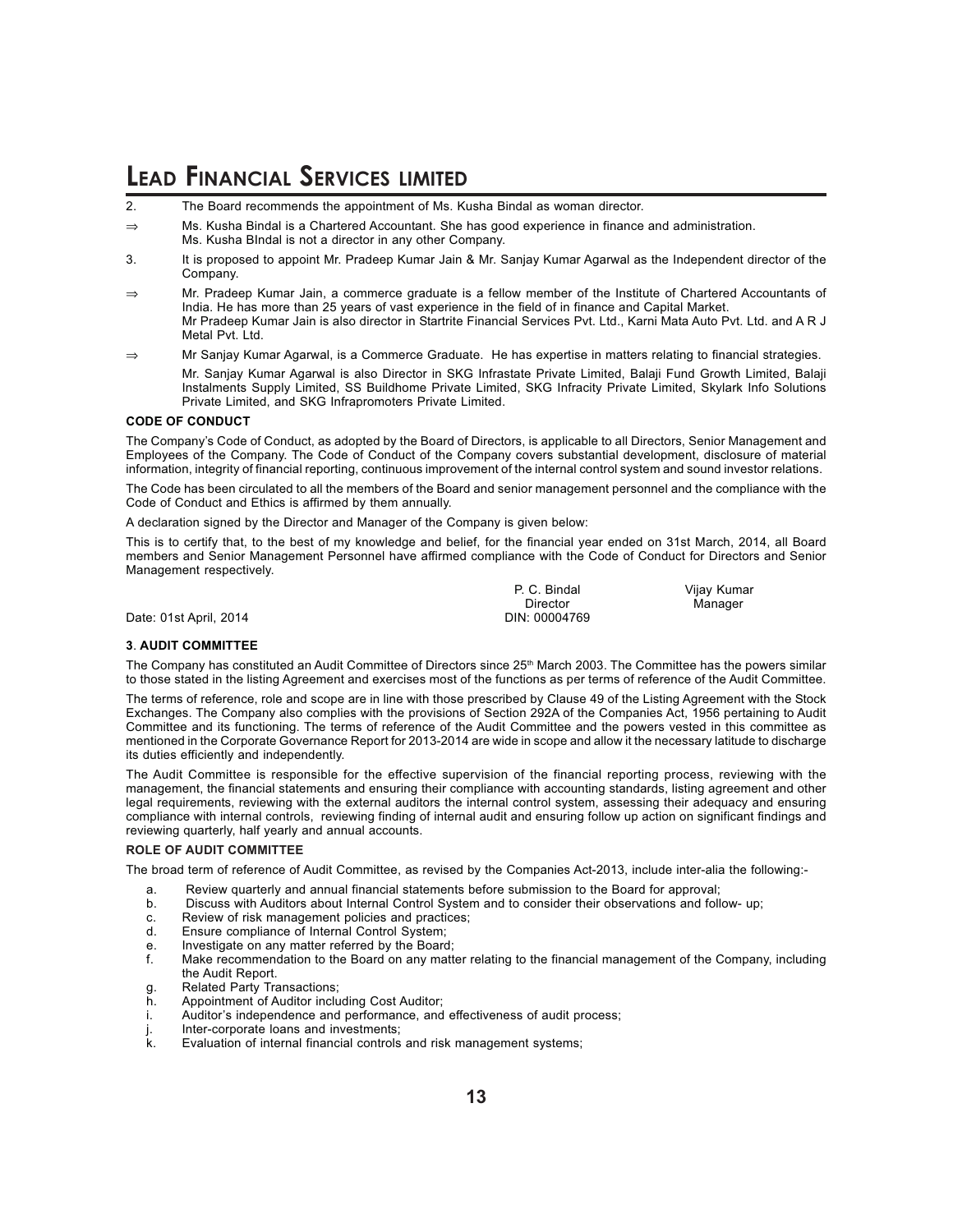- Valuation of assets of the Company or undertaking, if necessary;
- m. Right to call for comments from Auditors or Management about:
	- a. internal control systems
	- b. scope of Audit
	- c. observations of the auditors
- n. To call for any information from officers or employees of the Company on any fraud being referred by the Auditors of the Company;
- o. To establish a vigil Mechanism for Directors and Employees to report genuine concerns;

### **COMPOSITION**

Presently, the Audit Committee of the Board of your Company comprises of three members all non executive directors and out of whom two are independent directors. The committee functions under the chairmanship of Mr. Pradeep Kumar Jain who is an independent director. The composition of committee is as follows:

| Name of Members             | <b>Designation</b> | <b>Status/ Position</b>            |
|-----------------------------|--------------------|------------------------------------|
| 1. Mr. Pradeep Kumar Jain   | Chairman           | Independent Non Executive Director |
| 2. Mr. Sanjay Kumar Agarwal | Member             | Independent Non Executive Director |
| 3. Mr. P C Bindal           | Member             | Non Executive Director             |

### **NO. OF MEETINGS AND ATTENDENCE AT MEETINGS**

Four meetings of Audit Committee were held during the year 2013-14, on 29<sup>th</sup> May, 2013, 30<sup>th</sup> July 2013, 11<sup>th</sup> November 2013 and 13<sup>th</sup> February 2014.

The Attendance of the Committee members at the above meetings is as follows:

| <b>MEMBERS</b>              | <b>COMMITTEE MEETINGS</b> |          |  |
|-----------------------------|---------------------------|----------|--|
|                             | Held                      | Attended |  |
| 1. Mr. Pradeep Kumar Jain   |                           |          |  |
| 2. Mr. Sanjay Kumar Agarwal | Δ                         |          |  |
| 3. Mr. P C Bindal           | Δ                         |          |  |
|                             |                           |          |  |

\*Statutory Auditors were special invitees to the Audit Committee Meetings.

### **4. STAKEHOLDERS RELATIONSHIP COMMITEEE –**

The Company is conscious towards having cordial relations with all the stakeholders of the company. The Company was already having 'Share Transfer and Investor Grievance Committee comprising of Mr.Sanjay Kumar Agarwal, Mr P C Bindal and Mr. Pradeep Kumar Jain, Directors, as its members. However, to rationalize with the requirements of the Companies Act, 2013 and Clause 49 of the Listing Agreement, the 'Stakeholders Relationship Committee' (SR Committee) was constituted by the Board on August 20, 2014 consequently, Share Transfer and Investor Grievance Committee is now Stakeholders Relationship Committee.

The Stakeholders Relationship Committee of the Board of Directors comprises of following members:

### **Composition**

The Committee comprises of three directors namely Mr. Sanjay Kumar Agarwal, Mr. P C Bindal and Mr. Pradeep Kumar Jain. The Committee functions under the Chairmanship of Mr. Sanjay Kumar Agarwal.

The Share holders may send their complaints to grievance redressal division at following e-mail address:

### lead\_ financial@rediffmail.com

The Stakeholder's Relationship Committee is primarily responsible to review all matters connected with the Company's transfer of securities and redressal of shareholders' / investors' / security holders' complaints. The Committee also monitors the implementation and compliance with the Company's Code of Conduct for prohibition of Insider Trading.

The Stakeholder's Relationship Committee's composition and the terms of reference meet with the requirements of Clause 49 of the Listing Agreement and provisions of the Companies Act, 2013.

Terms of Reference of the Committee, inter alia, includes the following:

- Oversee and review all matters connected with the transfer of the Company's securities
- Approve issue of the Company's duplicate share / debenture certificates
- Monitor redressal of investors' / shareholders' / security holders' grievances

The Company has duly appointed share transfer agents (R & T Agents) for servicing the shareholder's holding shares in physical and dematerialized form. All requests for dematerialization of shares are processed and confirmations thereof are communicated to the investors within the prescribed time.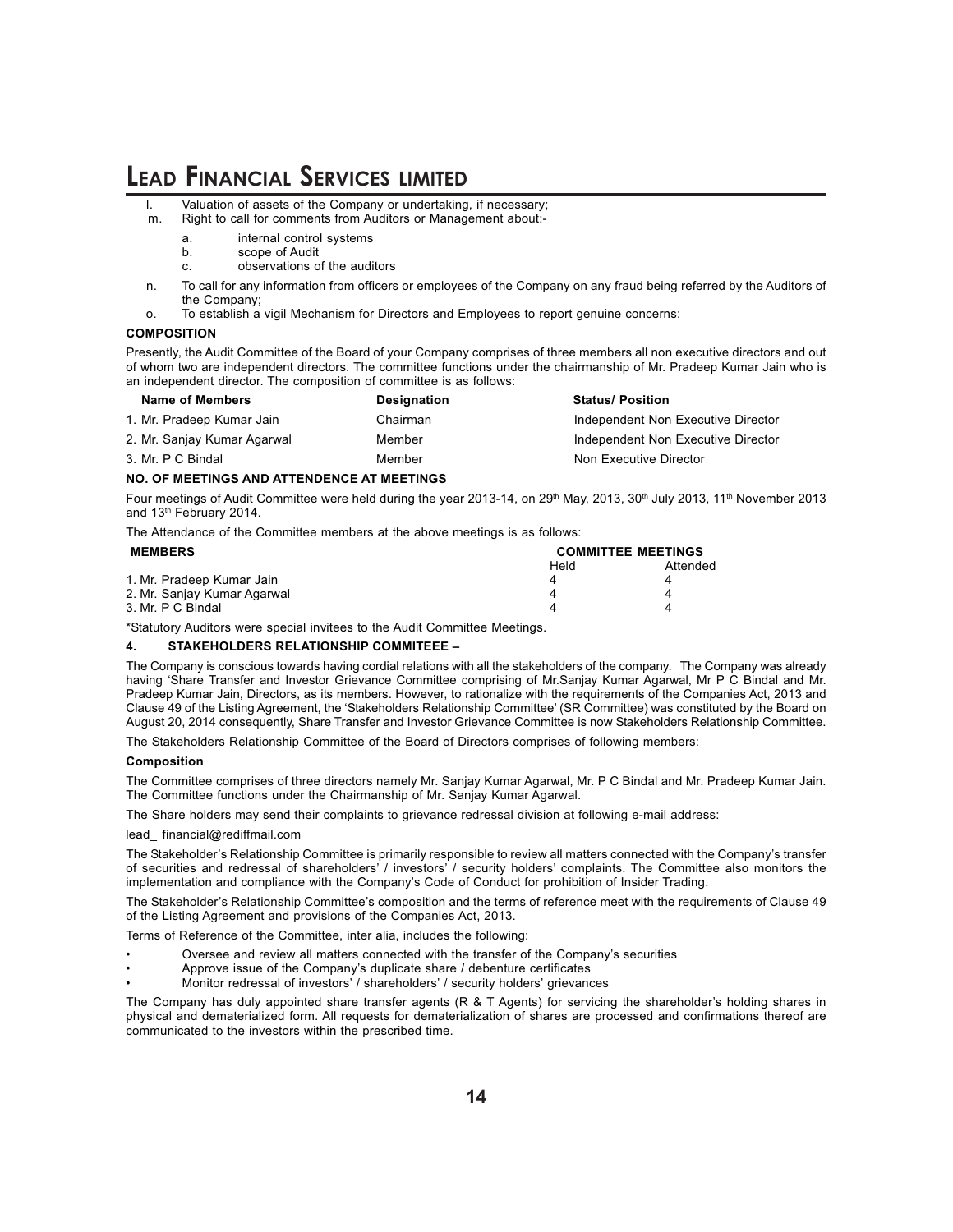# **Complaints**

During the year under review no investor grievance was received or was pending in the SCORES account of the Company. There are no pending transfers as on 31st March 2014

#### **Meetings**

The Committee has been holding regular meetings to ensure compliance with the provisions of the Companies Act, 1956 during the financial year ended 31.03.2014 and the Listing Agreement and ensure proper services to investors.

#### **5. SHARE ALLOTMENT-CUM-TRANSFER COMMITTEE**

The Share Allotment -cum- Transfer Committee comprises of three directors namely Mr. Sanjay Kumar Agarwal, Mr. P C Bindal and Mr. Pradeep Kumar Jain. The Committee functions under the Chairmanship of Mr. Sanjay Kumar Agarwal.

The Share Allotment cum Transfer Committee looks after approval of share transfers, transposition, issue of duplicate share certificates, approval of demat/ remat of share certificates etc.

The Company complies with the various requirements of the listing agreements and the depositories with respect to transfer of shares and the requisite reports are sent to them within the prescribed time.

During the period under review, No meeting of the Share Allotment –Cum- Transfer Committee were held.

#### **6. REMUNERATION COMMITTEE**

The Company reconstituted remuneration committee on 18.12.2013 to review and recommend payment of annual salaries, agreements and other employment conditions of the Executive Directors comprising Managing Director and whole Time Directors, The Committee fixes the remuneration after taking in consideration remuneration practices followed by companies of similar size and standing in the industry. The Committee periodically reviews and recommends suitable by revision in the remuneration package of executive directors to the board.

The remuneration committee presently comprises of three directors as its members. All the members of the Committee are independent, non-executive and person of repute and have sound knowledge of management practices.

Composition:

The constitution of remuneration committee is as follows:

| S. No. | Name of Directors        | <b>Status</b> | <b>Category of Membership</b> |
|--------|--------------------------|---------------|-------------------------------|
|        | Mr. Pradeep Kumar Jain   | Chairman      | Independent, Non-executive    |
| 2      | Mr. Sanjay Kumar Agarwal | Member        | Independent, Non-executive    |
|        | Mrs. Shalu Sharma#       | Member        | Independent, Non-executive    |

# Resigned on 18.02.2014

Meeting and Attendance:

During the financial year one remuneration committee meeting was held on 21<sup>st</sup> December, 2013 and all the three members were present in that meeting.

#### REMUNERATION POLICY:

Subject to the approval of the Board of Directors and subsequent approval by the Shareholders at the General Body Meeting and such authorities as the case may be, remuneration of the Managing / Whole- Time Director/Manager is fixed by the remuneration committee. The remuneration is fixed considering various factors such as qualifications, experience, expertise, prevailing remuneration in the competitive industries, financial position of the company etc. The remuneration structure comprises basic salary, commission, perquisites and allowances, contribution to provident fund and other funds in accordance with various related provisions of the Companies Act, 1956. The non-executive directors have neither been paid any remuneration nor a sitting fees and reimbursement of actual travel expenses for attending the board Meeting.

#### **7. COMPLIANCE OFFICER AND CONTACT ADDRESS**

As per the requirement of the Listing Agreement with the Stock Exchange, Mr. P C Bindal is the Compliance Officer of the Company.

Contact Address: 101, Sitaram Mansion, 718/21, Joshi Road, Karol Bagh, New Delhi-110005 Telephone/ Fax no: 011-23549822/23 Email ID: lead\_ financial@rediffmail.com

# **8. GENERAL BODY MEETINGS:**

Location and time for the last three Annual General Meetings (AGM).

| Year      | Location                                                                    | Date | Time                  | <b>Special Resolution Passed</b>         |
|-----------|-----------------------------------------------------------------------------|------|-----------------------|------------------------------------------|
| 2010-11   | 304. Sita Ram Mansion, 718/21.<br>Joshi Road, Karol Bagh, New Delhi-110 005 |      | 24.09.11 10.30 a.m.   | $\overline{\phantom{0}}$                 |
| 2011-12   | 304. Sita Ram Mansion, 718/21.<br>Joshi Road, Karol Bagh, New Delhi-110 005 |      | $22.09.12$ 10.30 a.m. | $\overline{\phantom{0}}$                 |
| 2012-2013 | 304. Sita Ram Mansion, 718/21.<br>Joshi Road, Karol Bagh, New Delhi-110 005 |      | $21.09.13$ 10.30 a.m. | re-appointment of Whole Time<br>Director |

*No special resolution was put through Postal Ballot during last year.*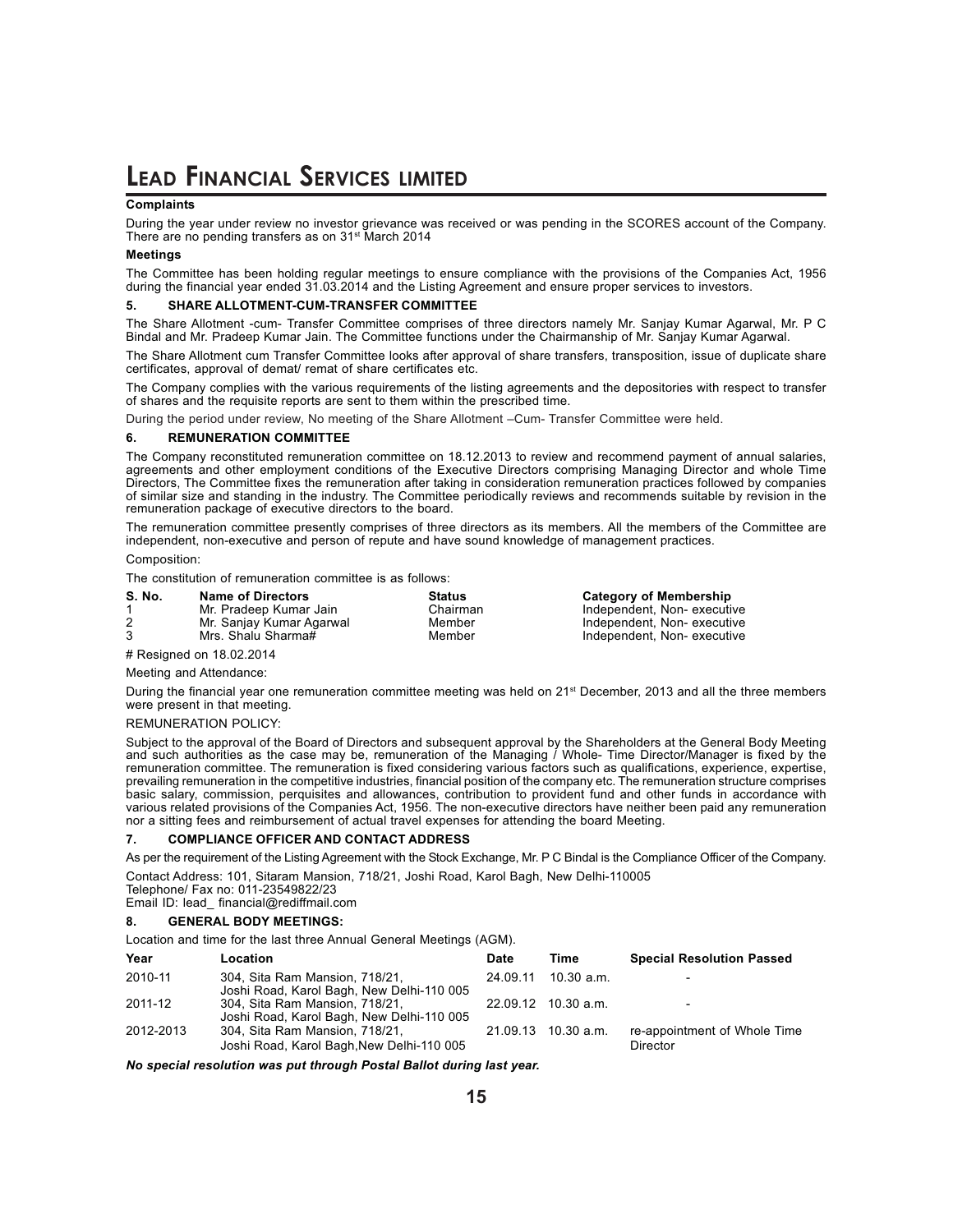# **6. COMPLIANCE WITH OTHER MANDATORY REQUIREMENTS**

## **i) MANAGEMENT DISCUSSION AND ANALYSIS**

A Management Discussion and Analysis Report forms part of the Annual Report and includes discussions on various matters specified under clause 49 (IV) (F)

### **ii) DISCLOSURES**

- **a)** The details of transactions, if any, with related parties are placed before the audit committee on quarterly basis. Related party transactions during the year are disclosed in notes to accounts.
- **b)** The Company is following the Generally Accepted Accounting Policies of the trade which provides a true and fair view of the business of the Company and there are no statutory audit qualifications in this regard.
- **c**) In terms of Clause 49(V) of the Listing Agreement, the Whole Time Director and the Chief Financial Officer made a certification to the Board of Directors in the prescribed format for the year under review which has been reviewed by the Audit Committee and taken on record by the Board.
- **d)** Though the Company does not have a Whistle Blower Policy. However, it is ensured that every personnel can approach to the Audit Committee as and when he so desire.
- **e)** All the mandatory requirements have been complied with. The Company always endeavors to comply with nonmandatory requirements as far as possible.
- **f)** The Company has in place a risk management mechanism to inform the Board members about the risk assessment & minimization procedures, the Board reviews the same from time to time.
- **g)** There were no instances of non-compliance or penalty structures imposed on the Company by Stock Exchange or SEBI or any statutory authority on any matter related to capital markets, during the last year.
- **h)** All Mandatory requirements as per Clause 49 of the Listing Agreement have been complied with by the Company.

### **7. MEANS OF COMMUNICATION**

Quarterly results for the quarters ending on  $30<sup>th</sup>$  June 2013,  $30<sup>th</sup>$  September 2013,  $31<sup>st</sup>$  December 2013 and audited results for the quarter and year ended on 31<sup>st</sup> March 2014 were published in "Pioneer" and "Vir Arjun". The results are promptly furnished to the Stock Exchange for display on their respective websites.

| Quarters  |                       | Date of Board Meeting          | Date of Press Release          |
|-----------|-----------------------|--------------------------------|--------------------------------|
|           | April – June 2013     | 30th July, 2013                | 31 <sup>st</sup> July, 2013    |
|           | July-September 2013   | 11 <sup>th</sup> November 2013 | 12 <sup>th</sup> November 2013 |
| (Audited) | October-December 2013 | 13th February 2014             | 14 <sup>th</sup> February 2014 |
|           | January-March 2014    | 26 <sup>th</sup> May 2014      | 27 <sup>th</sup> May 2014      |

# *The official press releases of Company are displayed on the website of The Bombay Stock Exchange Limited*

# **8. SUBSIDIARY COMPANIES**

As on 31.03.2014, the Company does not have any subsidiary company whether Indian or foreign.

## **9. GENERAL SHAREHOLDERS' INFORMATION**

# **i) ANNUAL GENERAL MEETING**

|     | Date and Time             | Monday, 29 <sup>th</sup> September, 2014<br>At 10.30 A.M.                |
|-----|---------------------------|--------------------------------------------------------------------------|
|     | Venue                     | 304, Sita Ram Mansion, 718/21 Joshi Road Karol Bagh, New Delhi – 110 005 |
| ii) | <b>FINANCIAL CALENDAR</b> | : 1 <sup>st</sup> April to 31 <sup>st</sup> March                        |
|     |                           |                                                                          |

### **iii) BOOK CLOSURE** : 22<sup>nd</sup> September, 2014 to 29<sup>th</sup> September, 2014 (Both days inclusive)

### **iv) LISTING ON STOCK EXCHANGES**

Your company's shares are listed on the following stock exchanges:

(1) The Stock Exchange, Mumbai Corporate Relationship Department Ist Floor, New Trading Ring,Rotunda Building, PJ Towers, Dalal Street, Fort Mumbai – 400 001 Listing fees including for the year 2014-15 has been paid on due date to the Stock Exchange.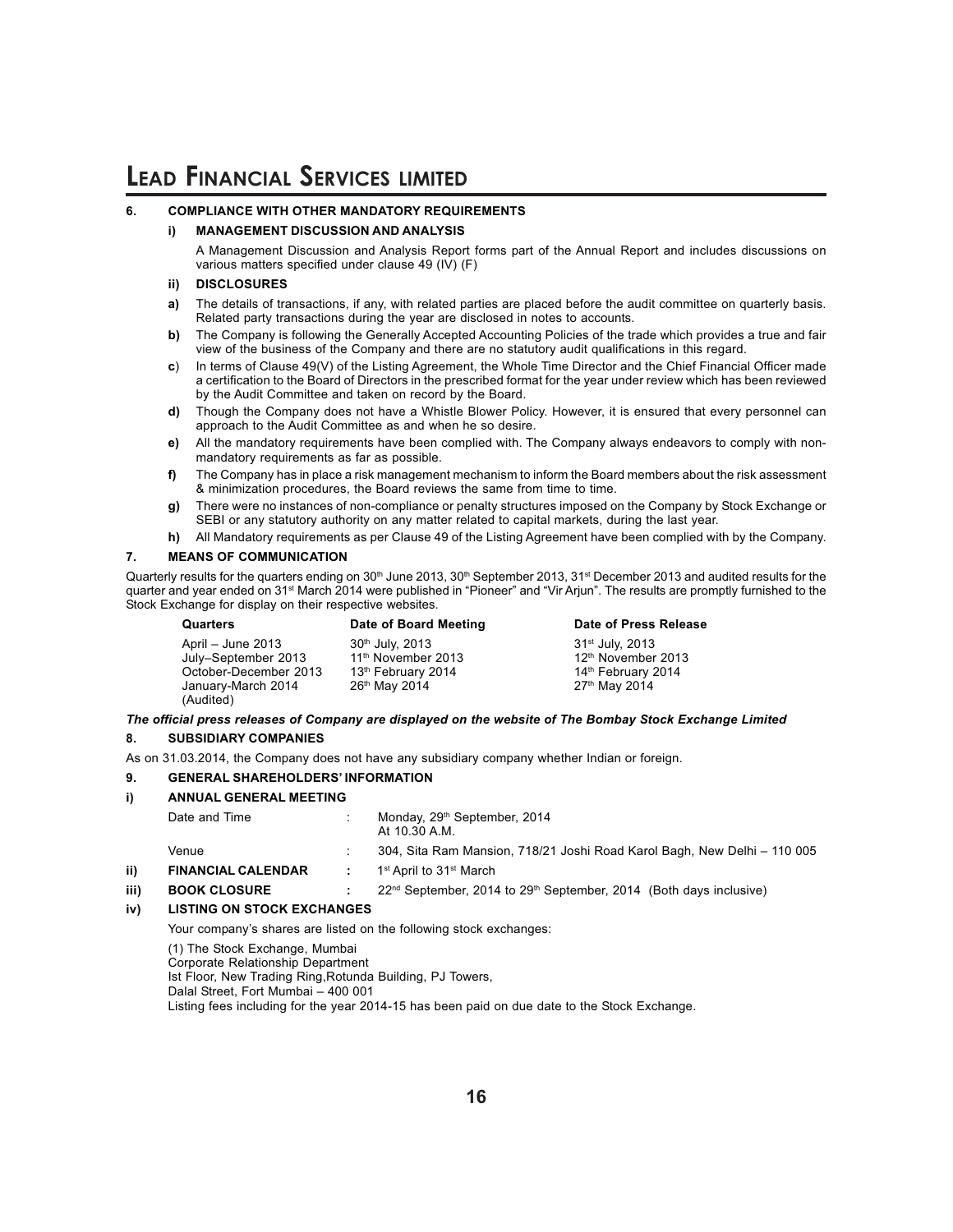# **v) MARKET PRICE DATA:**

Monthly High & Low closing quotation of shares traded at Bombay Stock Exchange Limited are as follows:

|                  |      | <b>Bombay Stock Exchange Limited</b> |           | <b>BSE (SENSEX)</b> |
|------------------|------|--------------------------------------|-----------|---------------------|
| Month            | High | Low                                  | High      | Low                 |
| April 2013       |      |                                      | 19,622.68 | 18,144.22           |
| May 2013         |      |                                      | 20,443.62 | 19,451.26           |
| June 2013        |      |                                      | 19,860.19 | 18,467.16           |
| <b>July 2013</b> | ۰    |                                      | 20,351.06 | 19,126.82           |
| August 2013      | 8.46 | 8.46                                 | 19,569.20 | 17,448.71           |
| Sept 2013        | 8.46 | 8.46                                 | 20,739.69 | 18,166.17           |
| Oct 2013         | 8.45 | 7.70                                 | 21,205.44 | 19,264.72           |
| Nov 2013         |      |                                      | 21,321.53 | 20,137.67           |
| Dec 2013         |      |                                      | 21,483.74 | 20,568.70           |
| Jan 2014         | 7.70 | 6.62                                 | 21,409.66 | 20,343.78           |
| Feb 2014         | 7.35 | 7.35                                 | 21,140.51 | 19,963.12           |
| March 2014       |      |                                      | 22,467.21 | 20,920.98           |

# **vi) STOCK CODE**

Stock Code for the Equity Shares of the Company at Bombay Stock Exchange is: 531288

### **vii) REGISTRAR & SHARE TRANSFER AGENT**

The company has appointed Beetal Financial and Computer Services (P) Limited (Beetal) as its Registrar and Share Transfer Agent. The shareholders are advised to approach Beetal on the following address for any share & demat related queries and problem.

Beetal Financial & Computer Services Private Limited, Beetal House, 3rd Floor, 99, Madangir, B/4, Local Shopping Centre, New Delhi-110062 Tel: 011-29961281, 29961282, Fax: 011-29961284, E-Mail ID: beetal @ beetalfinancial.com, Website: www.beetalfinancial.com

### **vii) TRANSFER SYSTEM**

Transfer of equity shares are handled by Beetal Financial and Computer Services (P) Limited. The transferee is required to furnish transfer deed duly complete in all respects together with share certificate to Beetal Financial and Computer Services (P) Limited at the above address in order to enable Beetal to process the transfer. Beetal Financial and Computer Services (P) Limited after complying with SEBI Guidelines and on the basis of valid and complete documents, process the transfer.

As regards transfer of dematerialized shares, the same can be effected through demat accounts of the transferor/s and transferee/s maintained with recognized depository participants.

# **viii) CATEGORIES OF SHAREHOLDERS AS ON 31ST MARCH, 2014**

| Category                       | No. of shares | %     |
|--------------------------------|---------------|-------|
| Promoter/PAC's                 | 1274020       | 38.61 |
| Banks/ financial institutions/ | 17988         | 0.55  |
| Insurance companies            | ---           |       |
| <b>Bodies Corporate</b>        | 747365        | 22.64 |
| Indian Public                  | 1146525       | 34.74 |
| NRI's                          | 67057         | 2.03  |
| <b>HUF</b>                     | 47045         | 1.43  |
|                                | 3300000       | 100   |
|                                |               |       |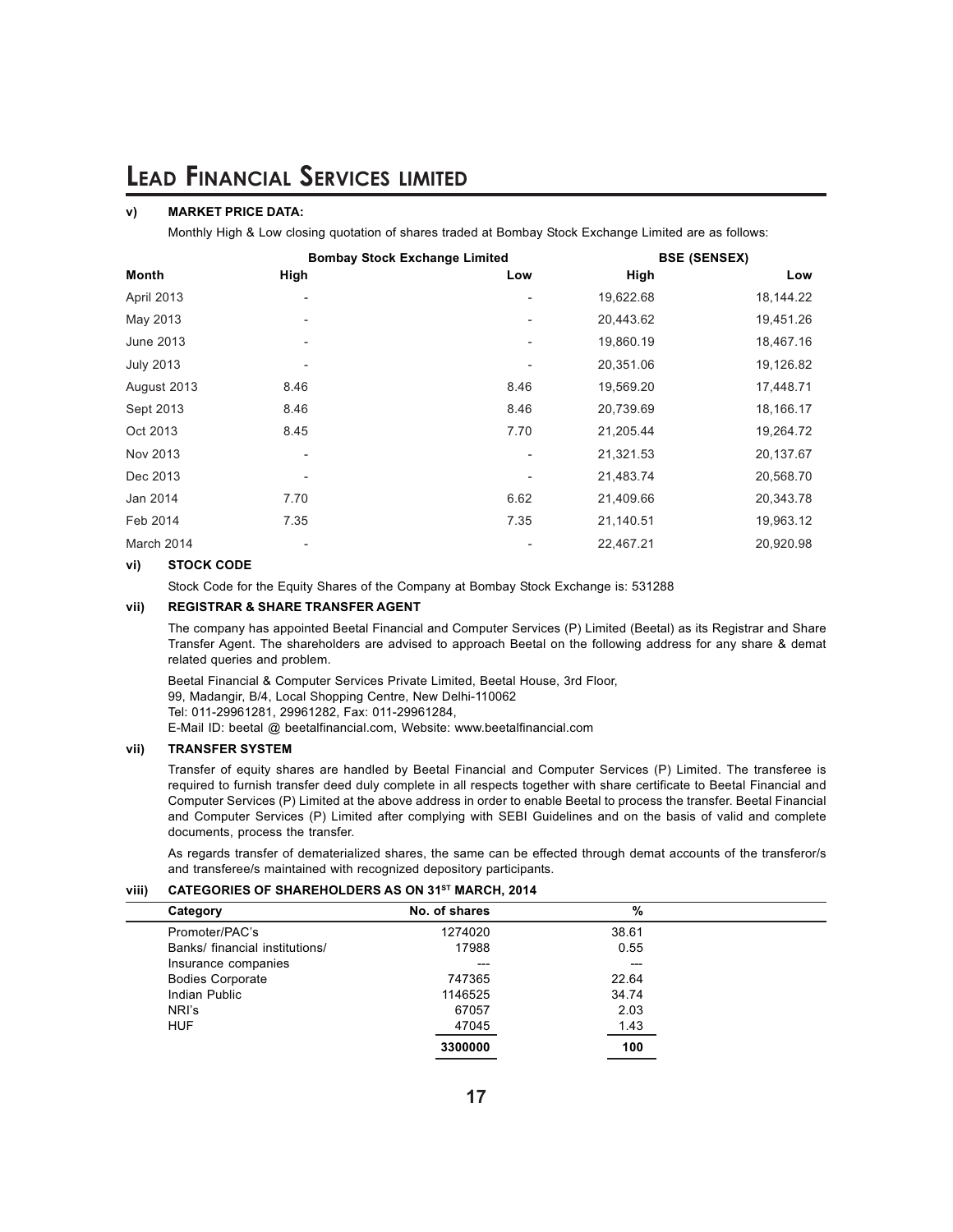# **(IX) DISTRIBUTION OF SHAREHOLDING AS ON 31ST MARCH, 2014** SHAREHOLDING NUMBER OF % TO NO. OF % TO<br>OF NOMINAL SHARE- TOTAL SHARES TOTAL OF NOMINAL SHARE- TOTAL SHARES TOTAL VALUE OF RS. HOLDERS UPTO 5000 1,566 84.65 218,414 6.6186 5001 TO 10000 94 5.08 71,393 2.1634 10001 TO 20000 72 3.89 102,245 3.0983 20001 TO 30000 38 2.05 88,900 2.6939 30001 TO 40000 10 0.54 35,705 1.0820 40001 TO 50000 13 50001 TO 100000 19 1.03 136,577 4.1387 100001 AND ABOVE 38 2.05 2,586,267 **TOTAL 1,850 100.00 33,00,000 100**

### **(x) DEMATERIALIZATION OF SHARES & LIQUIDITY**

The company's equity shares are eligible for dematerialisation. The company has signed agreements with both the depositories namely NSDL and CDSL. The shareholders may therefore hold company's shares in electronic mode. The company's ISIN No. for both the depositories is INE531D01010.

As on 31st March, 2014, 38.03 % and 2.01 % of the Equity Shares of the Company are held in dematerialized form with NSDL and CDSL respectively.

## **(xi) ADDRESS FOR CORRESPONDENCE**

Lead Financial Services Limited 101, Sita Ram Mansion, 718/21, Joshi Road, Karol Bagh, New Delhi-110005 Tel. 23549822-24 Fax. 23623829

### **CERTIFICATE FROM AUDITORS REGARDING COMPLIANCE OF CONDITIONS OF CORPORATE GOVERNANCE**

To the members of Lead Financial Services Limited

We have examined the compliance of conditions of Corporate Governance by Lead Financial Services Limited, for the year ended on 31<sup>st</sup> March 2014 as stipulated in clause 49 of listing agreement of the said company with the Stock Exchange (s).

The compliance of conditions of Corporate Governance is the responsibility of the management. Our examination has been limited to the review of the procedures and implementation thereof adopted by the Company for ensuring compliance of the conditions of the Corporate Governance. It is neither an audit nor an expression of opinion on the financial statements of the Company.

In our opinion and to the best of our information and according to the explanations given to us and the representations made by the Directors and the management, we certify that the company has complied with the conditions of Corporate Governance as stipulated in the clause 49 of the above mentioned Listing Agreement.

On the basis of the records maintained by the Shareholders/Investors Grievance Committee' of the Company, we state that, no investor grievances were received during the year.

We further state that such compliance is neither an assurance as to the future viability of the company nor the efficiency or effectiveness with which the Management has conducted the affairs of the company.

> **For G.C. SHARDA & CO.** Chartered Accountants **(FRN - 500041N)**

> > CA. Adit Sharda

Place : New Delhi Partner Date :  $20.08.2014$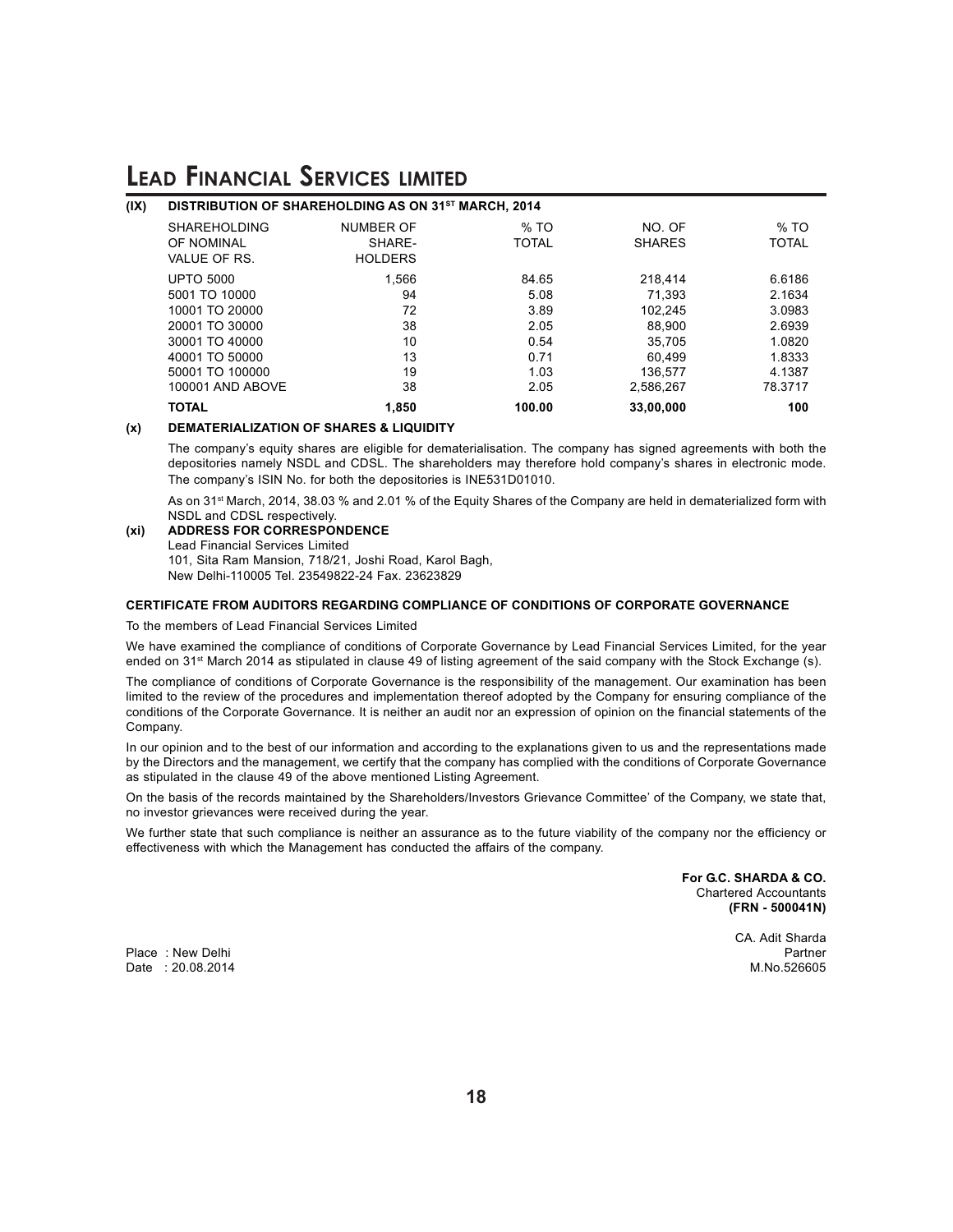# **INDEPENDENT AUDITOR'S REPORT**

To the Members of Lead Financial Services Limited

#### **Report on the Financial Statements**

We have audited the accompanying financial statements of Lead Financial Services Limited ("the Company"), which comprise the Balance Sheet as at March 31, 2014, the Statement of Profit and Loss and Cash Flow Statement for the year then ended, and a summary of significant accounting policies and other explanatory information.

### **Management's Responsibility for the Financial Statements**

Management is responsible for the preparation of these financial statements that give a true and fair view of the financial position, financial performance and cash flows of the Company in accordance with the Accounting Standards referred to in sub-section (3C) of section 211 of the Companies Act, 1956 ("the Act"). This responsibility includes the design, implementation and maintenance of internal control relevant to the preparation and presentation of the financial statements that give a true and fair view and are free from material misstatement, whether due to fraud or error.

### **Auditor's Responsibility**

Our responsibility is to express an opinion on these financial statements based on our audit. We conducted our audit in accordance with the Standards on Auditing issued by the Institute of Chartered Accountants of India. Those Standards require that we comply with ethical requirements and plan and perform the audit to obtain reasonable assurance about whether the financial statements are free from material misstatement.

An audit involves performing procedures to obtain audit evidence about the amounts and disclosures in the financial statements. The procedures selected depend on the auditor's judgment, including the assessment of the risks of material misstatement of the financial statements, whether due to fraud or error. In making those risk assessments, the auditor considers internal control relevant to the Company's preparation and fair presentation of the financial statements in order to design audit procedures that are appropriate in the circumstances. An audit also includes evaluating the appropriateness of accounting policies used and the reasonableness of the accounting estimates made by management, as well as evaluating the overall presentation of the financial statements.

We believe that the audit evidence we have obtained is sufficient and appropriate to provide a basis for our audit opinion.

#### **Opinion**

In our opinion and to the best of our information and according to the explanations given to us, the financial statements give the information required by the Act in the manner so required and give a true and fair view in conformity with the accounting principles generally accepted in India:

- a) in the case of the Balance Sheet, of the state of affairs of the Company as at March 31, 2014;
- b) in the case of the Statement of Profit and Loss, of the profit for the year ended on that date; and
- c) in the case of the Cash Flow Statement, of the cash flows for the year ended on that date.
- 1. As required by the Companies (Auditor's Report) Order, 2003 ("the Order") issued by the Central Government of India in terms of sub-section (4A) of section 227 of the Act, we give in the Annexure a statement on the matters specified in paragraphs 4 and 5 of the Order.
- 2. As required by section 227(3) of the Act, we report that:
	- a) we have obtained all the information and explanations which to the best of our knowledge and belief were necessary for the purpose of our audit;
	- b) in our opinion proper books of account as required by law have been kept by the Company so far as appears from our examination of those books
	- c) the Balance Sheet, Statement of Profit and Loss, and Cash Flow Statement dealt with by this Report are in agreement with the books of account.
	- d) in our opinion, the Balance Sheet, Statement of Profit and Loss, and Cash Flow Statement comply with the Accounting Standards referred to in subsection (3C) of section 211 of the Companies Act, 1956;
	- e) on the basis of written representations received from the directors as on March 31, 2014, and taken on record by the Board of Directors, none of the directors is disqualified as on March 31, 2014, from being appointed as a director in terms of clause (g) of sub-section (1) of section 274 of the Companies Act, 1956.

For **G.C. SHARDA & CO.** Chartered Accountants (FRN - 500041N)

Place of Signature: New Delhi Partner Date: May 26, 2014

**[CA Adit Sharda]**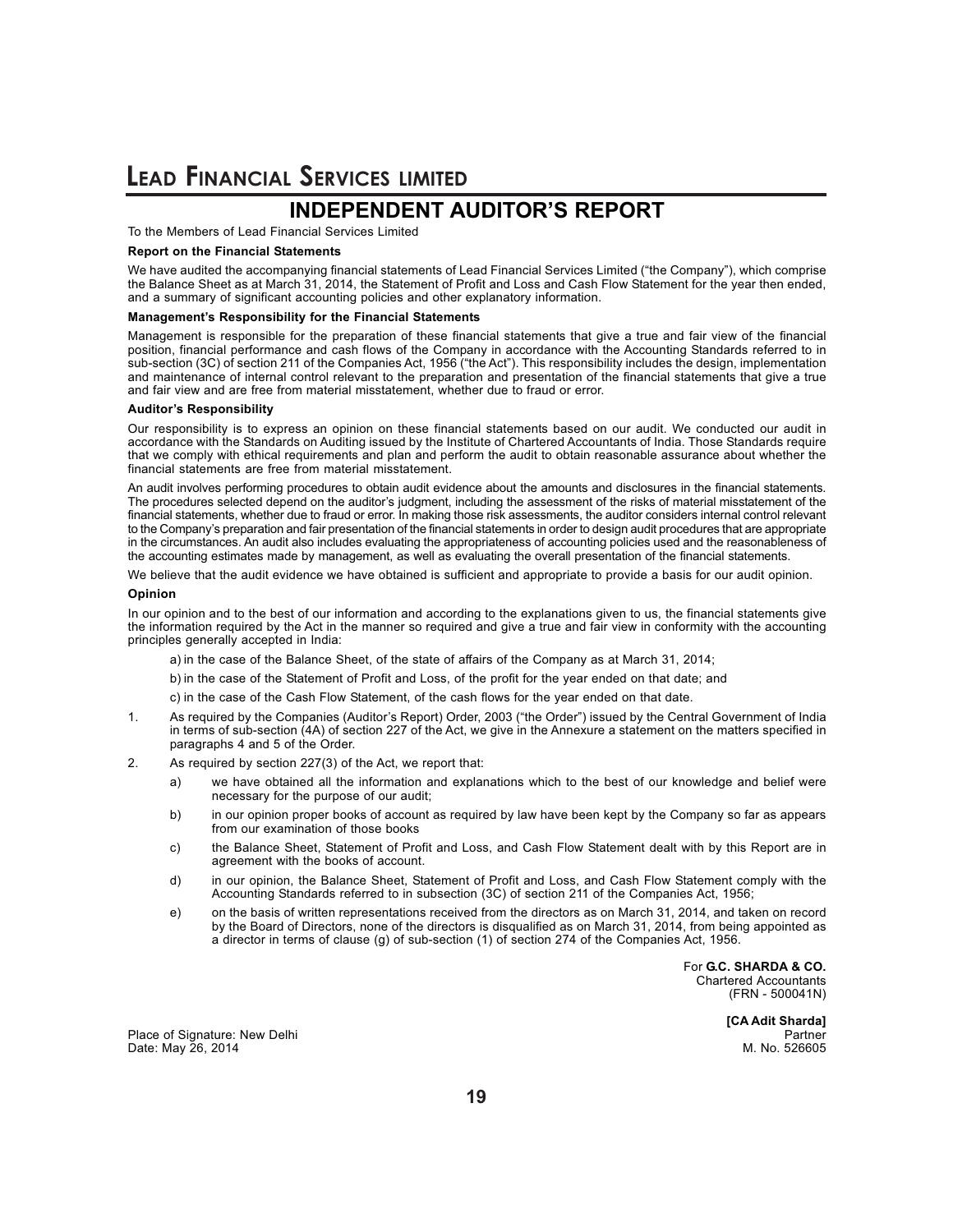## **Annexure to Independent Auditor's Report**

Referred to in Paragraph 1 under the heading of "Report on Other Legal and Regulatory Requirements" of our report of even date

- In respect of its fixed assets:
	- a) The company has maintained proper records showing full particulars including quantitative details and situation of fixed assets.
	- b) As explained to us, all the fixed assets have been physically verified by the management in a phased periodical manner, designed to cover all the items over a period of three years, which in our opinion is reasonable having regard to the size of the Company and nature of its assets. Pursuant to the program, a portion of the fixed assets has been physically verified by the management during the year and no material discrepancies were noticed on such physical verification.
	- c) During the year, the company has not disposed off substantial / major part of fixed assets.
- ii) In respect of its Inventories:
	- a) As explained to us, the inventory has been physically verified during the year by the management. In our opinion, the frequency of verification is reasonable.
	- b) In our opinion and according to the information and explanations given to us, the procedures of physical verification of inventories followed by the management are reasonable and adequate in relation to the size of the company and the nature of its business.
	- c) In our opinion and according to the information and explanations given to us and on the basis of our examination of the records of inventory, the company is maintaining proper records of inventory. There were no discrepancies noticed on verification between the physical stocks and the books records.
- iii) According to the information & explanations given to us, the company has neither granted nor taken any loans, secured or unsecured, to/ from parties covered in the register maintained u/s 301 of the Companies Act, 1956. Accordingly, the clauses (iii) (a) to (g) of paragraph 4 of the Order are not applicable.
- iv) In our opinion and according to the information and explanation given to us, there are adequate internal control systems commensurate with the size of the company and the nature of its business with regard to purchases of inventory and fixed assets, sale and services. During the course of our audit, we have not observed any major weakness in internal controls.
- v) a) According to the information and explanations given to us, we are of the opinion that the particulars of contracts or arrangements referred to in section 301 of the companies Act, 1956 have been so entered.
	- b) In our opinion and according to the information and explanations given to us, the transactions made in pursuance of contracts/ arrangements entered in the Register maintained under section 301 of the Companies Act, 1956 and exceeding the value of Rs. 5,00,000/- in respect of each party during the year have been made at prices which appear reasonable as per information available with the company.
- vi) In our opinion and according to the information and explanations given to us, the company has not accepted any deposits from public to which provisions of sections 58A and 58AA of the Companies Act, 1956 and the Companies (Acceptance of Deposits) Rules, 1975 apply. No order has been passed by the Company Law Board or National Company Law Tribunal or Reserve Bank of India or any Court or any other Tribunal.
- vii) In our opinion, the company has an internal audit system commensurate with the size and nature of its business. The directors are themselves implementing the system.
- viii) The company is an investment & finance company, hence clause 4(viii) of the Order regarding maintenance of cost records under section 209 (1) (d) of the Companies Act, 1956 is not applicable to the company.
- ix) a) Undisputed statutory dues including provident fund, investor education and protection fund, employees' state insurance, income tax, sales tax, wealth tax, service tax, custom duty, excise duty, cess and other material statutory dues applicable to it have been regularly deposited with the appropriate authorities.
	- b) According to the information and explanations given to us, no undisputed amounts payable in respect of provident fund, investor education and protection fund, employees' state insurance, income tax, sales tax, wealth tax, service tax, customs duty, excise duty and cess and other material statutory dues applicable to it were in arrears, as at 31<sup>st</sup> March, 2014 for a period of more than six months from the date they become payable.
	- c) According to the information and explanations given to us, there are no dues of sales tax, income tax, customs duty, wealth tax, service tax, excise duty and cess which have not been deposited on account of any dispute.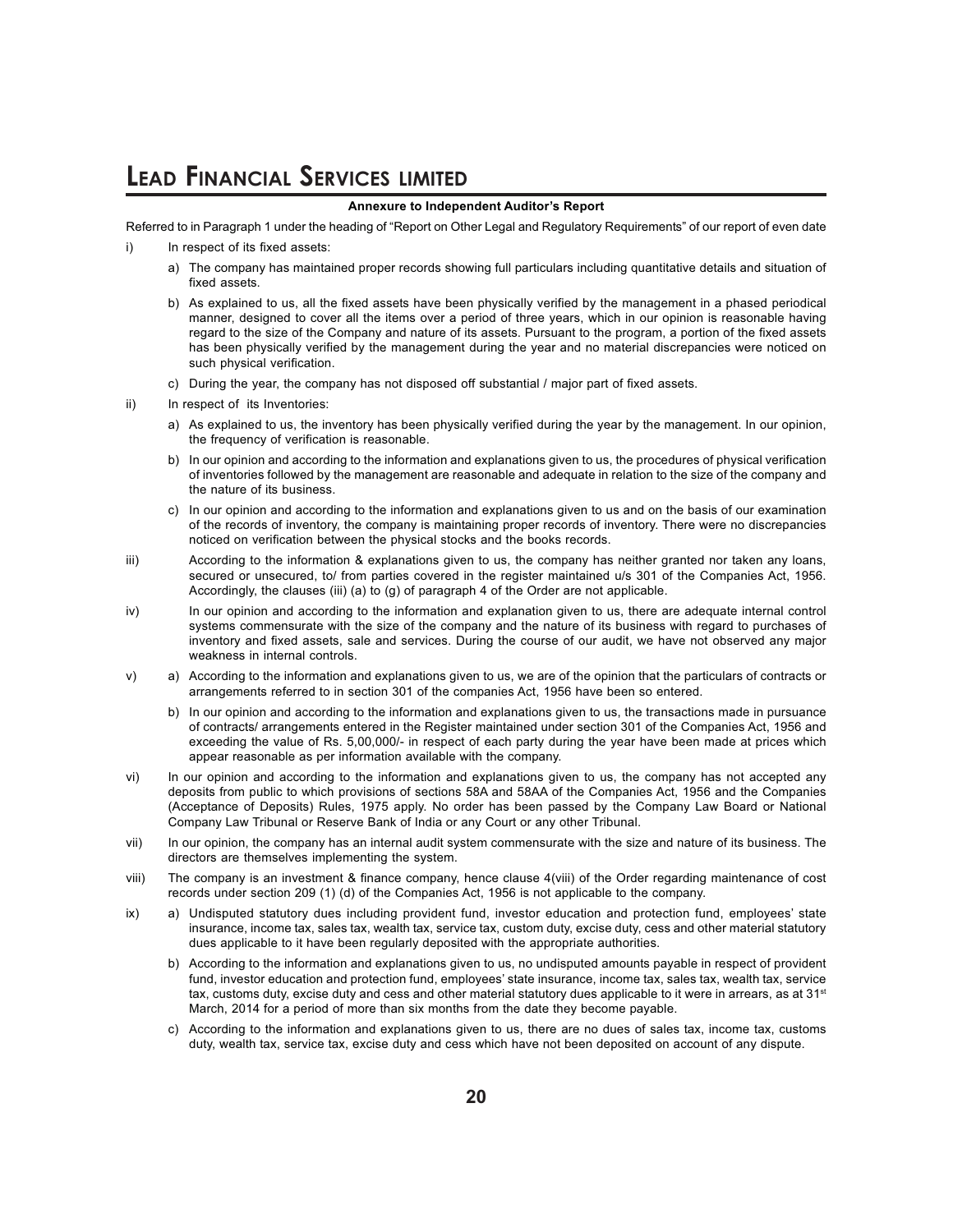- x) The company does not have any accumulated losses at the end of the year. The Company has not incurred any cash losses during the current and the immediately preceding financial year.
- xi) In our opinion and according to the information and explanations given to us, during the year under audit, the company did not have any borrowings from any financial institution, bank or debenture holders.
- xii) According to the information and explanations given to us, the company has not granted loans and advances on the basis of security by way of pledge of shares, debentures and other securities.
- xiii) In our opinion, the company is not a chit fund or a nidhi/ mutual benefit fund/ society. Therefore, the provisions of clause 4 (xiii) of the Order are not applicable to the company.
- xiv) a) Based on the records examined by us and according to the information and explanations given to us, we are of the opinion that the company is maintaining proper records of the transactions and contracts of dealing in shares and securities and that timely entries have been made in these records.
	- b) Based on our audit procedures and to the best of our knowledge and belief and according to the information and explanations given to us, the shares and other investments have been held in the Company in its own name except to the extent of the exemption granted under section 49 of the Companies Act, 1956.
- xv) According to the information and explanations given to us, the company has given guarantee for loans taken by others from banks and financial institutions. In our opinion and according to the information and explanations given to us, the terms and conditions of such a guarantee are prima facie not prejudicial to the interests of the company.
- xvi) According to the information and explanations given to us, the company has not availed any term loan during the year under audit.
- xvii) According to the information and explanations given to us and on an overall examination of the balance sheet and cash flow statement of the company, we report that no funds raised on short-term basis have been used for long-term investment.
- xviii) According to the information and explanations given to us, the company has not made preferential allotment of shares to parties and companies covered in the register maintained under section 301 of the Act.
- xix) According to the information and explanations given to us, the company had not issued any debentures during the year.
- xx) According to the information and explanations given to us, the company had not raised any money by public issue during the year.
- xxi) According to the information and explanations given to us, no fraud on or by the company has been noticed or reported during the course of our audit.

For **G.C. SHARDA & CO.** Chartered Accountants (FRN - 500041N)

> **[CA Adit Sharda] Partner** M. No. 526605

Place of Signature: New Delhi Date: May 26, 2014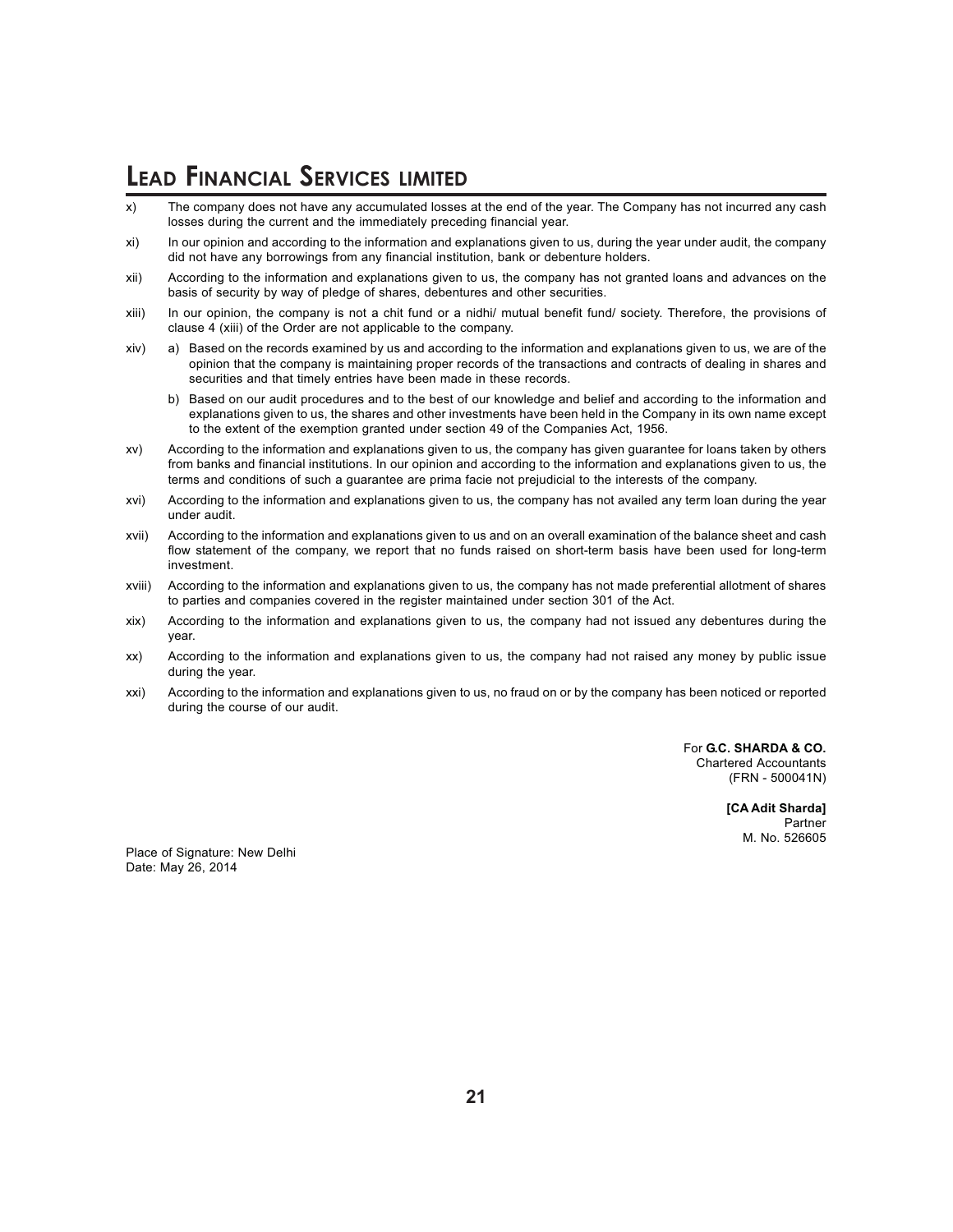|     | <b>BALANCE SHEET AS AT 31 MARCH, 2014</b> |          |                  | (Amount in Rs.)  |
|-----|-------------------------------------------|----------|------------------|------------------|
|     | <b>Particulars</b>                        | Note No. | As at            | As at            |
|     |                                           |          | 31st March, 2014 | 31st March, 2013 |
|     | <b>EQUITY AND LIABILITIES</b>             |          |                  |                  |
| (1) | <b>Shareholder's Funds</b>                |          |                  |                  |
|     | (a) Share Capital                         | 2        | 33,000,000       | 33,000,000       |
|     | (b) Reserves and Surplus                  | 3        | 9.496.402        | 8,071,583        |
| (2) | <b>Non-Current Liabilities</b>            |          |                  |                  |
|     | Deferred Tax Liabilities (Net)            | 4        | 160,721          |                  |
|     | (3) Current Liabilities                   |          |                  |                  |
|     | (a) Short-Term Borrowings                 | 5        | 10,100,000       | 8,600,000        |
|     | (b) Other Current Liabilities             | 6        | 45,846,979       | 45,402,826       |
|     | (c) Short-Term Provisions                 | 7        | 295.025          | 201.035          |
|     | <b>Total Liabilities</b>                  |          | 98,899,127       | 95,275,444       |
| Ш.  | <b>ASSETS</b>                             |          |                  |                  |
| (1) | <b>Non-Current Assets</b>                 |          |                  |                  |
|     | (a) Fixed Assets                          |          |                  |                  |
|     | Tangible Assets                           | 8        | 24.021.062       | 24.356.740       |
|     | (b) Non-Current Investments               | 9        | 44,292,890       | 44,292,890       |
|     | (c) Deferred Tax Assets (Net)             | 4        |                  | 47,199           |
| (2) | <b>Current Assets</b>                     |          |                  |                  |
|     | (a) Inventories                           | 10       | 3.547.935        | 2,932,528        |
|     | (b) Cash and Cash Equivalents             | 11       | 343,101          | 1,646,156        |
|     | (c) Short-Term Loans and Advances         | 12       | 26,694,139       | 21,999,931       |
|     | <b>Total Assets</b>                       |          | 98,899,127       | 95,275,444       |

Summary of significant accounting policies 1

The accompanying notes are an integral part of the financial statements

# **AUDITORS' REPORT**

As per our report of even date

Chartered Accountants (FRN - 500041N)

M.No.526605

Place : New Delhi Date : May 26, 2014

# For **G.C. SHARDA & CO.** FOR & ON BEHALF OF THE BOARD

DIN: 00004769

**P.C. Bindal Manushree Bindal CA. Adit Sharda** Director Director Director Director Director Director Director Director Director Director Director Director Director Director Director Director Director Director Director Director Director Director Direct

**Vijay Kumar**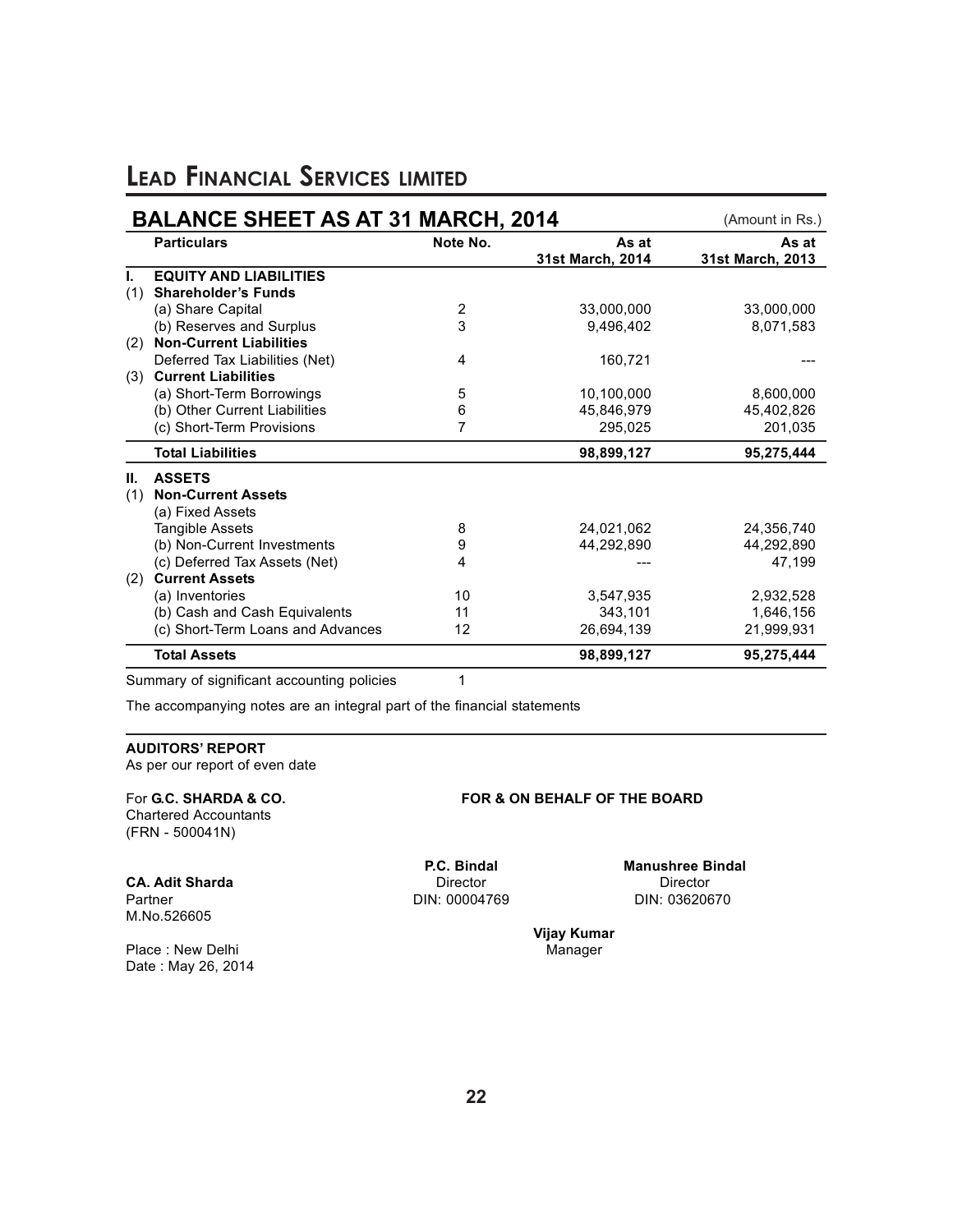# **STATEMENT OF PROFIT & LOSS FOR THE YEAR ENDED 31 MARCH, 2014**

|                                                                                     |          |                                       | (Amount in Rs.)                       |
|-------------------------------------------------------------------------------------|----------|---------------------------------------|---------------------------------------|
| <b>Particulars</b>                                                                  | Note No. | <b>Year Ended</b><br>31st March, 2014 | <b>Year Ended</b><br>31st March, 2013 |
| <b>Income</b>                                                                       |          |                                       |                                       |
| Revenue from Operations                                                             | 13       | 4,174,172                             | 4,965,661                             |
| Other Incomes                                                                       | 14       | 156,851                               | 13,500                                |
| Total Revenue (I)                                                                   |          | 4,331,023                             | 4,979,161                             |
| <b>Expenses</b>                                                                     |          |                                       |                                       |
| Purchases of Stock-in-Trade/ Traded Goods<br>(Increase)/ Decrease in Inventories of | 15       | 529,002                               |                                       |
| <b>Traded Goods</b>                                                                 | 16       | (615, 407)                            | 1,036,321                             |
| <b>Employee Benefit Expenses</b>                                                    | 17       | 731,954                               | 755,630                               |
| <b>Finance Costs</b>                                                                | 18       | 344.026                               | 1,267,905                             |
| Depreciation                                                                        | 7        | 335,678                               | 135,453                               |
| <b>Other Expenses</b>                                                               | 19       | 944,554                               | 827,250                               |
| <b>Total Expenses (II)</b>                                                          |          | 2,269,806                             | 4,022,559                             |
| Profit Before Tax (I-II)                                                            |          | 2,061,217                             | 956,602                               |
| Tax Expense:                                                                        |          |                                       |                                       |
| (1) Current Tax                                                                     |          | 428.478                               | 315.456                               |
| (2) Deferred Tax                                                                    |          | 207,920                               | (13, 381)                             |
| Profit for the Year from Continuing Operations (A)                                  |          | 1,424,819                             | 654,527                               |
| Profit/ (Loss) for the Year from Discontinuing Operations (B)                       |          | ---                                   |                                       |
| Profit for the Year (A+B)                                                           |          | 1,424,819                             | 654,527                               |
| <b>Earnings Per Equity Share</b>                                                    |          |                                       |                                       |
| (1) Basic                                                                           |          | 0.43                                  | 0.20                                  |
| (2) Diluted                                                                         |          | 0.43                                  | 0.20                                  |
| Summary of significant accounting policies                                          | 1        |                                       |                                       |

The accompanying notes are an integral part of the financial statements

# **AUDITORS' REPORT**

As per our report of even date

# For **G.C. SHARDA & CO.** FOR & ON BEHALF OF THE BOARD

Chartered Accountants (FRN - 500041N)

**CA. Adit Sharda**<br>Partner M.No.526605

Place : New Delhi Date : May 26, 2014 DIN: 00004769 DIN: 03620670

**P.C. Bindal Manushree Bindal Director Contains Contains Manushree Bindal** 

**Vijay Kumar**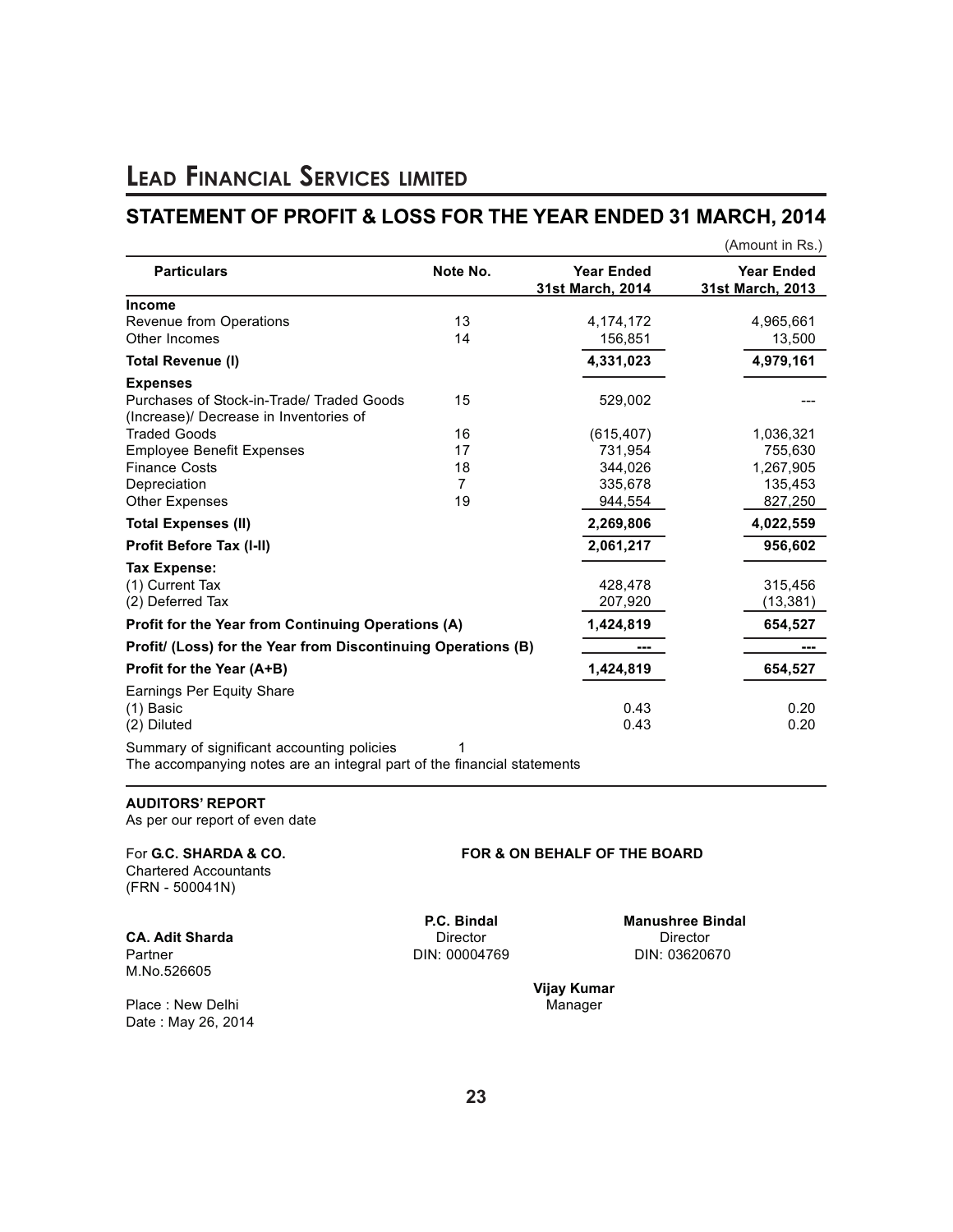# **NOTES TO THE FINANCIAL STATEMENTS FOR THE YEAR ENDED 31 MARCH, 2014**

# **1. SIGNIFICANT ACCOUNTING POLICIES**

The financial statements have been prepared in accordance with applicable Accounting Standards notified by the Companies (Accounting Standards) Rules, 2006 (as amended) and the relevant requirements of the Companies Act, 1956. Significant accounting policies applied in preparing and presenting these financial statements are set out below:

# **1.1 Basis of Accounting**

Financial statements have been prepared under historical cost convention and on the basis of going concern.

# **1.2 Revenue Recognition**

Income from operations which comprises sale of shares, interest income, hire charges, lease rentals, etc. are all accounted for on an accrual basis except for dividend income which is considered on receipt basis. Advisory service charges are accounted for on accrual basis.

# **1.3 Fixed Assets**

FixedAssets are recorded at cost of acquisition. They are stated at historical cost less accumulated depreciation.

# **1.4 Depreciation**

Depreciation is provided as per Written Down Value Method in accordance with the provisions of Schedule XIV of the Companies Act, 1956 on assets put to use. Depreciation is charged on prorata basis for assets purchased/ sold during the year.

# **1.5 Impairment**

Impairment is recognized at each balance sheet date in respect of the company's fixed assets. An impairment loss is recognized whenever the carrying amount of an asset exceeds its recoverable amount. The recoverable amount is the greater of the net selling price and the value in use. In assessing the value in use, the estimated future cash flows are discounted to their present value, based on an appropriate discount factor.

# **1.6 Investments**

Investments are classified into Current Investments and Non-Current/ Long Term Investments. Current Investments are carried at the lower of cost and fair value and provisions are made to recognize the decline in the carrying value. Non-Current/ Long Term investments are stated at cost. Provision for diminution in the value of Non-Current/ Long- Term Investments is made only if such decline is other than temporary, in the opinion of the management.

# **1.7 Inventories**

Stock in trade is valued at cost or market value, whichever is lower.

# **1.8 Employee Benefits**

Gratuity is charged to the Statement of Profit and Loss through a provision of accruing liability based on assumption that such benefits are payable to all the eligible employees at the end of accounting year.

# **1.9 Taxation**

Current Tax: Provision for Income Tax is made in accordance with the provisions of the Income Tax Act, 1961.

Deferred Tax: Deferred Tax is recognized on timing difference between taxable and accounting income that originates in one period and is capable of reversal in one or more subsequent periods. The deferred tax asset is recognized and carried forward only to the extent there is reasonable certainty of its realization.

### **1.10 Contingent Liabilities**

Contingent Liabilities are not provided for and generally disclosed by way of Notes to Accounts, if any.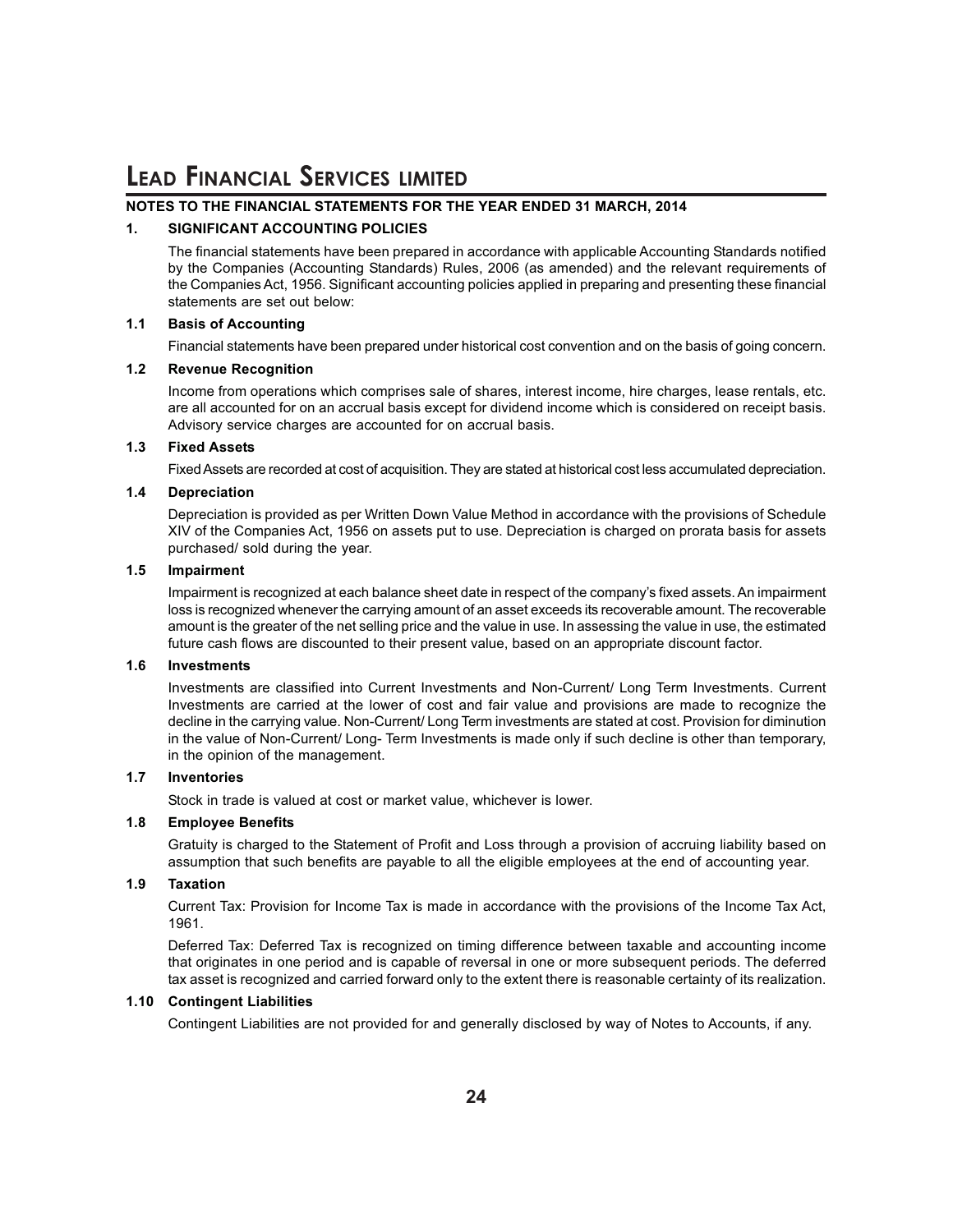|    |                                              |                  | (Amount in Rs.)  |
|----|----------------------------------------------|------------------|------------------|
|    | <b>Particulars</b>                           | As at            | As at            |
|    |                                              | 31st March, 2014 | 31st March, 2013 |
| 2. | <b>Share Capital</b>                         |                  |                  |
|    | <b>Authorised Capital</b>                    |                  |                  |
|    | 35,00,000 (31 March, 2013: 35,00,000) Equity |                  |                  |
|    | Shares of Rs.10/- each                       | 35,000,000       | 35,000,000       |
|    | <b>Issued, Subscribed and Paid up</b>        |                  |                  |
|    | 33,00,000 (31 March, 2013: 33,00,000) Equity |                  |                  |
|    | Shares of Rs.10/- each, fully paid-up        | 33,000,000       | 33,000,000       |
|    |                                              | 33,000,000       | 33,000,000       |

# **(a) Reconciliation of the shares outstanding at the beginning & end of the reporting period.**

|                                                                                | 31-Mar-14        |             |
|--------------------------------------------------------------------------------|------------------|-------------|
|                                                                                | No.              | Amount (Rs) |
| <b>Equity Shares</b><br>At the beginning of the Year<br>Issued during the Year | 3.300.000<br>--- | 33,000,000  |
| Outstanding at the end of the Year                                             | 3,300,000        | 33,000,000  |
|                                                                                |                  |             |
|                                                                                |                  | 31-Mar-13   |
|                                                                                | No.              | Amount (Rs) |
| <b>Equity Shares</b><br>At the beginning of the Year<br>Issued during the Year | 3,300,000        | 33.000.000  |

# **(b) Terms/ Rights attached to equity shares**

The company has only one class of equity shares having par value of Rs. 10 per share. Each Holder of Equity Shares is entitled to one vote per share. The company declares and pays dividend in Indian Rupees. In the event of liquidation of the Company, the holders of equity shares will be entitled to receive remaining

assets of the Company, after distribution of all preferential amounts. The distribution will be in proportion to the number of equity shares held by shareholders.

# **(c) Details of shareholders holding more than 5% shares.**

| <b>Particulars</b>                         |         | 31-Mar-14                 |
|--------------------------------------------|---------|---------------------------|
|                                            | No.     | % holding<br>in the class |
| Equity Shares of Rs. 10 each fully paid up |         |                           |
| P. C. Bindal                               | 195.200 | 5.92                      |
| Manushree Bindal                           | 189,000 | 5.73                      |
| <b>LFS Securities Limited</b>              | 184,500 | 5.59                      |
| <b>ECI Limited</b>                         | 179,680 | 5.44                      |
|                                            | 748.380 | 22.68                     |
|                                            |         |                           |
| <b>Particulars</b>                         |         | 31-Mar-13                 |
|                                            | No.     | % holding<br>in the class |
| Equity Shares of Rs. 10 each fully paid up |         |                           |
| P. C. Bindal                               | 195,200 | 5.92                      |
| Manushree Bindal                           | 189,000 | 5.73                      |
| <b>LFS Securities Limited</b>              | 184,500 | 5.59                      |
| <b>ECI Limited</b>                         | 179.680 | 5.44                      |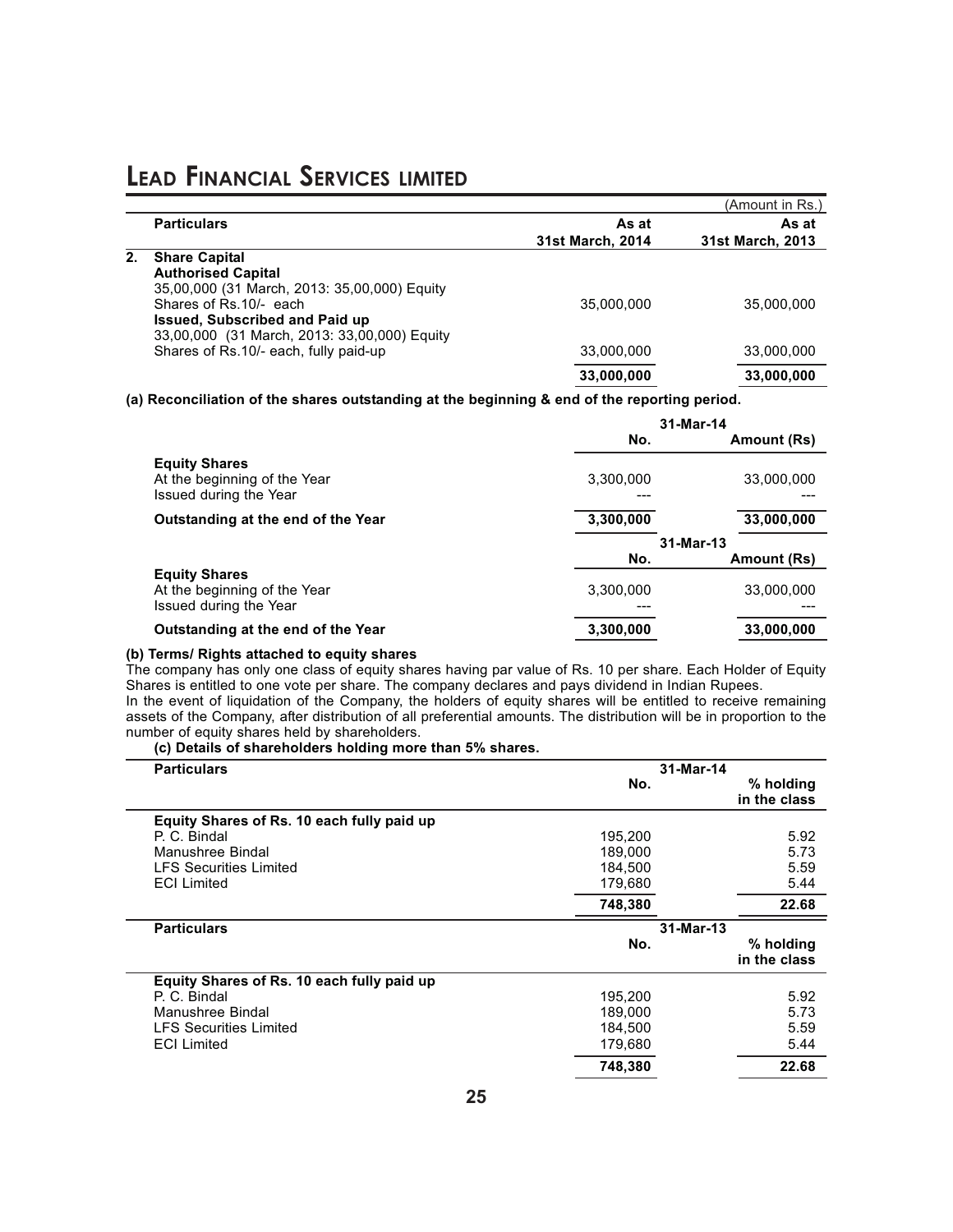|    |                                                                                             |                           | (Amount in Rs.)           |
|----|---------------------------------------------------------------------------------------------|---------------------------|---------------------------|
|    | <b>Particulars</b>                                                                          | As at<br>31st March, 2014 | As at<br>31st March, 2013 |
| 3. | <b>Reserves and Surplus</b>                                                                 |                           |                           |
|    | (a) General Reserve                                                                         |                           |                           |
|    | As per last Balance Sheet<br>Addition during the year                                       | 63,000                    | 63,000                    |
|    | <b>Closing Balance</b>                                                                      | 63,000                    | 63,000                    |
|    |                                                                                             |                           |                           |
|    | (b) Statutory Reserve*<br>As per last Balance Sheet                                         | 1,198,967                 | 1,068,062                 |
|    | Addition during the year                                                                    | 284,964                   | 130,905                   |
|    | <b>Closing Balance</b>                                                                      | 1,483,931                 | 1,198,967                 |
|    | * Reserve created as per the Guidelines issued by                                           |                           |                           |
|    | the Reserve Bank of India.                                                                  |                           |                           |
|    | (c) Surplus i.e. Balance in the Statement of Profit & Loss                                  |                           |                           |
|    | As per last Balance Sheet                                                                   | 6,809,616                 | 6,285,995                 |
|    | Addition during the year<br>Transfer to Statutory Reserve                                   | 1,424,819<br>(284, 964)   | 654,527<br>(130, 905)     |
|    |                                                                                             |                           |                           |
|    | <b>Closing Balance</b>                                                                      | 7,949,471                 | 6,809,616                 |
|    |                                                                                             | 9,496,402                 | 8,071,583                 |
| 4. | Net Deferred Tax Liabilities/ (Assets)                                                      |                           |                           |
|    | <b>Deferred Tax Liabilities</b><br>Difference in Depreciation for accounting & tax purposes | 160,721                   |                           |
|    | <b>Deferred Tax Assets</b>                                                                  |                           |                           |
|    | Difference in Depreciation for accounting & tax purposes                                    |                           | 47,199                    |
|    | Net Deferred Tax Liabilities/ (Assets)                                                      | 160,721                   | (47, 199)                 |
| 5. | <b>Short-Term Borrowings</b>                                                                |                           |                           |
|    | Loans Repayable on Demand                                                                   | 9,000,000                 | 7,500,000                 |
|    | Advances Refundable                                                                         | 1,100,000                 | 1,100,000                 |
|    |                                                                                             | 10,100,000                | 8,600,000                 |
|    | The above amount includes                                                                   |                           |                           |
|    | - Secured Borrowings                                                                        |                           |                           |
| 6. | - Unsecured Borrowings<br><b>Other Current Liabilities</b>                                  | 10,100,000                | 8,600,000                 |
|    | Advances Received                                                                           | 45,000,000                | 45,000,000                |
|    | Interest Accrued & Due on Borrowings                                                        | 270,000                   | 324,000                   |
|    | <b>Expenses Payable</b>                                                                     | 333,631                   | 39,678                    |
|    | <b>Others</b>                                                                               | 243,348                   | 39,148                    |
|    |                                                                                             | 45,846,979                | 45,402,826                |
| 7. | <b>Short-Term Provisions</b>                                                                |                           |                           |
|    | Provision For Taxation [Net of Prepaid Taxes]                                               | 270,025                   | 181,655                   |
|    | <b>Contingent Provisions against Standard Assets</b>                                        | 25,000                    | 19,380                    |
|    |                                                                                             | 295,025                   | 201,035                   |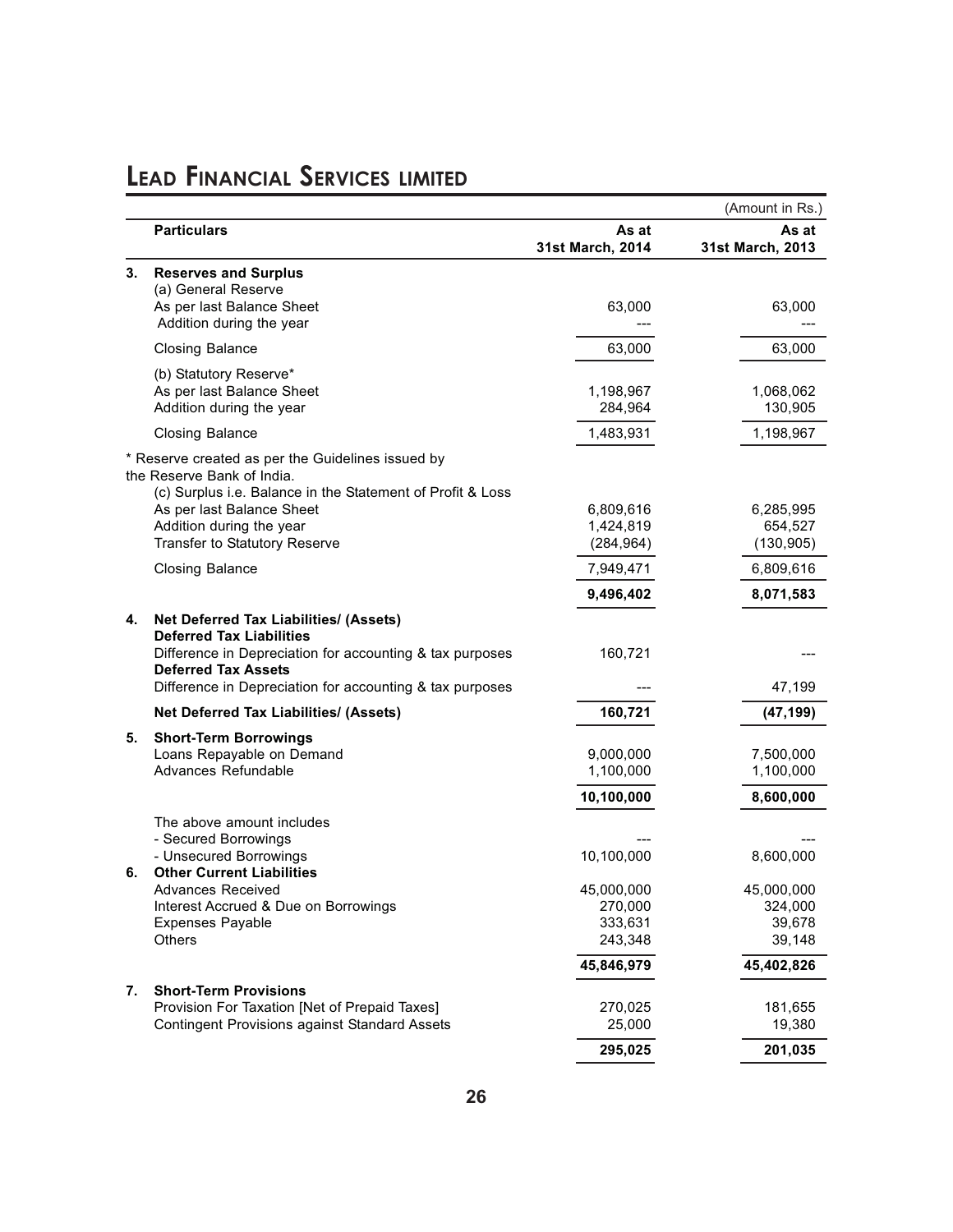# **8. Tangible Assets as on 31st March 2014.**

(Amount in Rs.)

| S.                                                                                                                                                                                                                                                                                              | Particulars                                                                                                                                                               | Gross Block                                                           |                                        |                                         | Depreciation Block                                                    |                                                          |                                                  |                                        | Net Block                                             |                                                              |                                                               |
|-------------------------------------------------------------------------------------------------------------------------------------------------------------------------------------------------------------------------------------------------------------------------------------------------|---------------------------------------------------------------------------------------------------------------------------------------------------------------------------|-----------------------------------------------------------------------|----------------------------------------|-----------------------------------------|-----------------------------------------------------------------------|----------------------------------------------------------|--------------------------------------------------|----------------------------------------|-------------------------------------------------------|--------------------------------------------------------------|---------------------------------------------------------------|
| No.                                                                                                                                                                                                                                                                                             |                                                                                                                                                                           | Cost as<br>on 01.04.2013                                              | <b>Additions</b><br>during the<br>year | Sale/<br>Disposal<br>during<br>the year | Total<br>as on<br>31.03.2014                                          | Upto<br>01.04.2013                                       | For the<br>year                                  | Adjustment                             | Upto<br>31.03.2014                                    | Net<br>Carrying<br>amount as<br>on 31.03.2014                | Net<br>Carrying<br>amount as<br>on 31.03.2013                 |
| $\mathbf{1}$<br>2<br>3<br>4<br>5<br>6                                                                                                                                                                                                                                                           | Leasehold Land<br>Buildings<br>Furniture & Fixtures<br><b>Vehicle</b><br><b>Office Equipments</b><br>Computers                                                            | 4,966,908<br>18,967,655<br>1,461,325<br>518,500<br>240,375<br>438,700 | ---<br>---<br>---<br>---<br>---<br>--- | ---<br>---<br>---<br>---<br>---<br>---  | 4,966,908<br>18,967,655<br>1,461,325<br>518,500<br>240,375<br>438,700 | ---<br>---<br>1,407,706<br>177,730<br>212,719<br>438,567 | ---<br>233,848<br>9,705<br>88,225<br>3,847<br>53 | ---<br>---<br>---<br>---<br>---<br>--- | 233.848<br>1,417,411<br>265,956<br>216,566<br>438,620 | 4,966,908<br>18,733,807<br>43,914<br>252,544<br>23,809<br>80 | 4,966,908<br>18,967,655<br>53,619<br>340,770<br>27,656<br>133 |
|                                                                                                                                                                                                                                                                                                 | <b>TOTAL</b>                                                                                                                                                              | 26,593,463                                                            | ---                                    | ---                                     | 26,593,463                                                            | 2,236,723                                                | 335,678                                          | ---                                    | 2,572,401                                             | 24,021,062                                                   | 24,356,740                                                    |
|                                                                                                                                                                                                                                                                                                 | Previous Year                                                                                                                                                             | 26,593,463                                                            | ---                                    | ---                                     | 26,593,463                                                            | 2,101,269                                                | 135,453                                          | ---                                    | 2,236,723                                             | 24,356,740                                                   | 24,492,194                                                    |
|                                                                                                                                                                                                                                                                                                 | <b>Particulars</b>                                                                                                                                                        |                                                                       |                                        |                                         |                                                                       |                                                          |                                                  | As at<br>31st March, 2014              |                                                       |                                                              | As at<br>31st March, 2013                                     |
| 9.                                                                                                                                                                                                                                                                                              | <b>Non-Current Investments</b><br><b>TRADE INVESTMENTS (Valued at Cost)</b><br><b>Investment in Quoted Equity Instruments</b><br>100 (31 March 2013:100) Equity Shares of |                                                                       |                                        |                                         |                                                                       |                                                          |                                                  |                                        |                                                       |                                                              |                                                               |
|                                                                                                                                                                                                                                                                                                 | Rs 10 each fully paid up in Gujrat Opticals Fibres Ltd<br>1000 (31 March 2013:1000) Equity Shares of<br>Rs 10 each fully paid up in Premier Vinyl Ltd.                    |                                                                       |                                        |                                         |                                                                       |                                                          |                                                  | 1,930                                  |                                                       |                                                              | 1,930                                                         |
|                                                                                                                                                                                                                                                                                                 | 80,000 (31 March 2013: 80,000) Equity Shares of<br>Rs 10 each fully paid up in NHPC Ltd.                                                                                  |                                                                       |                                        |                                         |                                                                       |                                                          |                                                  | 37,645<br>2,599,442                    |                                                       |                                                              | 37,645<br>2,599,442                                           |
|                                                                                                                                                                                                                                                                                                 | 4,000 (31 March 2013: 4,000) Equity Shares of<br>Rs 10 each fully paid up in Reliance Power Ltd.                                                                          |                                                                       |                                        |                                         |                                                                       |                                                          |                                                  | 513,873                                |                                                       |                                                              | 513,873                                                       |
|                                                                                                                                                                                                                                                                                                 |                                                                                                                                                                           |                                                                       |                                        |                                         |                                                                       |                                                          | 3,152,890                                        |                                        |                                                       | 3,152,890                                                    |                                                               |
| <b>Investment in Unquoted Equity Instruments</b><br>1,20,000 (31 March 2013:1,20,000) Equity Shares of<br>Rs 10 each fully paid up in SLS Stock & Share Brokers Ltd.<br>82,000 (31 March 2013: 82,000) Equity Shares of<br>Rs 10 each fully paid up in Indraprastha Commodity Trading Pvt. Ltd. |                                                                                                                                                                           |                                                                       |                                        |                                         |                                                                       |                                                          | 1,200,000<br>820,000                             |                                        |                                                       | 1,200,000<br>820,000                                         |                                                               |
| Nil (31 March 2013: 80,000) Equity Shares of<br>Rs 10 each fully paid up in Balaji Growth Fund Ltd.<br>5,000 (31 March 2013: 5,000) Equity Shares of                                                                                                                                            |                                                                                                                                                                           |                                                                       |                                        |                                         |                                                                       |                                                          |                                                  |                                        | 2,000,000                                             |                                                              |                                                               |
| Rs 10 each fully paid up in Kriti Machinery Pvt. Ltd.<br>Nil (31 March 2013: 75,000) Equity Shares of                                                                                                                                                                                           |                                                                                                                                                                           |                                                                       |                                        |                                         |                                                                       | 500,000                                                  |                                                  |                                        | 500,000                                               |                                                              |                                                               |
|                                                                                                                                                                                                                                                                                                 | Rs 10 each fully paid up in Vishesh Jewellers Pvt. Ltd.<br>1,000 (31 March 2013: Nil) Equity Shares of                                                                    |                                                                       |                                        |                                         |                                                                       |                                                          |                                                  |                                        |                                                       | 7,500,000                                                    |                                                               |
|                                                                                                                                                                                                                                                                                                 | Rs 10 each fully paid up in Privy Capital Advisors Pvt. Ltd.                                                                                                              |                                                                       |                                        |                                         |                                                                       |                                                          | 500,000                                          |                                        |                                                       |                                                              |                                                               |
|                                                                                                                                                                                                                                                                                                 | <b>Investments in Quoted Bonds</b>                                                                                                                                        |                                                                       |                                        |                                         |                                                                       |                                                          |                                                  | 3,020,000                              |                                                       |                                                              | 12,020,000                                                    |
|                                                                                                                                                                                                                                                                                                 | 24 (31 March 2013: 24) Bonds of Rs. 10,00,000 each in<br>Reliance Logistics Infra Ltd.<br><b>Investments in UnQuoted Debentures</b>                                       |                                                                       |                                        |                                         |                                                                       |                                                          |                                                  | 24,120,000                             |                                                       |                                                              | 24,120,000                                                    |
|                                                                                                                                                                                                                                                                                                 | 90,000 (31 March 2013: Nil) Debentures of<br>Rs. 100 each in Karni Mata Auto P Ltd.<br><b>Investments in Project Equity</b>                                               |                                                                       |                                        |                                         |                                                                       |                                                          |                                                  | 9,000,000                              |                                                       |                                                              |                                                               |
|                                                                                                                                                                                                                                                                                                 | <b>IDFC</b> Infrastructure                                                                                                                                                |                                                                       |                                        |                                         |                                                                       |                                                          |                                                  | 5,000,000                              |                                                       |                                                              | 5,000,000                                                     |
|                                                                                                                                                                                                                                                                                                 |                                                                                                                                                                           |                                                                       |                                        |                                         |                                                                       |                                                          |                                                  | 44,292,890                             |                                                       |                                                              | 44,292,890                                                    |
|                                                                                                                                                                                                                                                                                                 | Aggregate Amount of Quoted Investments<br>Market Value of Quoted Investments as on 31 March, 14<br>is Rs. 2,58,09,400 (31 March 2013: Rs. 2,58,38,200)                    |                                                                       |                                        |                                         |                                                                       |                                                          |                                                  | 27,272,890                             |                                                       |                                                              | 27,272,890                                                    |
|                                                                                                                                                                                                                                                                                                 | Aggregate Amount of Unquoted Investments                                                                                                                                  |                                                                       |                                        |                                         |                                                                       |                                                          |                                                  | 17,020,000                             |                                                       |                                                              | 17,020,000                                                    |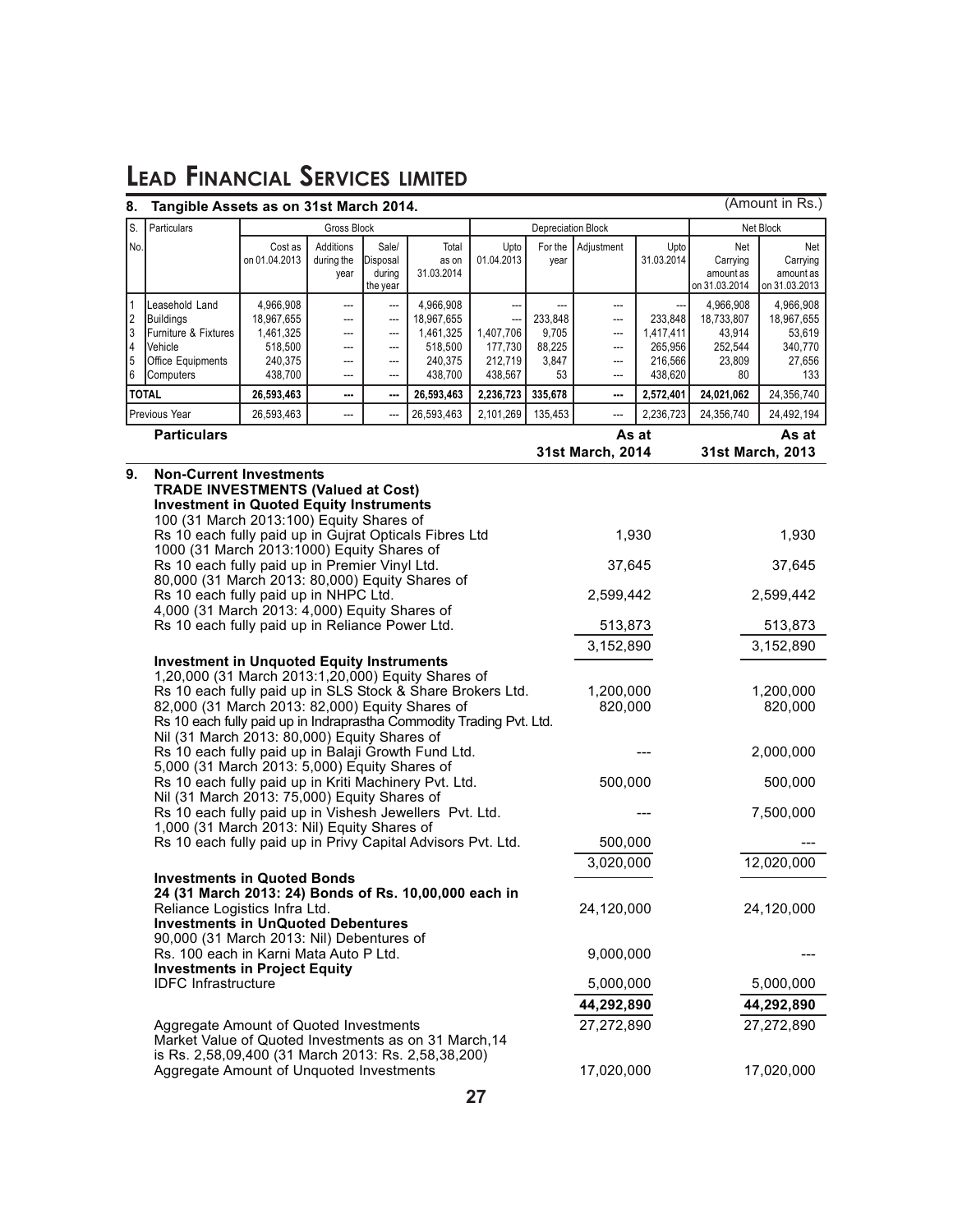| 10. Inventories (Valued at lower of cost and net realizable value) |            |            |
|--------------------------------------------------------------------|------------|------------|
| Stock-in-Trade/ Traded Goods                                       | 3,547,935  | 2,932,528  |
|                                                                    |            |            |
|                                                                    | 3,547,935  | 2,932,528  |
| 11. Cash and Cash Equivalents                                      |            |            |
| Balance with Banks in Current Accounts                             | 43,034     | 1,167,843  |
| Cash on Hand                                                       | 300,067    | 478,314    |
|                                                                    | 343,101    | 1,646,156  |
| 12. Short-Term Loans and Advances                                  |            |            |
|                                                                    |            |            |
| (Unsecured Considered Good)                                        |            |            |
| Advances Recoverable                                               | 16,177,032 | 13,200,000 |
| Loans Recallable on Demand                                         | 10,279,000 | 8,445,576  |
| Income Tax Refund Due                                              | 109,644    | 338,252    |
| Other Loans & Advances                                             | 128,463    | 16,103     |
|                                                                    | 26,694,139 | 21,999,931 |
| 13. Revenue From Operations                                        |            |            |
|                                                                    |            |            |
| Interest Income                                                    | 4,084,664  | 3,966,012  |
| Sale of Shares                                                     |            | 876,102    |
| Dividend Income                                                    | 89,508     | 123,548    |
|                                                                    | 4,174,172  | 4,965,661  |
| 14. Other Incomes                                                  |            |            |
| Provisions Written Back                                            |            | 13,500     |
| Interest on FDR                                                    | 127,860    |            |
|                                                                    |            |            |
| Interest on Income Tax Refund                                      | 28,981     |            |
| Other Miscellaneous Income                                         | 10         |            |
|                                                                    | 156,851    | 13,500     |
| 15. Purchases of Stock-in-Trade/ Traded Goods                      |            |            |
| <b>Shares of Companies</b>                                         | 529,002    |            |
|                                                                    |            |            |
|                                                                    | 529,002    | ---        |
| 16. (Increase)/ Decrease in Inventories                            |            |            |
| Inventories at the beginning of the year                           |            |            |
| Traded Goods (Shares of Companies)                                 | 2,932,528  | 3,968,848  |
| Inventories at the end of the year                                 |            |            |
| Traded Goods (Shares of Companies)                                 | 3,547,935  | 2,932,528  |
|                                                                    |            |            |
| (Increase)/ Decrease in Inventories                                | (615, 407) | 1,036,321  |
| 17. Employee Benefit Expenses                                      |            |            |
| Salaries and Wages                                                 | 624,000    | 658,500    |
| Bonus to Employees                                                 | 37,000     | 37,000     |
| <b>Staff Welfare Expenses</b>                                      | 40,444     | 33,363     |
| Travelling & Conveyance                                            | 30,510     | 26,767     |
|                                                                    | 731,954    | 755,630    |
| 18. Finance Costs                                                  |            |            |
|                                                                    |            |            |
| Interest Expense                                                   | 342,685    | 1,267,324  |
| <b>Bank Charges</b>                                                | 1,341      | 581        |
|                                                                    | 344,026    | 1,267,905  |
| 19. Other Expenses                                                 |            |            |
| Rent, Rates & Taxes                                                | 180,000    | 180,000    |
| Repair & Maintenance (Others)                                      | 46,003     | 38,458     |
| <b>Communication Expenses</b>                                      | 96.421     | 93,515     |
| <b>Printing and Stationery</b>                                     | 37,031     | 182,310    |
|                                                                    |            |            |
| Professional & Legal Expenses                                      | 220,707    | 158,553    |
| Auditors' Remuneration                                             | 28,090     | 28,090     |
| Provisioning on Standard Assets                                    | 5,620      |            |
| <b>Balances Written Off</b>                                        | 265,247    |            |
| <b>Advertisement &amp; Business Promotion Expenses</b>             | 42,459     | 123,314    |
| General and Miscellaneous Expenses                                 | 22,976     | 23,010     |
|                                                                    | 944,554    | 827,250    |
|                                                                    |            |            |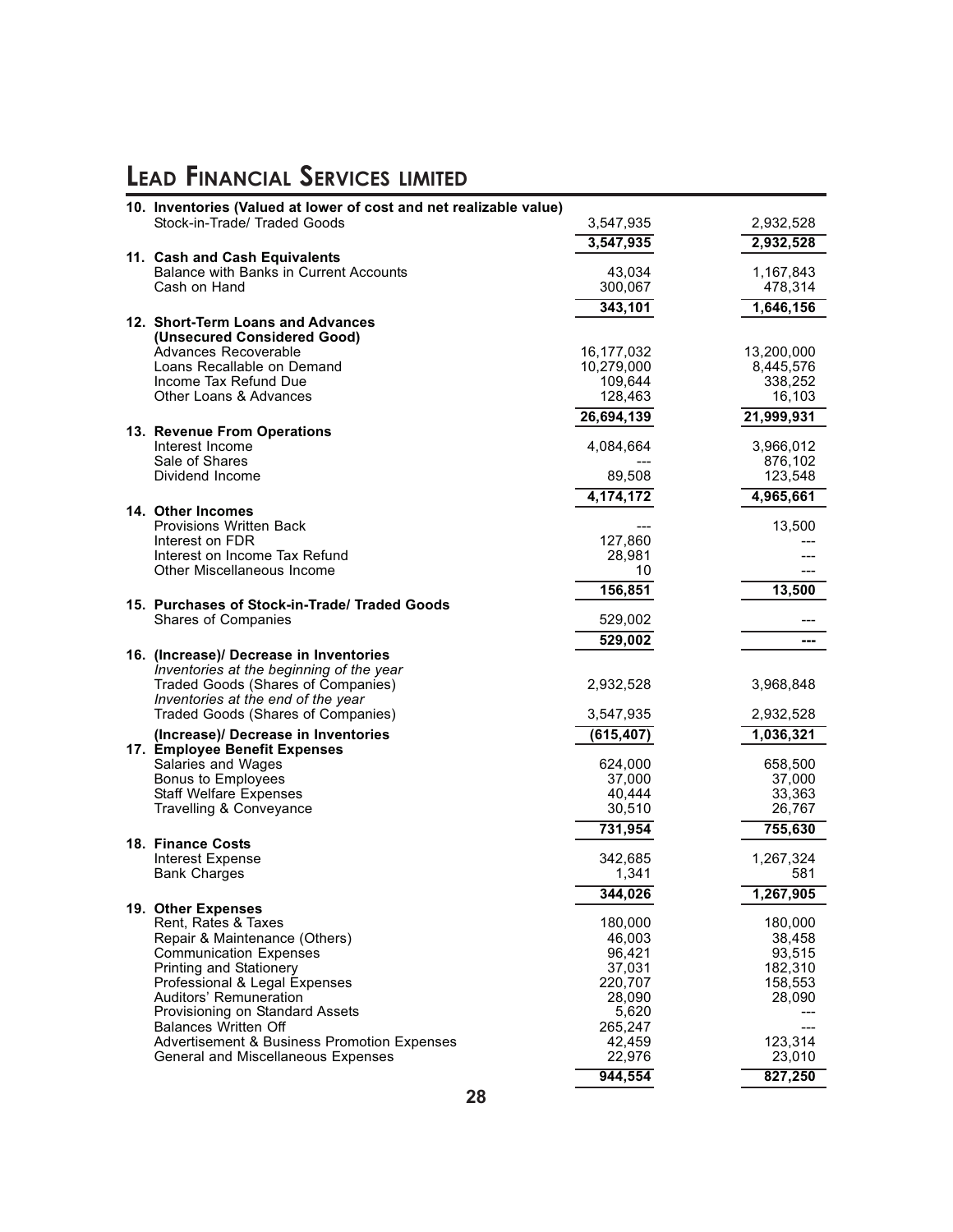# **20. Contingent Liabilities**

In respect of Guarantees given in respect of loan taken by others, an amount not exceeding Rs. 6,89,00,000 (31 March, 2013: Rs. 6,89,00,000)

# **21. Capital & Other Commitments**

Estimated amount of contracts remaining to be executed on Capital Accounts (Net of advances) Rs. Nil (31 March, 2013: Rs. Nil)

# **22. Segment Reporting**

The company is a Non Banking Financial Company. Since there is only one segment in which company is operating, Segment Reporting as required under Accounting Standard-17 notified by the Companies (Accounting Standards) Rules, 2006 (as amended) is not applicable.

# **23. Related Party Transactions**

# **23.1** Related Party Disclosures

|      | Related Parties with whom transactions have taken place during the year<br>- Key Managerial Personnel         | Mr. Vijay Kumar, Manager |                      |  |
|------|---------------------------------------------------------------------------------------------------------------|--------------------------|----------------------|--|
| 23.2 | <b>Related Party Transactions</b>                                                                             | 31.3.2014                | 31.3.2013<br>188,500 |  |
| 24.  | <b>Key Managerial Personnel</b><br><b>Remuneration</b><br><b>Earnings Per Share</b>                           | 180.000                  |                      |  |
|      | <b>Particulars</b>                                                                                            | 31.03.2014               | 31.03.2013           |  |
|      | Opening No. of Equity Shares                                                                                  | 3.300.000                | 3,300,000            |  |
|      | Allotted during the Year                                                                                      |                          |                      |  |
|      | Outstanding Number of Shares at the year end.                                                                 | 3.300.000                | 3.300.000            |  |
|      | Weighted number of Shares                                                                                     | 3.300.000                | 3.300.000            |  |
|      | Net Profit after Tax (Rs.)                                                                                    | 1,424,819                | 654.527              |  |
|      | Earning Per Share (Rs.) - Basic & Diluted                                                                     | 0.43                     | 0.20                 |  |
| 25.  | <b>Payment to Auditors</b>                                                                                    | 31.3.2014                | 31.3.2013            |  |
|      | <b>Audit Fees</b>                                                                                             | 28.090                   | 28,090               |  |
|      | <b>Others</b>                                                                                                 |                          |                      |  |
| ^^   | , a shearachd a choireadh ann an choireadh a dheanach a tha in athrac at leas na sheadh a bha dhaclacadh seol |                          |                      |  |

**26.** The company has not given any loans and advances in the nature of loan required to be disclosed pursuant to Clause 32 of the Listing Agreement.

27. No. provision has been made for Gratuity as no employee has completed qualifying period of service.<br>28. In the opinion of Board of Directors, all the current assets, loan & advances have a value on realization

**28.** In the opinion of Board of Directors, all the current assets, loan & advances have a value on realization in the ordinary course of business at least equal to the amount at which they are stated, except those stated otherwise and that all known liabilities relating to the year have been provided for.

| 29.    | <b>Particulars</b>                                                                                                           | 31.03.2014 | 31.03.2013 |  |
|--------|------------------------------------------------------------------------------------------------------------------------------|------------|------------|--|
|        | Earning in Foreign Currency                                                                                                  | ---        | $---$      |  |
|        | Expenditure in Foreign Exchange                                                                                              | $- - -$    | $---$      |  |
| $\sim$ | The $\bigcap$ concernsion to the produced of the office condition who can Micro $\bigcap$ and I $0$ Medium Futural condition |            |            |  |

**30.** The Company is in the process of identifying suppliers who are Micro, Small & Medium Enterprises under the Micro, Small & Medium Enterprises Development Act, 06 & has yet to receive any written confirmation from them. Therefore, the disclosures required under section 22 of the said Act are not necessary.

#### **31.** Party balances are subject to confirmation from them.<br>**32. Previous Year's Figures 32. Previous Year's Figures**

Previous period figures have been regrouped /recast to conform the current year classifications.

# **AUDITORS' REPORT**

As per our report of even date

# For **G.C. SHARDA & CO. FOR & ON BEHALF OF THE BOARD** Chartered Accountants

(FRN - 500041N)

Place : New Delhi **Vijay Kumar**<br>Date : May 26, 2014 **Manual Music Structure of Manual Manual Manual Manual Manual Manual Manual Manual Manual M** Date: May 26, 2014

Partner Director Director Director Director Director Director

**CA. Adit Sharda CA. Adit Sharda P.C. Bindal P.C. Bindal Partner Director Director** M.No.526605 DIN: 00004769 DIN: 03620670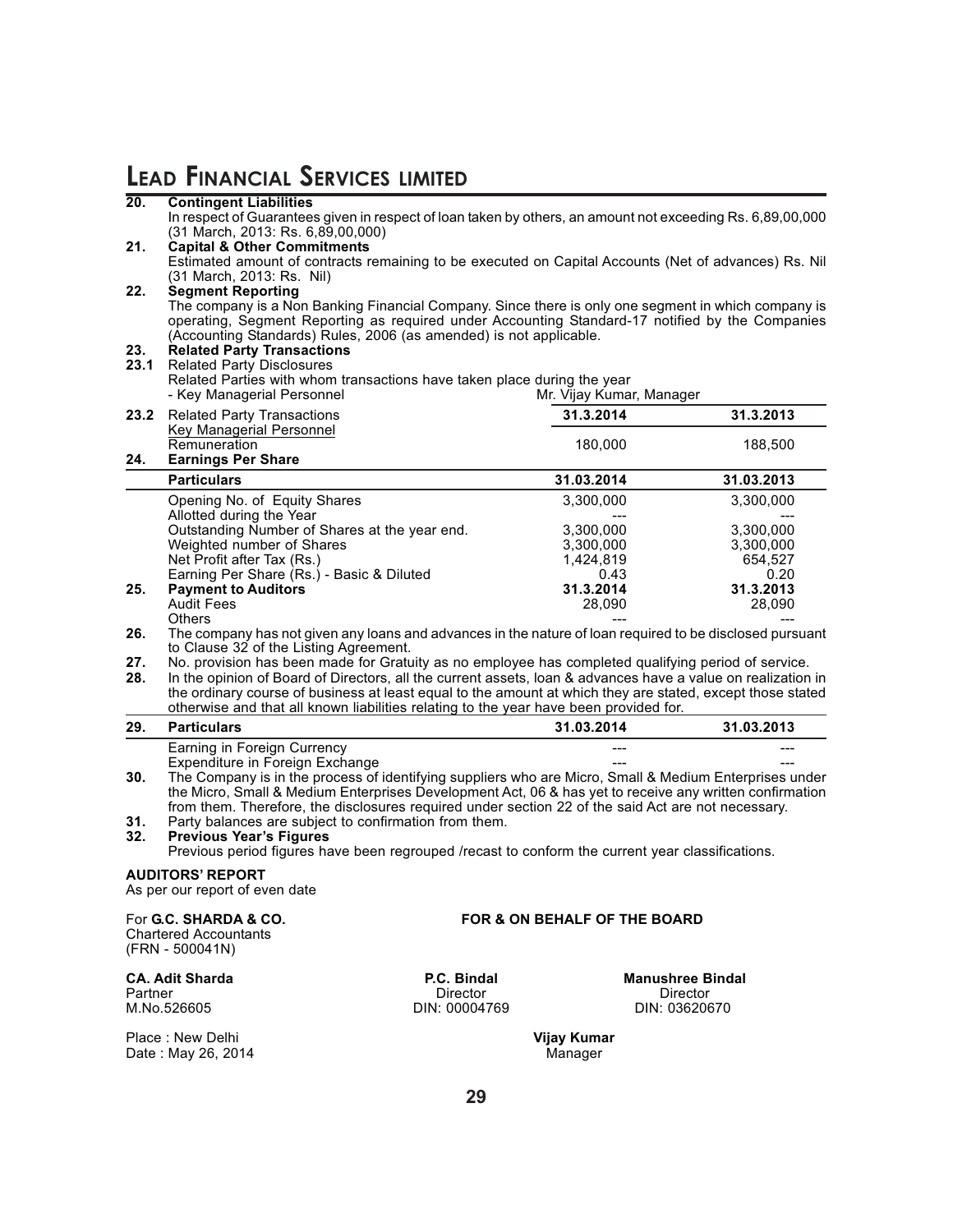# **CASH FLOW STATEMENT FOR THE YEAR ENDED 31 MARCH, 2014**

|                                                                                                                                                                                               |                                      | (Amount in Rs.)                     |
|-----------------------------------------------------------------------------------------------------------------------------------------------------------------------------------------------|--------------------------------------|-------------------------------------|
| <b>Particulars</b>                                                                                                                                                                            | 2013-2014                            | 2012-2013                           |
| Profit before Tax<br>Non Cash Adjustment:                                                                                                                                                     | 2,061,217                            | 956,602                             |
| - Depreciation<br>- Provisions Created/ (Written Back)                                                                                                                                        | 335,678<br>5,620                     | 135,453<br>(13,500)                 |
| <b>Operating profit before Working Capital changes</b>                                                                                                                                        | 2,402,515                            | 1,078,555                           |
| <b>Changes in Working Capital:</b><br>Decrease/ (Increase) in Inventories<br>Decrease/ (Increase) in Short/ Long Term Loans and Advances<br>(Decrease)/ Increase in Other Current Liabilities | (615, 407)<br>(4,694,208)<br>444,153 | 1,036,321<br>7,801,524<br>(982,114) |
| <b>Cash generated from Operations</b><br>Income Tax Paid                                                                                                                                      | (2,462,948)<br>(340, 108)            | 8,934,286<br>(435, 407)             |
| <b>Cash Flow from Operating Activities (A)</b>                                                                                                                                                | (2,803,056)                          | 8,498,879                           |
| <b>Cash Flow from Investing Activities</b><br>Proceeds from Sale of Investments                                                                                                               |                                      |                                     |
| <b>Cash Flow from Investing Activities (B)</b>                                                                                                                                                |                                      |                                     |
| <b>Cash Flow from Financing Activities</b><br>Proceeds from Short Term Borrowings<br>Repayment of Short Term Borrowings                                                                       | 1,500,000                            | (7,000,000)                         |
| <b>Cash Flow from Financing Activities (C)</b>                                                                                                                                                | 1,500,000                            | (7,000,000)                         |
| Net Increase/ (Decrease) in Cash & Cash Equivalents (A+B+C)                                                                                                                                   | (1,303,056)                          | 1,498,879                           |
| Cash & Cash Equivalents at the beginning of year                                                                                                                                              | 1,646,156                            | 147,278                             |
| Cash & Cash Equivalents at the end of year                                                                                                                                                    | 343,101                              | 1,646,156                           |

### Note :

The above Cash Flow Statement has been prepared under the "Indirect Method " as stated in Accounting Standard -3.

# **FOR & ON BEHALF OF THE BOARD**

| P.C. Bindal<br>Director | <b>Manushree Bindal</b><br>Director |
|-------------------------|-------------------------------------|
| DIN: 00004769           | DIN: 03620670                       |
|                         | Vijay Kumar                         |
|                         | Manager                             |

# **AUDITOR'S CERTIFICATE**

We have examined the attached Cash Flow Statement of the Company for the year ended 31 March, 2014. The Statement has been prepared by the Company in accordance with the requirements of Clause 32 of the Listing Agreement with the Stock Exchanges and is based on and is in agreement with corresponding Statement of Profit and Loss and Balance Sheet of the Company covered by our Report of 26 May, 2014 to the members of the Company.

> For **G.C. SHARDA & CO.** Chartered Accountants (FRN - 500041N).

> > **CA. Adit Sharda**

Place : New Delhi Partner Date: May 26, 2014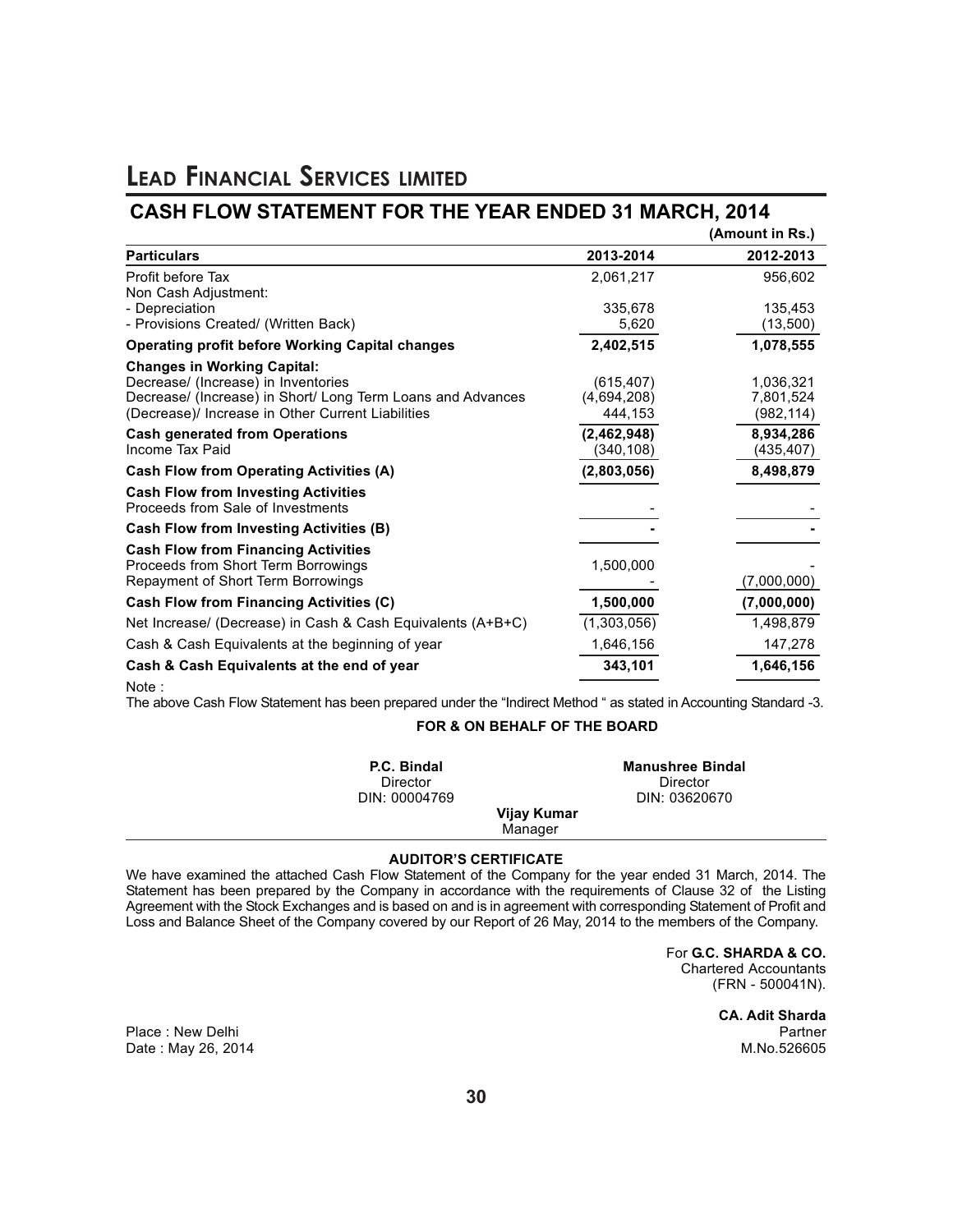# **LEAD FINANCIAL SERVICES LIMITED**

Regd. Office: 101, Sita Ram Mansion, 718/21 Joshi Road, Karol Bagh, New Delhi 110005 CIN: L74140DL1993PLC053485 Ph. No.-011-23549822, 23 e-mail: lead\_financial@rediffmail.com

# **ATTENDANCE SLIP**

21st Annual General Meeting

Reg. Folio/DP & Client No: .............................. No .of Shares Held: .....................................

I certify that I am a Registered Shareholder/Proxy for the Registered Shareholder of the Company. I hereby record my presence at the 21st Annual General Meeting of the Company to be held on **Monday, 29th September, 2014 at 10.30 A.M.** at the Registered Office of the Company at 304, Sitaram Mansion, 718/21, Joshi Road, Karol Bagh, New Delhi -110005, and at any adjournment thereof.

Member's Name : .....................................

Proxy's Name : ................................................... Member's/ Proxy's Signature

NOTE: 1. Please fill this attendance slip and hand it over at the entrance of the Hall.

- 2. Members/Proxy Holders/Authorised Representatives are requested to show their Photo ID Proof for attending the Meeting.
- 3. Authorized Representatives of Corporate Member(s) shall produce proper authorization issued in their favour.